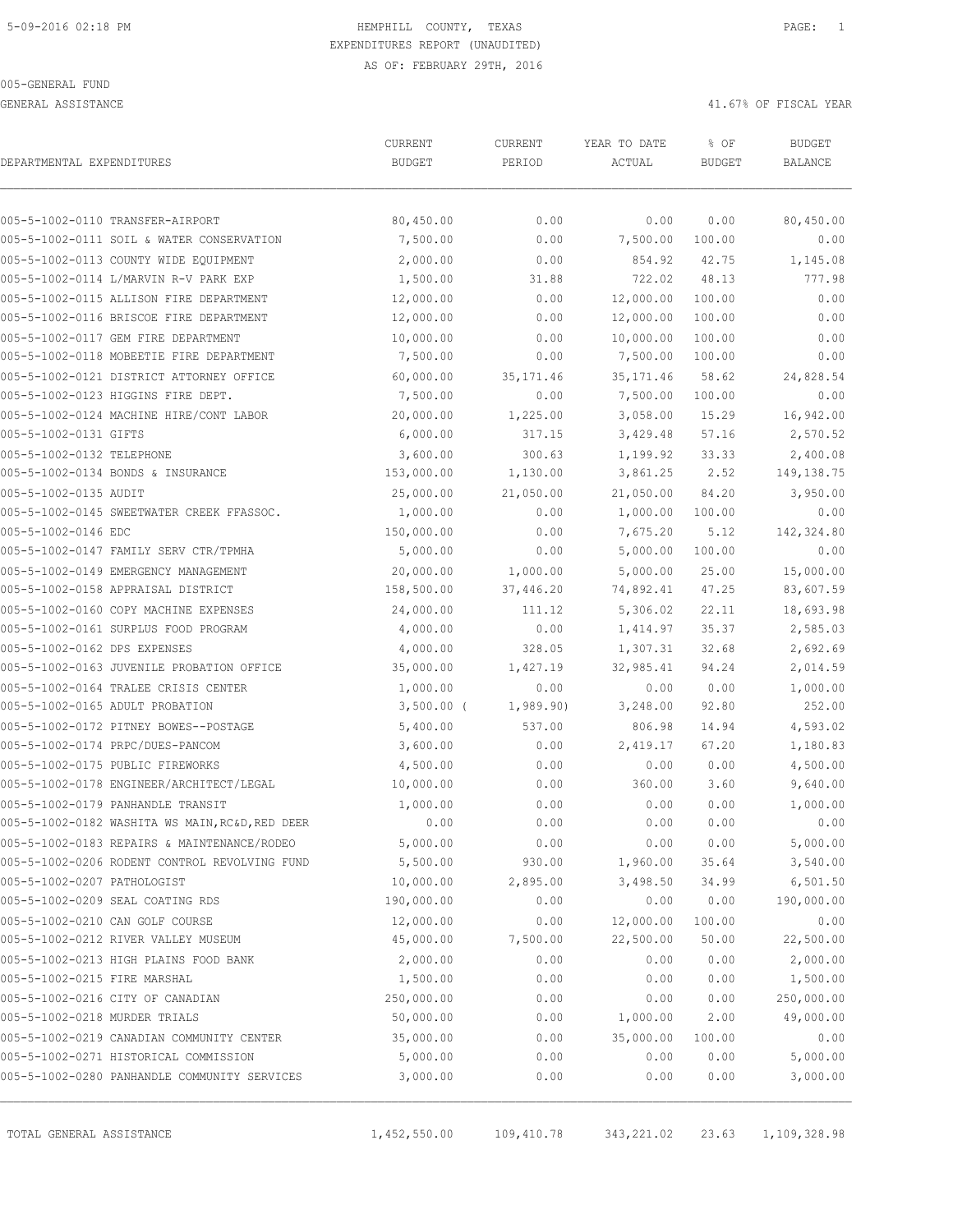COUNTY & DISTRICT CLERK 41.67% OF FISCAL YEAR

| DEPARTMENTAL EXPENDITURES                     | CURRENT<br><b>BUDGET</b> | CURRENT<br>PERIOD | YEAR TO DATE<br>ACTUAL | % OF<br><b>BUDGET</b> | <b>BUDGET</b><br><b>BALANCE</b> |
|-----------------------------------------------|--------------------------|-------------------|------------------------|-----------------------|---------------------------------|
|                                               |                          |                   |                        |                       |                                 |
| 005-5-1510-0090 CO & DISTRICT CLK             | 57,165.00                | 4,751.26          | 23,906.30              | 41.82                 | 33,258.70                       |
| 005-5-1510-0094 DEPUTY CLERK-GUERRERO         | 37,080.00                | 3,077.50          | 15,537.50              | 41.90                 | 21,542.50                       |
| 005-5-1510-0095 DEPUTY CLERK-WITT             | 37,080.00                | 3,077.50          | 15,537.50              | 41.90                 | 21,542.50                       |
| 005-5-1510-0096 LONGEVITY                     | 500.00                   | 30.00             | 140.00                 | 28.00                 | 360.00                          |
| 005-5-1510-0097 CHIEF DEPUTY CLERK-HEMPHILL   | 39,140.00                | 3,249.32          | 16,396.60              | 41.89                 | 22,743.40                       |
| 005-5-1510-0098 PART TIME                     | 10,000.00                | 2,158.75          | 4,640.01               | 46.40                 | 5,359.99                        |
| 005-5-1510-0101 SOCIAL SECURITY/MEDICARE      | 13,900.00                | 1,134.74          | 5,322.61               | 38.29                 | 8,577.39                        |
| 005-5-1510-0102 RETIREMENT                    | 34,000.00                | 2,837.12          | 14,303.60              | 42.07                 | 19,696.40                       |
| 005-5-1510-0103 GROUP TERM LIFE               | 600.00                   | 45.38             | 246.08                 | 41.01                 | 353.92                          |
| 005-5-1510-0104 GROUP INSURANCE               | 30,000.00                | 2,570.32          | 13, 410.13             | 44.70                 | 16,589.87                       |
| 005-5-1510-0105 UNEMPLOYMENT INSURANCE        | 1,000.00                 | 0.00              | 30.79                  | 3.08                  | 969.21                          |
| 005-5-1510-0106 WORKERS' COMPENSATION         | 2,400.00                 | 1.20              | 601.20                 | 25.05                 | 1,798.80                        |
| 005-5-1510-0109 POSTAGE                       | 2,300.00                 | 98.00             | 576.62                 | 25.07                 | 1,723.38                        |
| 005-5-1510-0112 TRAVEL                        | 11,000.00                | 0.00              | 2,751.20               | 25.01                 | 8,248.80                        |
| 005-5-1510-0119 DUES & SUBSCRIPTIONS          | 200.00                   | 0.00              | 50.00                  | 25.00                 | 150.00                          |
| 005-5-1510-0132 TELEPHONE                     | 3,800.00                 | 327.14            | 1,341.53               | 35.30                 | 2,458.47                        |
| 005-5-1510-0142 SOFTWARE SUPPORT              | 26,500.00                | 1,675.00          | 8,531.98               | 32.20                 | 17,968.02                       |
| 005-5-1510-0183 OFFICE EQUIP. REPAIRS & MAIN. | 4,000.00                 | 0.00              | 0.00                   | 0.00                  | 4,000.00                        |
| 005-5-1510-0188 OFFICE SUPPLIES               | 11,000.00                | 2,071.90          | 3,226.62               | 29.33                 | 7,773.38                        |
| 005-5-1510-0189 INVENTORY                     | 5,000.00                 | 0.00              | 0.00                   | 0.00                  | 5,000.00                        |
| 005-5-1510-0510 CAPITAL OUTLAY                | 6,000.00                 | 0.00              | 0.00                   | 0.00                  | 6,000.00                        |
| TOTAL COUNTY & DISTRICT CLERK                 | 332,665.00               | 27, 105. 13       | 126,550.27             | 38.04                 | 206, 114.73                     |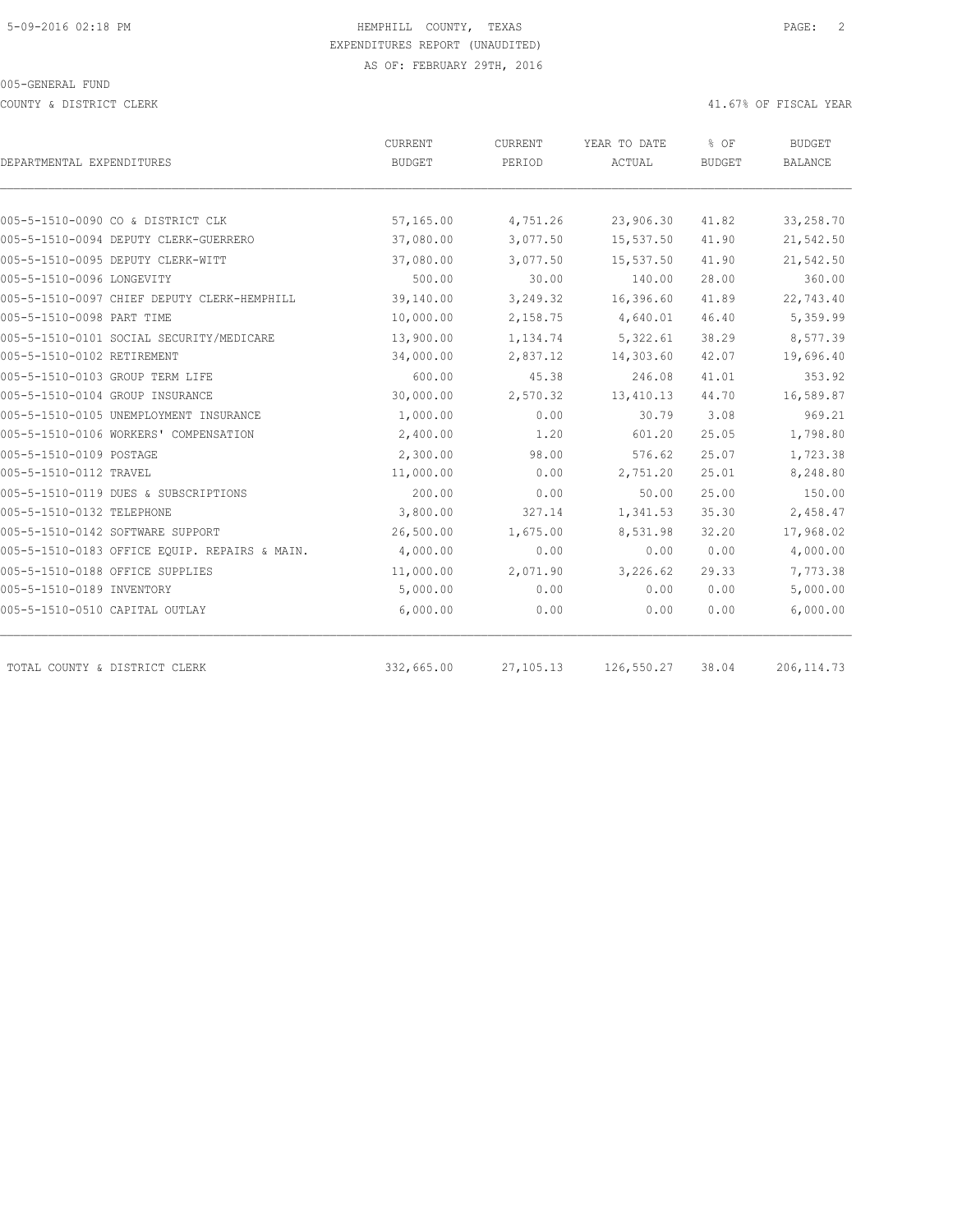COUNTY EXTENSION SERVICE 41.67% OF FISCAL YEAR

| DEPARTMENTAL EXPENDITURES                     | <b>CURRENT</b><br><b>BUDGET</b> | <b>CURRENT</b><br>PERIOD | YEAR TO DATE<br>ACTUAL | % OF<br><b>BUDGET</b> | <b>BUDGET</b><br><b>BALANCE</b> |
|-----------------------------------------------|---------------------------------|--------------------------|------------------------|-----------------------|---------------------------------|
|                                               |                                 |                          |                        |                       |                                 |
| 005-5-1520-0091 CEA-AG/A. HOLLOWAY            | 39,758.00                       | 3,300.66                 | 16,653.30              | 41.89                 | 23,104.70                       |
| 005-5-1520-0092 CEA-FCS/T. HOLLOWAY           | 39,758.00                       | 3,300.66                 | 16,653.30              | 41.89                 | 23,104.70                       |
| 005-5-1520-0096 LONGEVITY                     | 550.00                          | 40.00                    | 175.00                 | 31.82                 | 375.00                          |
| 005-5-1520-0097 CEA SECRETARY-HUFFMAN         | 39,140.00                       | 3,249.16                 | 16,395.80              | 41.89                 | 22,744.20                       |
| 005-5-1520-0098 PART-TIME SECRETARY           | 2,500.00                        | 0.00                     | 0.00                   | 0.00                  | 2,500.00                        |
| 005-5-1520-0101 SOCIAL SECURITY/MEDICARE      | 9,300.00                        | 743.66                   | 3,750.81               | 40.33                 | 5,549.19                        |
| 005-5-1520-0102 RETIREMENT                    | 7,900.00                        | 651.84                   | 3,289.20               | 41.64                 | 4,610.80                        |
| 005-5-1520-0103 GROUP TERM LIFE               | 150.00                          | 10.42                    | 56.60                  | 37.73                 | 93.40                           |
| 005-5-1520-0104 GROUP INSURANCE               | 7,500.00                        | 642.58                   | 3,204.98               | 42.73                 | 4,295.02                        |
| 005-5-1520-0105 UNEMPLOYMENT INSURANCE        | 350.00                          | 0.00                     | 30.28                  | 8.65                  | 319.72                          |
| 005-5-1520-0106 WORKERS' COMPENSATION         | 1,700.00                        | 1.20                     | 451.20                 | 26.54                 | 1,248.80                        |
| 005-5-1520-0109 POSTAGE                       | 1,000.00                        | 49.00                    | 210.72                 | 21.07                 | 789.28                          |
| 005-5-1520-0112 TRAVEL/AG- A. HOLLOWAY        | 8,500.00                        | 119.76                   | 894.49                 | 10.52                 | 7,605.51                        |
| 005-5-1520-0114 TRAVEL/FCS-T. HOLLOWAY        | 4,000.00                        | 21.06                    | 439.52                 | 10.99                 | 3,560.48                        |
| 005-5-1520-0119 DUES & SUBSCRIPTIONS          | 1,400.00                        | 52.23                    | 1,493.89               | $106.71$ (            | 93.89)                          |
| 005-5-1520-0122 FUEL & OIL                    | 4,500.00                        | 381.33                   | 1,471.77               | 32.71                 | 3,028.23                        |
| 005-5-1520-0132 TELEPHONE                     | 2,750.00                        | 285.68                   | 1,222.90               | 44.47                 | 1,527.10                        |
| 005-5-1520-0137 VEHICLE REPAIRS & MAINTENANCE | 2,000.00                        | 1,002.62                 | 1,703.23               | 85.16                 | 296.77                          |
| 005-5-1520-0142 IT TECH SUPPORT               | 2,000.00                        | 229.26                   | 773.15                 | 38.66                 | 1,226.85                        |
| 005-5-1520-0183 OFFICE EQUIP.REPAIRS & MAIN.  | 750.00                          | 0.00                     | 0.00                   | 0.00                  | 750.00                          |
| 005-5-1520-0188 OFFICE SUPPLIES               | 3,000.00                        | 148.87                   | 694.88                 | 23.16                 | 2,305.12                        |
| 005-5-1520-0189 INVENTORY/EQUIPMENT           | 3,000.00                        | 580.77                   | 1,556.23               | 51.87                 | 1,443.77                        |
| 005-5-1520-0201 COMPUTER SUPPLIES & MAINT.    | 500.00                          | 0.00                     | 0.00                   | 0.00                  | 500.00                          |
| 005-5-1520-0202 STOCK SHOW                    | 1,500.00                        | 1,500.00                 | 1,500.00               | 100.00                | 0.00                            |
| 005-5-1520-0203 4-H FUND                      | 1,500.00                        | 0.00                     | 1,500.00               | 100.00                | 0.00                            |
| 005-5-1520-0204 TRAVEL-SECRETARY              | 1,000.00                        | 0.00                     | 25.05                  | 2.51                  | 974.95                          |
| 005-5-1520-0205 4-H FARM UTILITIES & MAINT.   | 2,500.00                        | 338.77                   | 1,886.64               | 75.47                 | 613.36                          |
| 005-5-1520-0510 CAPITAL OUTLAY                | 15,000.00                       | 0.00                     | 0.00                   | 0.00                  | 15,000.00                       |
| TOTAL COUNTY EXTENSION SERVICE                | 203,506.00                      | 16,649.53                | 76,032.94              | 37.36                 | 127,473.06                      |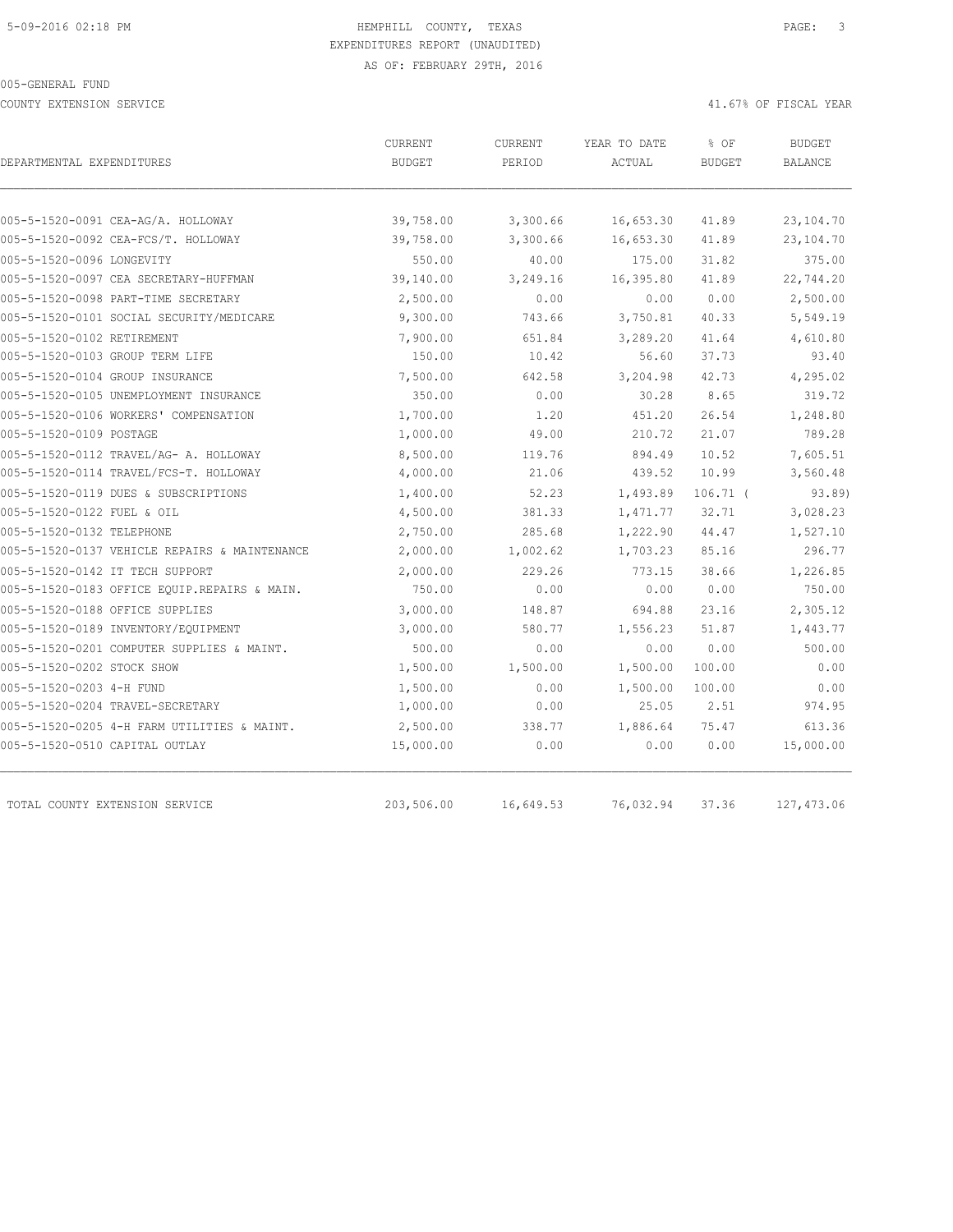COUNTY TREASURER **ALL ASSESSES ASSESSED A** 41.67% OF FISCAL YEAR

| DEPARTMENTAL EXPENDITURES                  | <b>CURRENT</b><br>BUDGET | <b>CURRENT</b><br>PERIOD | YEAR TO DATE<br>ACTUAL | % OF<br>BUDGET | <b>BUDGET</b><br>BALANCE |
|--------------------------------------------|--------------------------|--------------------------|------------------------|----------------|--------------------------|
|                                            |                          |                          |                        |                |                          |
| 005-5-1530-0090 COUNTY TREASURER           | 57,165.00                | 4,751.02                 | 23,905.10              | 41.82          | 33,259.90                |
| 005-5-1530-0095 CHIEF DEP TREASURER-REED   | 39,140.00                | 3,249.32                 | 16,396.60              | 41.89          | 22,743.40                |
| 005-5-1530-0096 LONGEVITY                  | 850.00                   | 70.00                    | 350.00                 | 41.18          | 500.00                   |
| 005-5-1530-0098 DEPUTY TREASURER/PART-TIME | 2,500.00                 | 0.00                     | 0.00                   | 0.00           | 2,500.00                 |
| 005-5-1530-0101 SOCIAL SECURITY/MEDICARE   | 9,300.00                 | 597.18                   | 3,011.68               | 32.38          | 6,288.32                 |
| 005-5-1530-0102 RETIREMENT                 | 20,000.00                | 1,614.06                 | 8,130.30               | 40.65          | 11,869.70                |
| 005-5-1530-0103 GROUP TERM LIFE            | 400.00                   | 25.82                    | 139.84                 | 34.96          | 260.16                   |
| 005-5-1530-0104 GROUP INSURANCE            | 15,000.00                | 1,285.16                 | 6,409.96               | 42.73          | 8,590.04                 |
| 005-5-1530-0105 UNEMPLOYMENT INSURANCE     | 300.00                   | 0.00                     | 10.40                  | 3.47           | 289.60                   |
| 005-5-1530-0106 WORKERS' COMPENSATION      | 1,500.00                 | 0.60                     | 300.60                 | 20.04          | 1,199.40                 |
| 005-5-1530-0109 POSTAGE                    | 2,000.00                 | 0.00                     | 76.00                  | 3.80           | 1,924.00                 |
| 005-5-1530-0112 TRAVEL                     | 4,000.00                 | 0.00                     | 125.35                 | 3.13           | 3,874.65                 |
| 005-5-1530-0119 DUES & SUBSCRIPTIONS       | 1,100.00                 | 0.00                     | 778.00                 | 70.73          | 322.00                   |
| 005-5-1530-0132 TELEPHONE                  | 1,800.00                 | 130.15                   | 555.93                 | 30.89          | 1,244.07                 |
| 005-5-1530-0140 OFFICE EQUIPMENT REPAIR    | 2,500.00                 | 0.00                     | 200.00                 | 8.00           | 2,300.00                 |
| 005-5-1530-0142 MAINTENANCE CONTRACTS      | 17,000.00                | 0.00                     | 14,235.52              | 83.74          | 2,764.48                 |
| 005-5-1530-0188 OFFICE SUPPLIES            | 3,000.00                 | 357.52                   | 748.10                 | 24.94          | 2,251.90                 |
| 005-5-1530-0189 INVENTORY/EQUIPMENT        | 5,000.00                 | 212.49                   | 429.84                 | 8.60           | 4,570.16                 |
| TOTAL COUNTY TREASURER                     | 182,555.00               | 12,293.32                | 75,803.22              | 41.52          | 106,751.78               |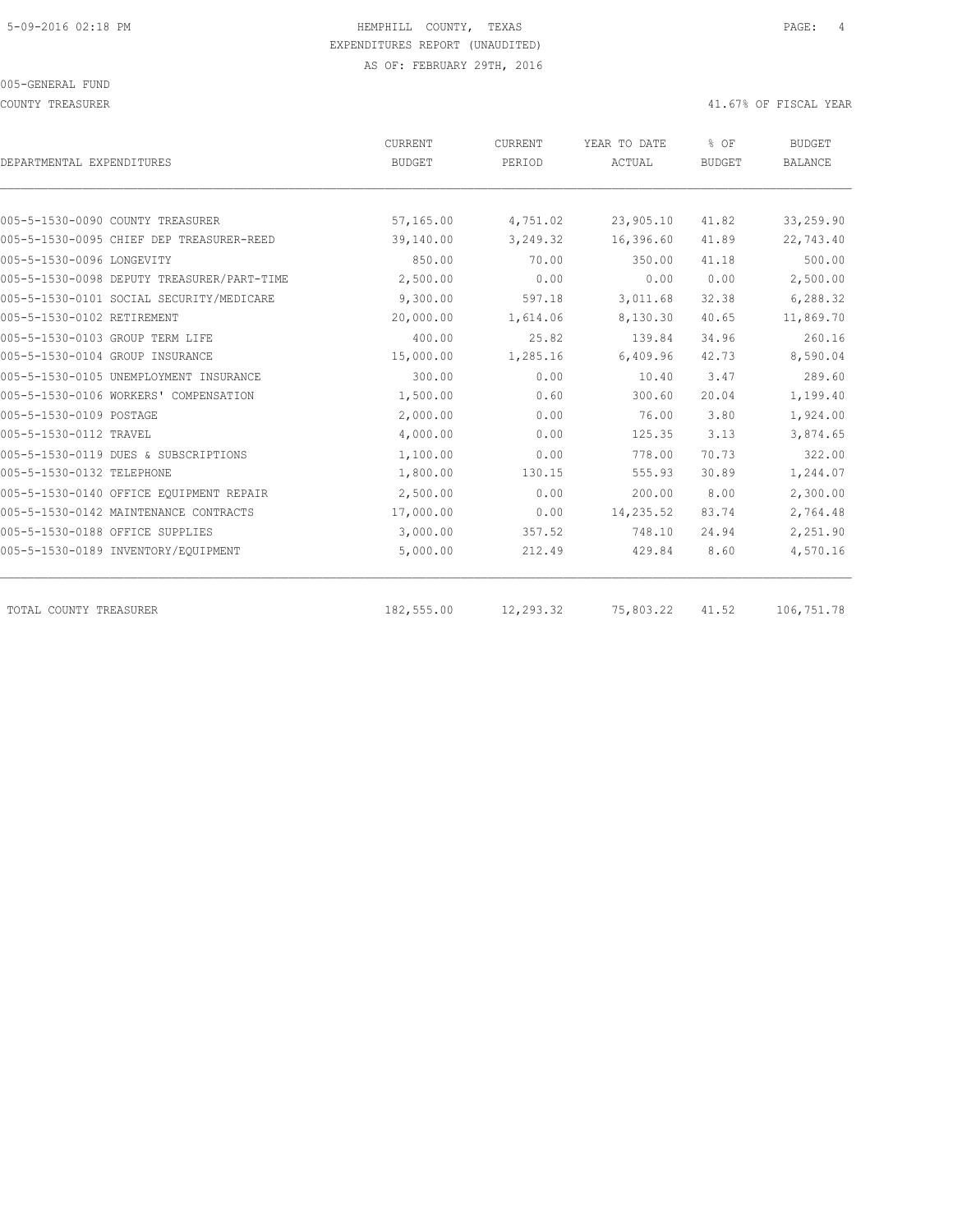COUNTY TAX COLLECTOR 41.67% OF FISCAL YEAR

| DEPARTMENTAL EXPENDITURES                | <b>CURRENT</b><br><b>BUDGET</b> | <b>CURRENT</b><br>PERIOD | YEAR TO DATE<br>ACTUAL | % OF<br><b>BUDGET</b> | <b>BUDGET</b><br>BALANCE |
|------------------------------------------|---------------------------------|--------------------------|------------------------|-----------------------|--------------------------|
|                                          |                                 |                          |                        |                       |                          |
| 005-5-1540-0090 COUNTY TAX COLLECTOR     | 57,165.00                       | 4,751.26                 | 23,906.30              | 41.82                 | 33,258.70                |
| 005-5-1540-0094 PART TIME HELP           | 25,000.00                       | 0.00                     | 6,775.96               | 27.10                 | 18,224.04                |
| 005-5-1540-0095 CHIEF DEPUTY TAC/JACKSON | 39,140.00                       | 3,249.16                 | 16,395.80              | 41.89                 | 22,744.20                |
| 005-5-1540-0096 LONGEVITY                | 2,600.00                        | 190.00                   | 980.00                 | 37.69                 | 1,620.00                 |
| 005-5-1540-0097 DEPUTY TAC/BENTLEY       | 37,080.00                       | 3,077.50                 | 15,537.50              | 41.90                 | 21,542.50                |
| 005-5-1540-0098 DEPUTY TAC/CLARK         | 37,080.00                       | 3,077.50                 | 16,590.10              | 44.74                 | 20,489.90                |
| 005-5-1540-0101 SOCIAL SECURITY/MEDICARE | 14,000.00                       | 1,035.88                 | 5,835.19               | 41.68                 | 8,164.81                 |
| 005-5-1540-0102 RETIREMENT               | 38,700.00                       | 2,869.10                 | 16,037.21              | 41.44                 | 22,662.79                |
| 005-5-1540-0103 GROUP TERM LIFE          | 1,000.00                        | 45.88                    | 277.14                 | 27.71                 | 722.86                   |
| 005-5-1540-0104 GROUP INSURANCE          | 30,000.00                       | 2,570.32                 | 12,202.81              | 40.68                 | 17,797.19                |
| 005-5-1540-0105 UNEMPLOYMENT INSURANCE   | 1,000.00                        | 0.00                     | 37.60                  | 3.76                  | 962.40                   |
| 005-5-1540-0106 WORKERS' COMPENSATION    | 2,400.00                        | 1.20                     | 601.20                 | 25.05                 | 1,798.80                 |
| 005-5-1540-0109 POSTAGE                  | 10,000.00                       | 0.00                     | 1,414.57               | 14.15                 | 8,585.43                 |
| 005-5-1540-0112 TRAVEL                   | 5,000.00                        | 0.00                     | 940.89                 | 18.82                 | 4,059.11                 |
| 005-5-1540-0119 DUES & SUBSCRIPTIONS     | 2,000.00                        | 0.00                     | 234.00                 | 11.70                 | 1,766.00                 |
| 005-5-1540-0132 TELEPHONE                | 4,000.00                        | 271.07                   | 1,103.37               | 27.58                 | 2,896.63                 |
| 005-5-1540-0134 BONDS & INSURANCE        | 400.00                          | 0.00                     | 0.00                   | 0.00                  | 400.00                   |
| 005-5-1540-0138 DATA PROCESSING          | 45,000.00                       | 10,837.50                | 21,675.00              | 48.17                 | 23,325.00                |
| 005-5-1540-0142 MAINTENANCE CONTRACTS    | 2,700.00                        | 100.00                   | 200.00                 | 7.41                  | 2,500.00                 |
| 005-5-1540-0148 ADVERTISING              | 1,500.00                        | 0.00                     | 0.00                   | 0.00                  | 1,500.00                 |
| 005-5-1540-0150 JUDGEMENTS               | 500.00                          | 0.00                     | 0.00                   | 0.00                  | 500.00                   |
| 005-5-1540-0181 CITATIONS & SUBPOENAS    | 1,500.00                        | 50.00                    | 50.00                  | 3.33                  | 1,450.00                 |
| 005-5-1540-0188 OFFICE SUPPLIES          | 9,000.00                        | 207.16                   | 2,127.04               | 23.63                 | 6,872.96                 |
| 005-5-1540-0189 INVENTORY/EQUIPMENT      | 5,000.00                        | 234.35                   | 234.35                 | 4.69                  | 4,765.65                 |
| 005-5-1540-0510 CAPITAL OUTLAY           | 7,000.00                        | 0.00                     | 0.00                   | 0.00                  | 7,000.00                 |
| TOTAL COUNTY TAX COLLECTOR               | 378,765.00                      | 32,567.88                | 143, 156.03            | 37.80                 | 235,608.97               |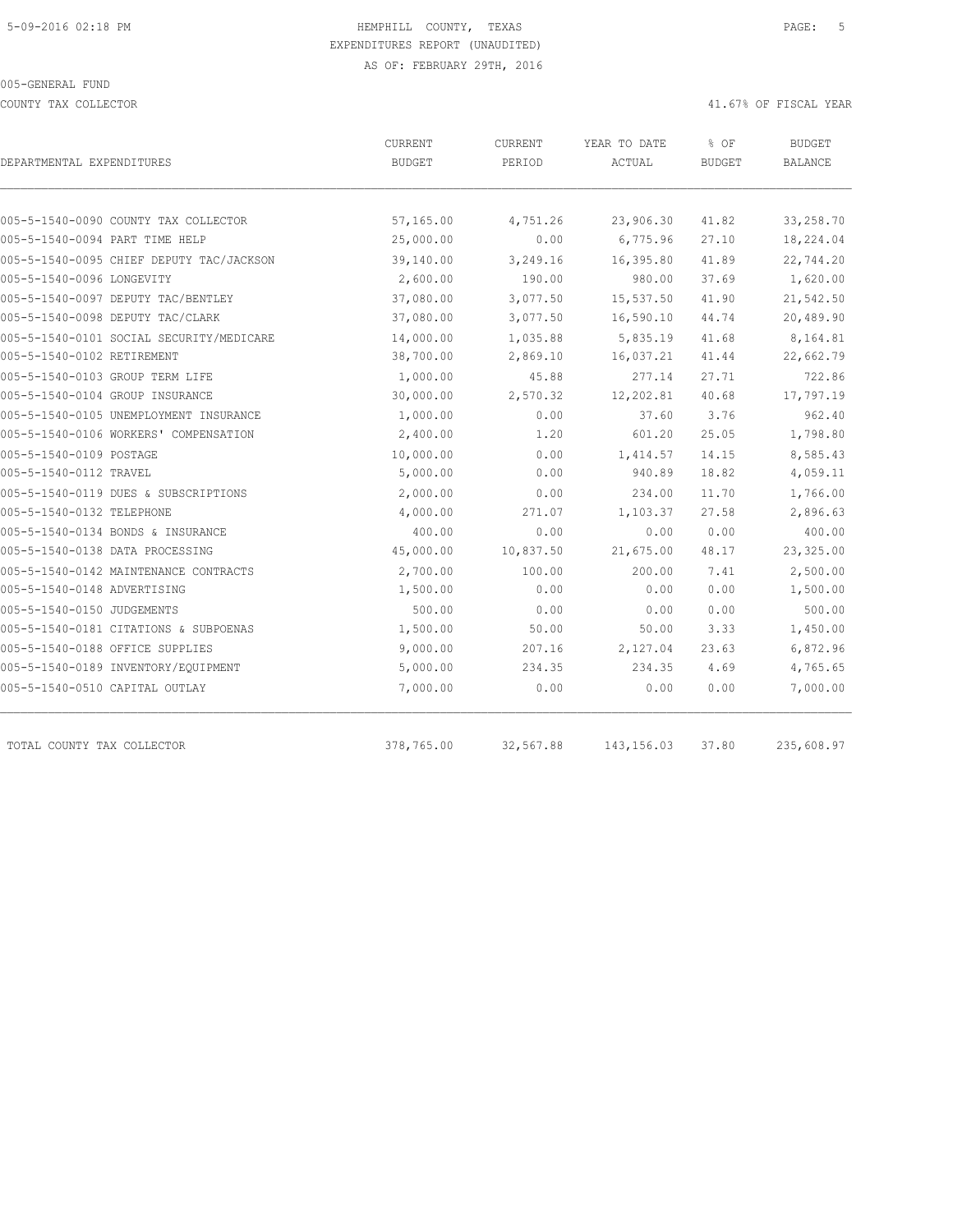JURY & ELECTION 41.67% OF FISCAL YEAR

| DEPARTMENTAL EXPENDITURES                      | <b>CURRENT</b><br><b>BUDGET</b> | CURRENT<br>PERIOD | YEAR TO DATE<br><b>ACTUAL</b> | % OF<br><b>BUDGET</b> | <b>BUDGET</b><br><b>BALANCE</b> |
|------------------------------------------------|---------------------------------|-------------------|-------------------------------|-----------------------|---------------------------------|
|                                                |                                 |                   |                               |                       |                                 |
| 005-5-2400-0106 WORKERS' COMPENSATION          | 2,800.00                        | 4.00              | 9.58                          | 0.34                  | 2,790.42                        |
| 005-5-2400-0114 COUNTY COURT EXPENSES          | 3,000.00                        | 0.00              | 0.00                          | 0.00                  | 3,000.00                        |
| 005-5-2400-0115 CO.CRT. CONT<br>LAB-REPORTER   | 4,000.00                        | 0.00              | 0.00                          | 0.00                  | 4,000.00                        |
| 005-5-2400-0116 CO.CRT.CONT LAB-CRT APP ATTNY  | 8,000.00                        | 1,000.00          | 2,500.00                      | 31.25                 | 5,500.00                        |
| 005-5-2400-0117 ELECTION EXPENSES              | 41,000.00                       | 4,383.70          | 10,940.95                     | 26.69                 | 30,059.05                       |
| 005-5-2400-0118 ELECTION JUDGES                | 6,000.00                        | 0.00              | 1,759.40                      | 29.32                 | 4,240.60                        |
| 005-5-2400-0124 CONTRACT LABOR - CRT INTERPRET | 2,500.00                        | 1,080.00          | 1,440.00                      | 57.60                 | 1,060.00                        |
| 005-5-2400-0131 OTHER EXPENSE                  | 500.00                          | 0.00              | 0.00                          | 0.00                  | 500.00                          |
| 005-5-2400-0150 GRAND JURORS                   | $3,000.00$ (                    | 155.00)           | 345.00                        | 11.50                 | 2,655.00                        |
| 005-5-2400-0151 PETIT JURORS                   | 3,500.00                        | 0.00              | 490.00                        | 14.00                 | 3,010.00                        |
| 005-5-2400-0152 JUSTICE COURT JURORS           | 600.00                          | 0.00              | 0.00                          | 0.00                  | 600.00                          |
| 005-5-2400-0196 CHILD PROT SER CRT APP ATTY    | 6,000.00                        | 2,787.00          | 7,037.40                      | $117.29$ (            | 1,037.40                        |
| 005-5-2400-0197 CHILD PROT SER CRT REPORTER    | 2,000.00                        | 0.00              | 462.50                        | 23.13                 | 1,537.50                        |
| TOTAL JURY & ELECTION                          | 82,900.00                       | 9,099.70          | 24,984.83                     | 30.14                 | 57, 915.17                      |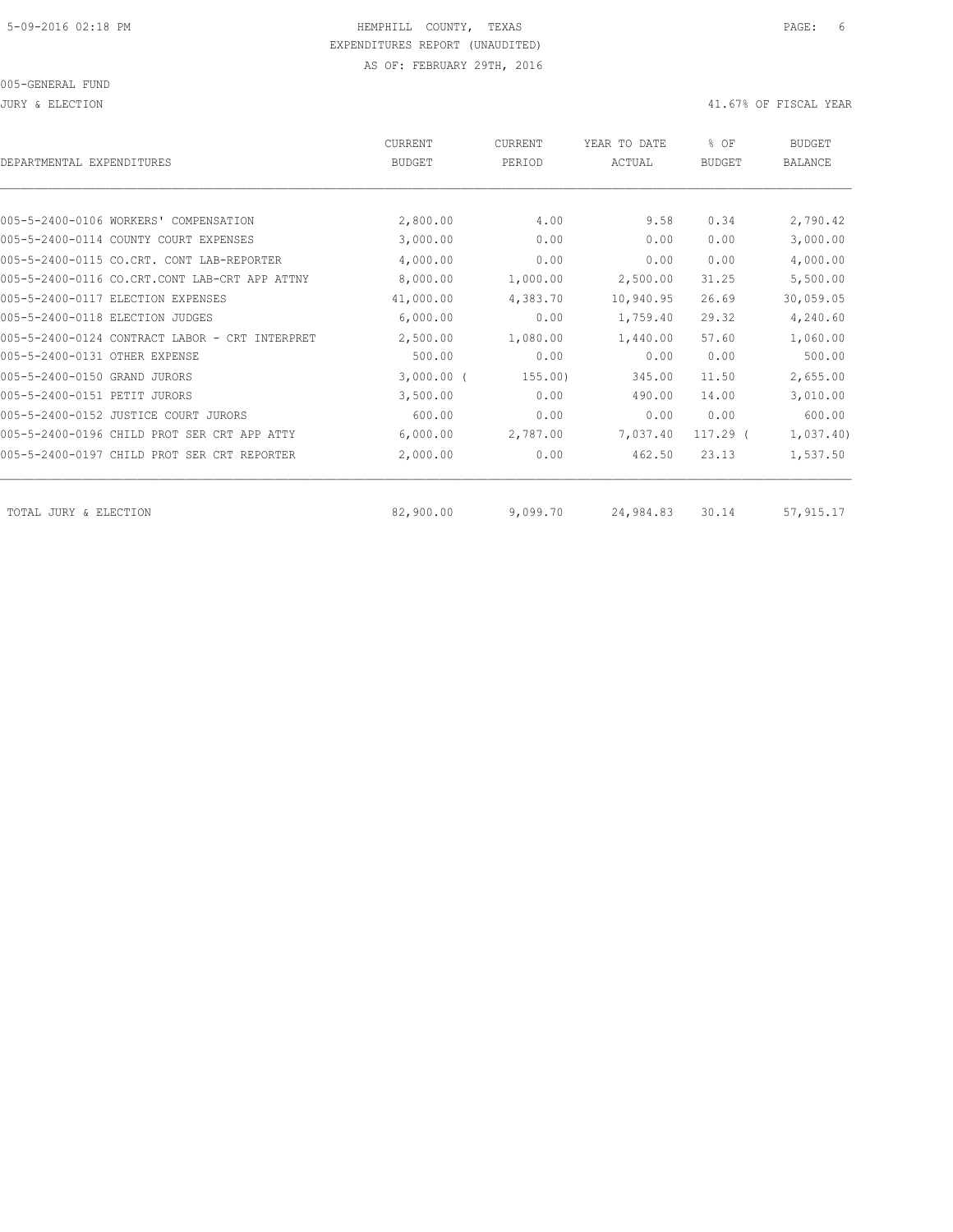DISTRICT COURT COURT COURT COURT COURT COURT COURT COURT COURT COURT COURT COURT COURT COURT COURT COURT COURT

| DEPARTMENTAL EXPENDITURES                      | <b>CURRENT</b><br><b>BUDGET</b> | CURRENT<br>PERIOD | YEAR TO DATE<br>ACTUAL | % OF<br><b>BUDGET</b> | <b>BUDGET</b><br><b>BALANCE</b> |
|------------------------------------------------|---------------------------------|-------------------|------------------------|-----------------------|---------------------------------|
|                                                |                                 |                   |                        |                       |                                 |
| 005-5-2410-0090 JUDGE-EMMERT                   | 1,850.00                        | 154.17            | 770.85                 | 41.67                 | 1,079.15                        |
| 005-5-2410-0095 COURT BAILIFF-HOLLAND          | 11,500.00                       | 949.84            | 4,749.20               | 41.30                 | 6,750.80                        |
| 005-5-2410-0096 LONGEVITY SPECIAL              | 550.00                          | 43.12             | 207.76                 | 37.77                 | 342.24                          |
| 005-5-2410-0097 COURT REPORTER-MCCLENDON       | 15,500.00                       | 1,225.68          | 6,128.40               | 39.54                 | 9,371.60                        |
| 005-5-2410-0098 COURT ADMINISTRATOR-BURCH      | 8,354.00                        | 696.16            | 3,480.80               | 41.67                 | 4,873.20                        |
| 005-5-2410-0101 SOCIAL SECURITY/MEDICARE       | 3,000.00                        | 234.82            | 1,173.54               | 39.12                 | 1,826.46                        |
| 005-5-2410-0102 RETIREMENT                     | 7,600.00                        | 613.79            | 3,067.35               | 40.36                 | 4,532.65                        |
| 005-5-2410-0103 GROUP TERM LIFE                | 150.00                          | 9.83              | 52.76                  | 35.17                 | 97.24                           |
| 005-5-2410-0104 GROUP INSURANCE                | 7,000.00                        | 1,620.00          | 3,240.00               | 46.29                 | 3,760.00                        |
| 005-5-2410-0105 UNEMPLOYMENT INSURANCE         | 200.00                          | 0.00              | 8.74                   | 4.37                  | 191.26                          |
| 005-5-2410-0106 WORKERS' COMPENSATION          | 2,400.00                        | 1.20              | 601.20                 | 25.05                 | 1,798.80                        |
| 005-5-2410-0116 DIST CRT-CONT LAB-CRT APP ATTN | 25,000.00                       | 6, 262.20         | 7,062.20               | 28.25                 | 17,937.80                       |
| 005-5-2410-0124 CONTRACT LABOR                 | 4,000.00                        | 0.00              | 0.00                   | 0.00                  | 4,000.00                        |
| 005-5-2410-0154 JUDICIAL DISTRICT ASSESSMENT   | 500.00                          | 0.00              | 0.00                   | 0.00                  | 500.00                          |
| 005-5-2410-0155 BUDGET REIMBURSEMENT           | 8,000.00                        | 0.00              | 0.00                   | 0.00                  | 8,000.00                        |
| 005-5-2410-0219 STATEMENT OF FACTS             | 8,000.00                        | 0.00              | 0.00                   | 0.00                  | 8,000.00                        |
| TOTAL DISTRICT COURT                           | 103,604.00                      | 11,810.81         | 30,542.80              | 29.48                 | 73,061.20                       |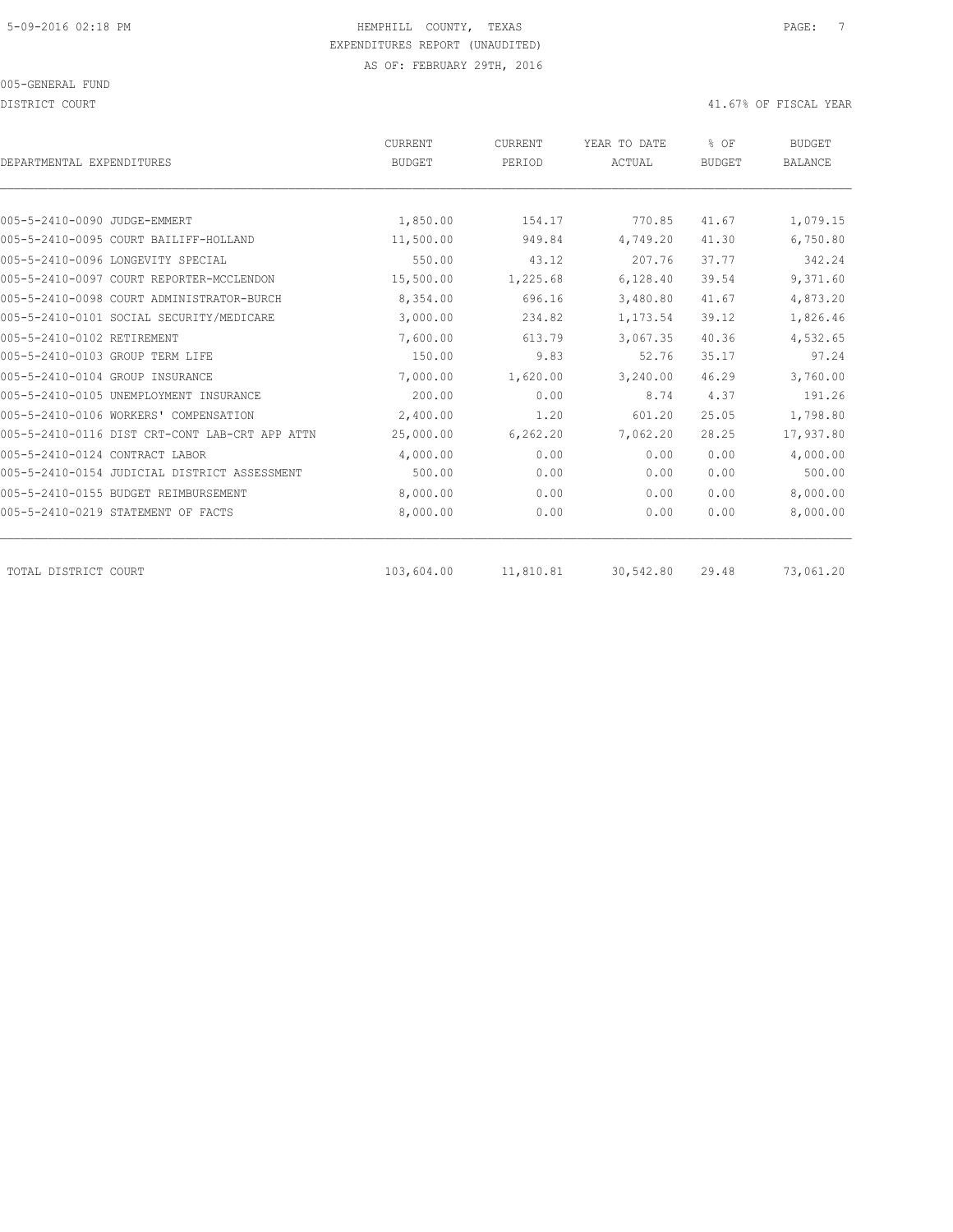COUNTY JUDGE 41.67% OF FISCAL YEAR

| DEPARTMENTAL EXPENDITURES                     | CURRENT<br><b>BUDGET</b> | CURRENT<br>PERIOD | YEAR TO DATE<br>ACTUAL | % OF<br><b>BUDGET</b> | <b>BUDGET</b><br><b>BALANCE</b> |
|-----------------------------------------------|--------------------------|-------------------|------------------------|-----------------------|---------------------------------|
|                                               |                          |                   |                        |                       |                                 |
| 005-5-2500-0082 OVERTIME                      | 3,000.00                 | 0.00              | 0.00                   | 0.00                  | 3,000.00                        |
| 005-5-2500-0090 JUDGE SALARY                  | 59,534.00                | 4,948.66          | 24,893.30              | 41.81                 | 34,640.70                       |
| 005-5-2500-0091 JUVENILE CRT JUDGE (1)        | 3,081.00                 | 256.76            | 1,283.80               | 41.67                 | 1,797.20                        |
| 005-5-2500-0092 STATE/CO JUDGE SAL SUPPLEMENT | 25,200.00                | 2,100.00          | 10,500.00              | 41.67                 | 14,700.00                       |
| 005-5-2500-0094 JANITOR/LONGORIA              | 38,000.00                | 3, 154. 16        | 15,920.80              | 41.90                 | 22,079.20                       |
| 005-5-2500-0095 JANITOR/JOHNSON               | 41,200.00                | 3,420.84          | 17,254.20              | 41.88                 | 23,945.80                       |
| 005-5-2500-0096 LONGEVITY                     | 2,000.00                 | 160.00            | 795.00                 | 39.75                 | 1,205.00                        |
| 005-5-2500-0097 ADMINSTRATIVE ASST/BRUNSON    | 39,140.00                | 3,249.16          | 16,395.80              | 41.89                 | 22,744.20                       |
| 005-5-2500-0098 PART-TIME SECRETARY           | 2,800.00                 | 50.00             | 1,025.00               | 36.61                 | 1,775.00                        |
| 005-5-2500-0101 SOCIAL SECURITY/MEDICARE      | 16,500.00                | 1,303.37          | 6,577.54               | 39.86                 | 9,922.46                        |
| 005-5-2500-0102 RETIREMENT                    | 43,000.00                | 3,463.92          | 17,539.85              | 40.79                 | 25,460.15                       |
| 005-5-2500-0103 GROUP TERM LIFE               | 600.00                   | 55.44             | 301.87                 | 50.31                 | 298.13                          |
| 005-5-2500-0104 GROUP INSURANCE               | 22,500.00                | 1,926.32          | 9,607.84               | 42.70                 | 12,892.16                       |
| 005-5-2500-0105 UNEMPLOYMENT INSURANCE        | 300.00                   | 0.00              | 31.69                  | 10.56                 | 268.31                          |
| 005-5-2500-0106 WORKERS' COMPENSATION         | 2,300.00                 | 36.60             | 636.60                 | 27.68                 | 1,663.40                        |
| 005-5-2500-0109 POSTAGE                       | 600.00                   | 0.00              | 139.71                 | 23.29                 | 460.29                          |
| 005-5-2500-0112 TRAVEL                        | 6,500.00                 | 0.00              | 568.67                 | 8.75                  | 5,931.33                        |
| 005-5-2500-0119 DUES & SUBSCRIPTIONS          | 5,000.00                 | 2,600.00          | 3, 115.10              | 62.30                 | 1,884.90                        |
| 005-5-2500-0122 FUEL & OIL                    | 200.00                   | 0.00              | 0.00                   | 0.00                  | 200.00                          |
| 005-5-2500-0130 COMMUNICATION REPAIRS         | 500.00                   | 0.00              | 0.00                   | 0.00                  | 500.00                          |
| 005-5-2500-0132 TELEPHONE                     | 3,000.00                 | 265.50            | 1,086.35               | 36.21                 | 1,913.65                        |
| 005-5-2500-0139 TRAINING SEMINARS             | 2,500.00                 | 0.00              | 0.00                   | 0.00                  | 2,500.00                        |
| 005-5-2500-0148 ADVERTISING                   | 5,000.00                 | 407.10            | 945.47                 | 18.91                 | 4,054.53                        |
| 005-5-2500-0183 OFFICE EQUIP-R&M              | 1,000.00                 | 100.00            | 100.00                 | 10.00                 | 900.00                          |
| 005-5-2500-0188 OFFICE SUPPLIES               | 3,000.00                 | 378.60            | 1,241.12               | 41.37                 | 1,758.88                        |
| 005-5-2500-0189 INVENTORY/EQUIPMENT           | 5,000.00                 | 0.00              | 0.00                   | 0.00                  | 5,000.00                        |
| TOTAL COUNTY JUDGE                            | 331,455.00               | 27,876.43         | 129,959.71             | 39.21                 | 201,495.29                      |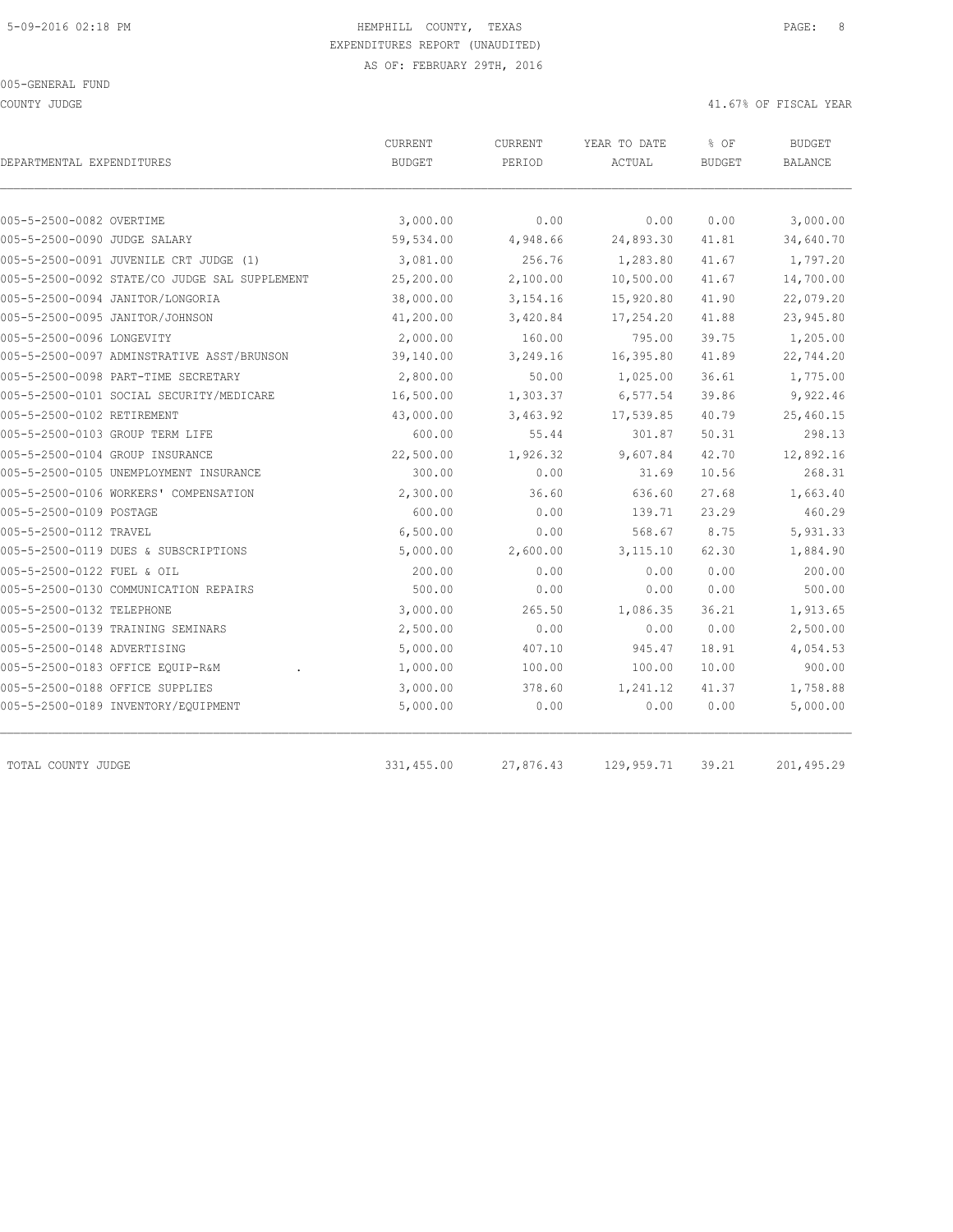JUVENILE PROBATION 41.67% OF FISCAL YEAR

| DEPARTMENTAL EXPENDITURES                     | CURRENT<br><b>BUDGET</b> | CURRENT<br>PERIOD | YEAR TO DATE<br>ACTUAL | % OF<br><b>BUDGET</b> | BUDGET<br><b>BALANCE</b> |
|-----------------------------------------------|--------------------------|-------------------|------------------------|-----------------------|--------------------------|
|                                               |                          |                   |                        |                       |                          |
| 005-5-2510-0090 STATE/CHIEF JUV PRO OFFICER   | 61,480.00                | 5,110.84          | 25,704.20              | 41.81                 | 35,775.80                |
| 005-5-2510-0096 JPO/LONGEVITY                 | 480.00                   | 40.00             | 200.00                 | 41.67                 | 280.00                   |
| 005-5-2510-0101 JPO SOCIAL SEC/MEDICARE       | 4,770.00                 | 396.34            | 1,993.18               | 41.79                 | 2,776.82                 |
| 005-5-2510-0102 JPO RETIREMENT                | 12,500.00                | 1,036.16          | 5,210.80               | 41.69                 | 7,289.20                 |
| 005-5-2510-0103 JPO GROUP TERM LIFE           | 230.00                   | 16.58             | 89.68                  | 38.99                 | 140.32                   |
| 005-5-2510-0104 JPO GROUP INSURANCE           | 7,500.00                 | 642.58            | 3,204.98               | 42.73                 | 4,295.02                 |
| 005-5-2510-0105 JPO/UNEMPLOYMENT              | 100.00                   | 0.00              | 15.69                  | 15.69                 | 84.31                    |
| 005-5-2510-0106 JPO/WORKERS' COMP             | 580.00                   | 0.00              | 0.00                   | 0.00                  | 580.00                   |
| 005-5-2510-0132 JUVENILE PROBATION CELL PHONE | 360.00                   | 30.00             | 150.00                 | 41.67                 | 210.00                   |
|                                               |                          |                   |                        |                       |                          |
| TOTAL JUVENILE PROBATION                      | 88,000.00                | 7,272.50          | 36,568.53              | 41.56                 | 51,431.47                |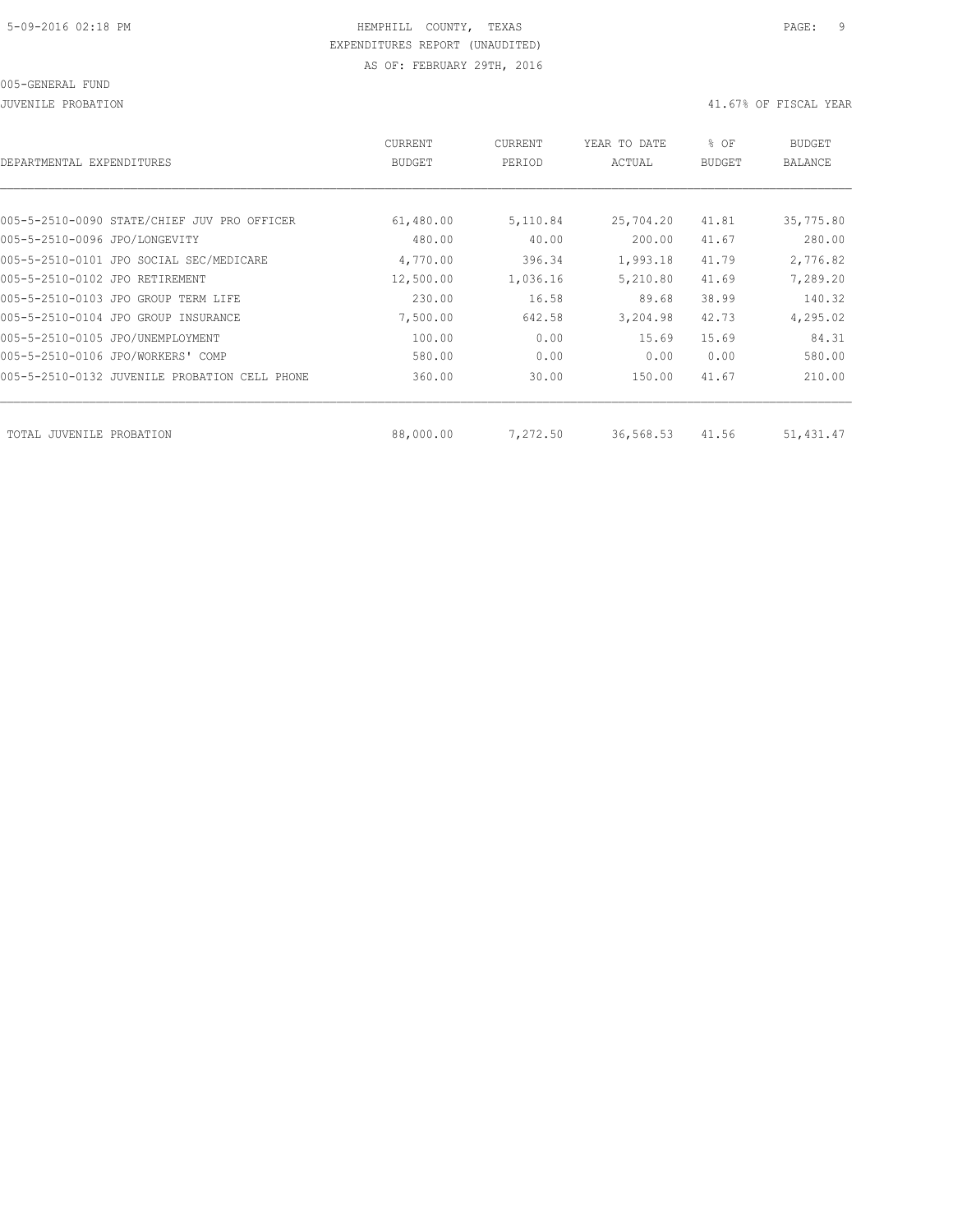LOCAL JUVENILE PROBATION 41.67% OF FISCAL YEAR

| DEPARTMENTAL EXPENDITURES                     | <b>CURRENT</b><br><b>BUDGET</b> | CURRENT<br>PERIOD | YEAR TO DATE<br>ACTUAL | % OF<br><b>BUDGET</b> | <b>BUDGET</b><br><b>BALANCE</b> |
|-----------------------------------------------|---------------------------------|-------------------|------------------------|-----------------------|---------------------------------|
|                                               |                                 |                   |                        |                       |                                 |
| 005-5-2520-0090 31ST DISTRICT JUV PRO OFFICER | 51,940.00                       | 4,315.84          | 21,729.20              | 41.84                 | 30,210.80                       |
| 005-5-2520-0091 JPO FISCAL AGENTS             | 0.00                            | 0.00              | 0.00                   | 0.00                  | 0.00                            |
| 005-5-2520-0096 JPO LOCAL/LONGEVITY           | 250.00                          | 20.00             | 100.00                 | 40.00                 | 150.00                          |
| 005-5-2520-0101 LOCAL JPO SS/MEDICARE         | 4,050.00                        | 333.98            | 1,681.38               | 41.52                 | 2,368.62                        |
| 005-5-2520-0102 LOCAL JPO RETIREMENT          | 10,520.00                       | 873.16            | 4,395.80               | 41.79                 | 6,124.20                        |
| 005-5-2520-0103 LOCAL JPO GROUP TERM LIFE     | 200.00                          | 13.98             | 75.66                  | 37.83                 | 124.34                          |
| 005-5-2520-0104 LOCAL JPO GROUP INSURANCE     | 7,500.00                        | 642.58            | 3,204.98               | 42.73                 | 4,295.02                        |
| 005-5-2520-0105 JPO LOCAL/UNEMPLOYMENT        | 100.00                          | 0.00              | 13.25                  | 13.25                 | 86.75                           |
| 005-5-2520-0106 JPO LOCAL/WORKERS' COMP       | 580.00                          | 3.50              | 3.50                   | 0.60                  | 576.50                          |
| 005-5-2520-0132 LOCAL JPO CELL PHONE          | 360.00                          | 30.00             | 150.00                 | 41.67                 | 210.00                          |
| TOTAL LOCAL JUVENILE<br>PROBATION             | 75,500.00                       | 6,233.04          | 31, 353.77             | 41.53                 | 44, 146. 23                     |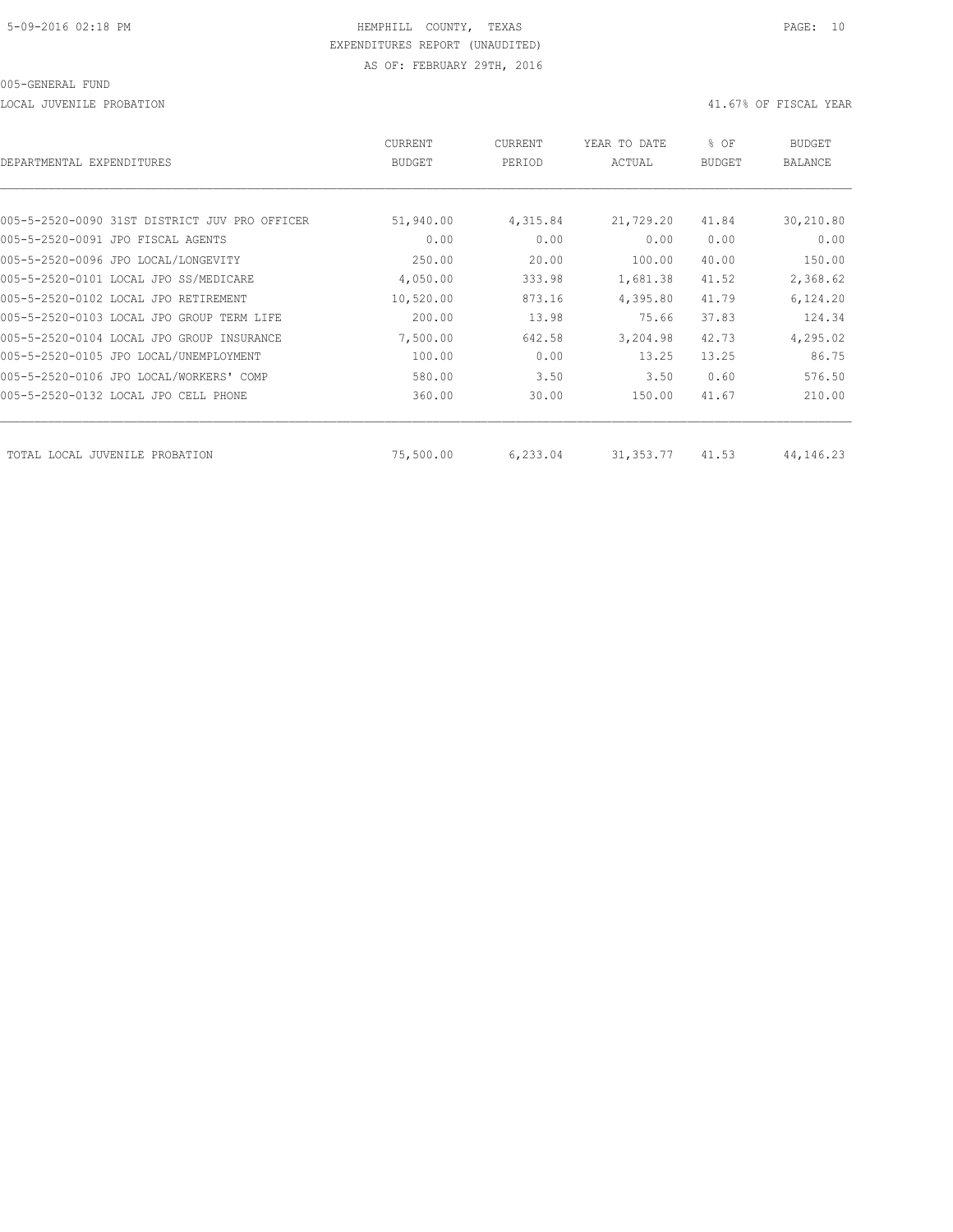COUNTY ATTORNEY 41.67% OF FISCAL YEAR

| DEPARTMENTAL EXPENDITURES                     | CURRENT<br><b>BUDGET</b> | CURRENT<br>PERIOD | YEAR TO DATE<br>ACTUAL | % OF<br><b>BUDGET</b> | <b>BUDGET</b><br><b>BALANCE</b> |
|-----------------------------------------------|--------------------------|-------------------|------------------------|-----------------------|---------------------------------|
|                                               |                          |                   |                        |                       |                                 |
| 005-5-2550-0090 COUNTY ATTORNEY               | 57,165.00                | 4,751.26          | 23,906.30              | 41.82                 | 33,258.70                       |
| 005-5-2550-0091 CO ATTNY ST SALARY SUPPLEMENT | 23,333.00                | 1,944.42          | 9,722.10               | 41.67                 | 13,610.90                       |
| 005-5-2550-0095 LEGAL ASST/GANDARA            | 39,140.00                | 3,249.16          | 14,278.91              | 36.48                 | 24,861.09                       |
| 005-5-2550-0096 LONGEVITY                     | 490.00                   | 40.00             | 200.00                 | 40.82                 | 290.00                          |
| 005-5-2550-0101 SOCIAL SECURITY/MEDICARE      | 9,200.00                 | 749.88            | 3,619.54               | 39.34                 | 5,580.46                        |
| 005-5-2550-0102 RETIREMENT                    | 24,100.00                | 1,996.98          | 9,621.51               | 39.92                 | 14,478.49                       |
| 005-5-2550-0103 GROUP TERM LIFE               | 420.00                   | 31.94             | 165.51                 | 39.41                 | 254.49                          |
| 005-5-2550-0104 GROUP INSURANCE               | 15,000.00                | 1,283.14          | 6,399.86               | 42.67                 | 8,600.14                        |
| 005-5-2550-0105 UNEMPLOYMENT INSURANCE        | 200.00                   | 0.00              | 8.77                   | 4.39                  | 191.23                          |
| 005-5-2550-0106 WORKERS' COMPENSATION         | 1,500.00                 | 0.00              | 450.00                 | 30.00                 | 1,050.00                        |
| 005-5-2550-0109 POSTAGE                       | 400.00                   | 0.00              | 17.55                  | 4.39                  | 382.45                          |
| 005-5-2550-0112 TRAVEL/EDUCATION              | 3,500.00                 | 0.00              | 317.04                 | 9.06                  | 3,182.96                        |
| 005-5-2550-0119 DUES & SUBSCRIPTIONS          | 300.00                   | 0.00              | 75.00                  | 25.00                 | 225.00                          |
| 005-5-2550-0132 TELEPHONE                     | 1,500.00                 | 130.34            | 534.66                 | 35.64                 | 965.34                          |
| 005-5-2550-0140 OFFICE EOUIPMENT REPAIRS      | 750.00                   | 0.00              | 0.00                   | 0.00                  | 750.00                          |
| 005-5-2550-0142 SOFTWARE SUPPORT              | 3,600.00                 | 297.00            | 1,188.00               | 33.00                 | 2,412.00                        |
| 005-5-2550-0168 C/ATTY LAW LIB                | 1,000.00                 | 0.00              | 0.00                   | 0.00                  | 1,000.00                        |
| 005-5-2550-0188 OFFICE SUPPLIES               | 1,750.00                 | 49.00             | 500.25                 | 28.59                 | 1,249.75                        |
| 005-5-2550-0189 INVENTORY/EQUIPMENT           | 2,000.00                 | 0.00              | 0.00                   | 0.00                  | 2,000.00                        |
| TOTAL COUNTY ATTORNEY                         | 185,348.00               | 14,523.12         | 71,005.00              | 38.31                 | 114,343.00                      |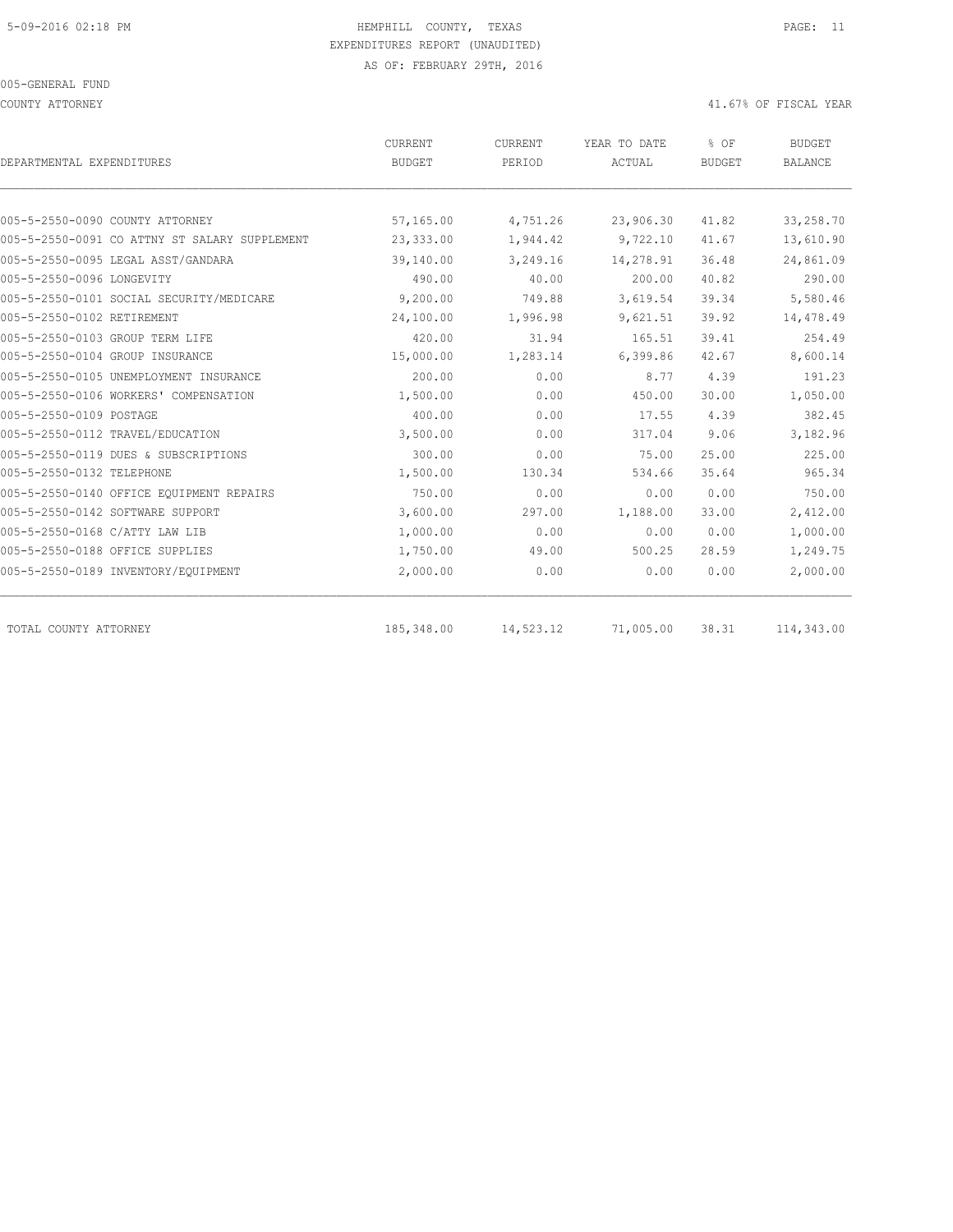COUNTY JUSTICE OF PEACE **Alternative COUNTY ACCOUNTY ACCOUNTY** JUSTICE OF FISCAL YEAR

| DEPARTMENTAL EXPENDITURES                | CURRENT<br><b>BUDGET</b> | CURRENT<br>PERIOD | YEAR TO DATE<br>ACTUAL | % OF<br>BUDGET | <b>BUDGET</b><br><b>BALANCE</b> |  |
|------------------------------------------|--------------------------|-------------------|------------------------|----------------|---------------------------------|--|
|                                          |                          |                   |                        |                |                                 |  |
| 005-5-2560-0090 JUSTICE OF THE PEACE     |                          |                   |                        |                |                                 |  |
| 005-5-2560-0096 LONGEVITY                | 57,165.00<br>500.00      | 4,751.26<br>40.00 | 23,906.30<br>170.00    | 41.82<br>34.00 | 33,258.70<br>330.00             |  |
|                                          |                          |                   |                        |                |                                 |  |
| 005-5-2560-0097 JP SECRETARY-NAVARRO     | 39,140.00                | 3,249.16          | 12,703.31              | 32.46          | 26,436.69                       |  |
| 005-5-2560-0098 PART-TIME                | 4,000.00                 | 809.38            | 2,931.26               | 73.28          | 1,068.74                        |  |
| 005-5-2560-0101 SOCIAL SECURITY/MEDICARE | 7,700.00                 | 670.13            | 3,004.30               | 39.02          | 4,695.70                        |  |
| 005-5-2560-0102 RETIREMENT               | 19,500.00                | 1,608.10          | 7,355.99               | 37.72          | 12,144.01                       |  |
| 005-5-2560-0103 GROUP TERM LIFE          | 400.00                   | 25.72             | 125.93                 | 31.48          | 274.07                          |  |
| 005-5-2560-0104 GROUP INSURANCE          | 7,500.00                 | 644.61            | 3,215.13               | 42.87          | 4,284.87                        |  |
| 005-5-2560-0105 UNEMPLOYMENT INSURANCE   | 100.00                   | 0.00              | 8.42                   | 8.42           | 91.58                           |  |
| 005-5-2560-0106 WORKERS' COMPENSATION    | 1,200.00                 | 0.60              | 300.60                 | 25.05          | 899.40                          |  |
| 005-5-2560-0109 POSTAGE                  | 650.00                   | 0.00              | 80.97                  | 12.46          | 569.03                          |  |
| 005-5-2560-0112 TRAVEL                   | 3,000.00                 | 0.00              | 0.00                   | 0.00           | 3,000.00                        |  |
| 005-5-2560-0119 DUES & SUBSCRIPTIONS     | 1,000.00                 | 0.00              | 482.50                 | 48.25          | 517.50                          |  |
| 005-5-2560-0131 OTHER EXPENSE            | 500.00                   | 0.00              | 0.00                   | 0.00           | 500.00                          |  |
| 005-5-2560-0132 TELEPHONE                | 1,500.00                 | 138.25            | 555.73                 | 37.05          | 944.27                          |  |
| 005-5-2560-0140 SOFTWARE                 | 3,600.00                 | 0.00              | 0.00                   | 0.00           | 3,600.00                        |  |
| 005-5-2560-0188 OFFICE SUPPLIES          | 2,000.00                 | 65.63             | 402.30                 | 20.12          | 1,597.70                        |  |
| TOTAL COUNTY JUSTICE OF PEACE            | 149,455.00               | 12,002.84         | 55,242.74              | 36.96          | 94,212.26                       |  |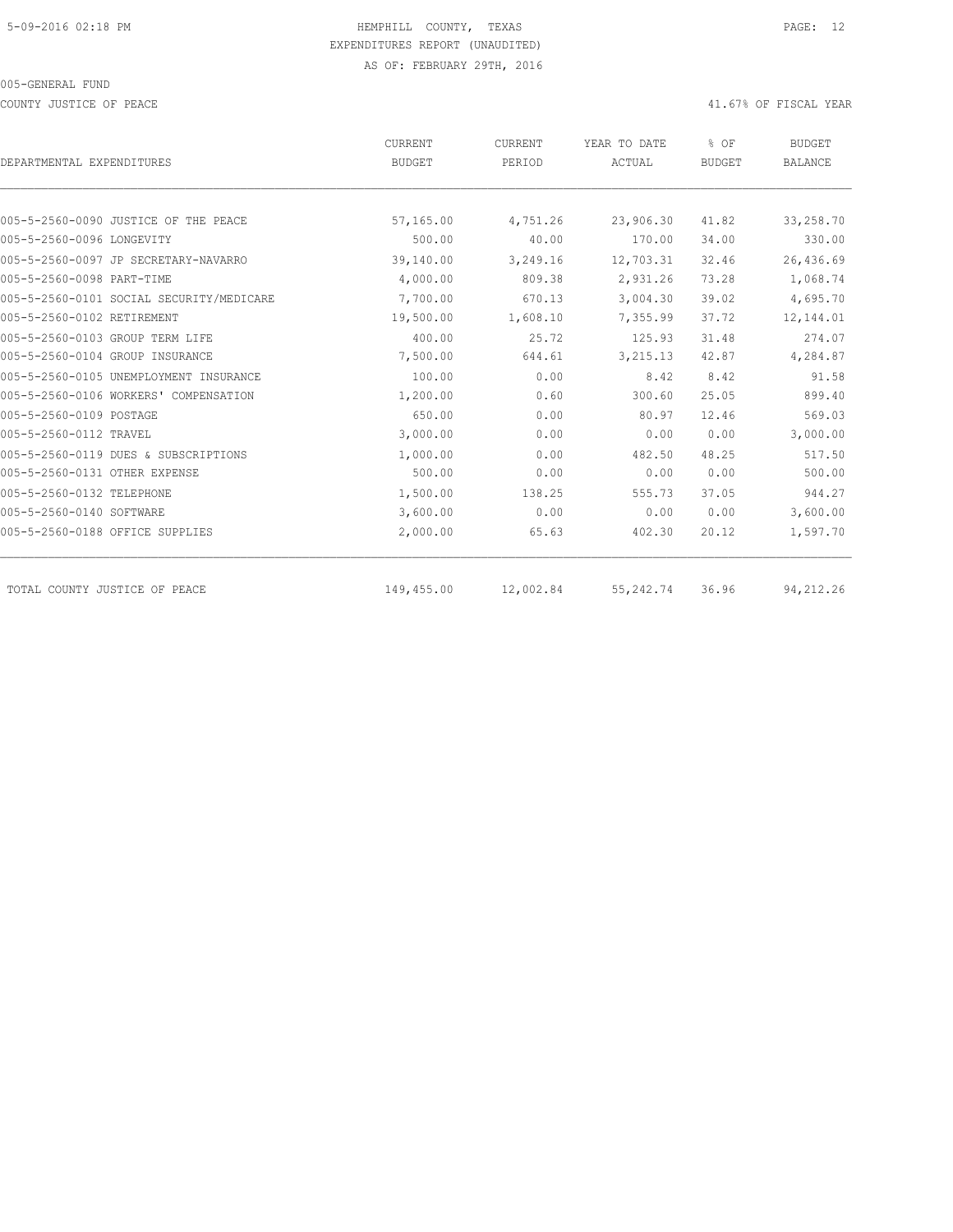CANADIAN FIRE DEPT 41.67% OF FISCAL YEAR

| DEPARTMENTAL EXPENDITURES             | <b>CURRENT</b><br><b>BUDGET</b> | CURRENT<br>PERIOD | YEAR TO DATE<br>ACTUAL | % OF<br><b>BUDGET</b> | <b>BUDGET</b><br><b>BALANCE</b> |
|---------------------------------------|---------------------------------|-------------------|------------------------|-----------------------|---------------------------------|
|                                       |                                 |                   |                        |                       |                                 |
| 005-5-3019-0119 DUES & SUBSCRIPTIONS  | 1,500.00                        | 0.00              | 0.00                   | 0.00                  | 1,500.00                        |
| 005-5-3019-0122 FUEL & OIL            | 10,000.00                       | 0.00              | 2,204.68               | 22.05                 | 7,795.32                        |
| 005-5-3019-0124 CONTRACT LABOR        | 10,000.00                       | 127.50            | 1,503.46               | 15.03                 | 8,496.54                        |
| 005-5-3019-0125 TIRES & TUBES         | 7,000.00                        | 0.00              | 0.00                   | 0.00                  | 7,000.00                        |
| 005-5-3019-0128 SUPPLIES              | 10,000.00                       | 88.21             | 499.92                 | 5.00                  | 9,500.08                        |
| 005-5-3019-0130 COMMUNICATION REPAIRS | 6,000.00                        | 60.00             | 686.60                 | 11.44                 | 5,313.40                        |
| 005-5-3019-0137 VEHICLE R&M           | 15,000.00                       | 1,042.61          | 9,458.39               | 63.06                 | 5,541.61                        |
| 005-5-3019-0139 TRAINING SEMINARS     | 7,000.00                        | 0.00              | 4,331.75               | 61.88                 | 2,668.25                        |
| 005-5-3019-0141 UNIFORMS & CLOTHING   | 7,000.00                        | 0.00              | 0.00                   | 0.00                  | 7,000.00                        |
| 005-5-3019-0185 BUILDING R&M          | 5,000.00                        | 0.00              | 387.48                 | 7.75                  | 4,612.52                        |
| 005-5-3019-0187 PENSION FUND          | 21,000.00                       | 0.00              | 8,025.03               | 38.21                 | 12,974.97                       |
| 005-5-3019-0189 INVENTORY             | 20,000.00                       | 0.00              | 1,204.85               | 6.02                  | 18,795.15                       |
| 005-5-3019-0510 CAPITAL OUTLAY        | 35,000.00                       | 0.00              | 0.00                   | 0.00                  | 35,000.00                       |
| TOTAL CANADIAN FIRE DEPT              | 154,500.00                      | 1,318.32          | 28,302.16              | 18.32                 | 126,197.84                      |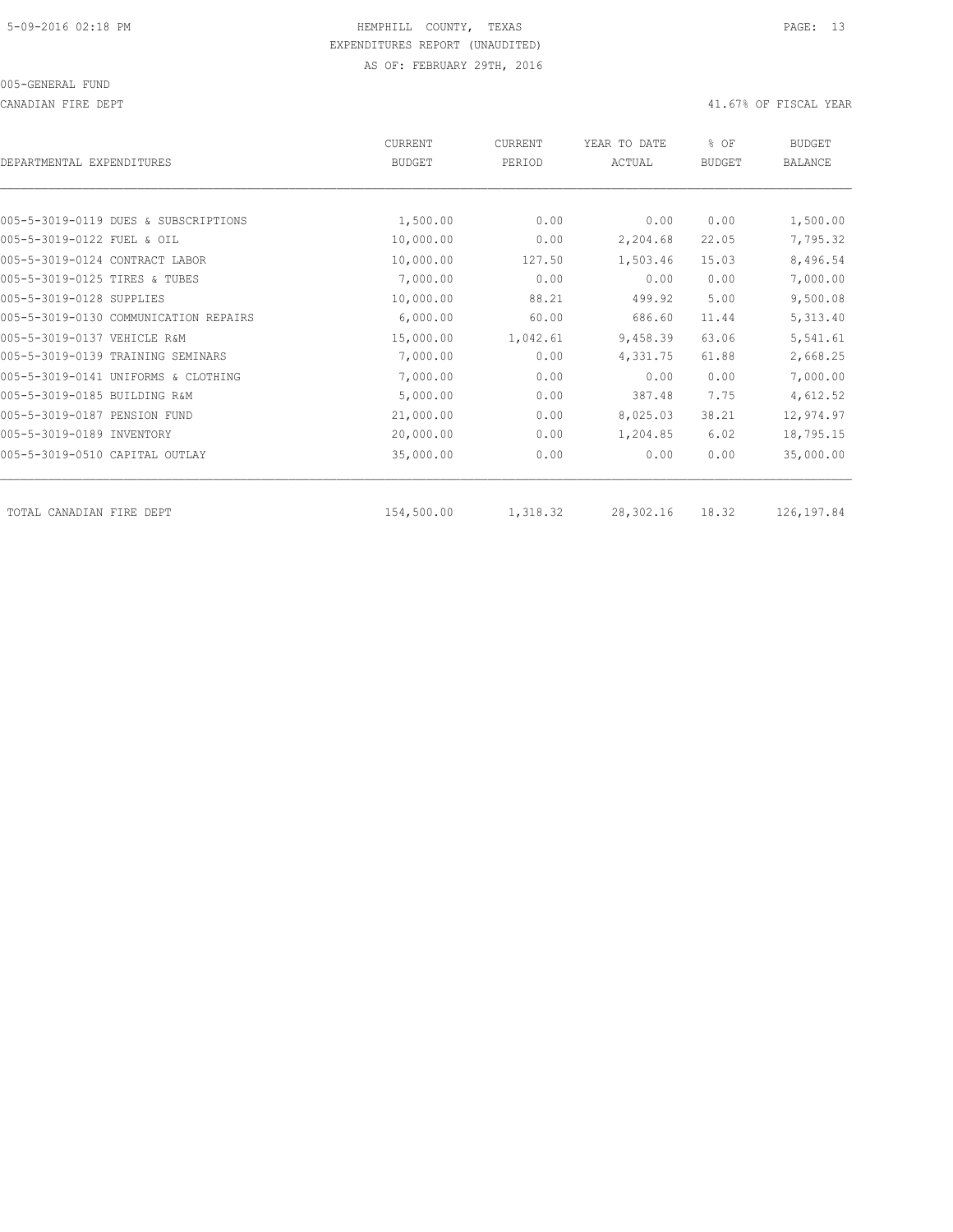LAW ENFORCEMENT 41.67% OF FISCAL YEAR

|                                |                                                | CURRENT       | CURRENT   | YEAR TO DATE | % OF          | <b>BUDGET</b> |
|--------------------------------|------------------------------------------------|---------------|-----------|--------------|---------------|---------------|
| DEPARTMENTAL EXPENDITURES      |                                                | <b>BUDGET</b> | PERIOD    | ACTUAL       | <b>BUDGET</b> | BALANCE       |
|                                | 005-5-3500-0080 SHERIFF-PEARSON                | 64,000.00     | 5,550.68  | 27,903.48    | 43.60         | 36,096.52     |
|                                | 005-5-3500-0081 CHIEF DEPUTY-RAMOS             | 54,590.00     | 4,766.66  | 23,983.30    | 43.93         | 30,606.70     |
| 005-5-3500-0082 OVERTIME       |                                                | 12,000.00     | 0.00      | 965.04       | 8.04          | 11,034.96     |
|                                | 005-5-3500-0083 CERTIFICATE PAY                | 24,000.00     | 900.00    | 4,500.00     | 18.75         | 19,500.00     |
|                                | 005-5-3500-0084 OVERTIME FOREST SERVICE CONTRA | 3,500.00      | $0.00$ (  | 353.32)      | $10.09 -$     | 3,853.32      |
| 005-5-3500-0086 708-EGGLESTON  |                                                | 49,440.00     | 4,107.50  | 20,687.50    | 41.84         | 28,752.50     |
|                                | 005-5-3500-0087 704-HEMPHILL E.                | 49,440.00     | 4,107.50  | 20,687.50    | 41.84         | 28,752.50     |
| 005-5-3500-0088 705-VOORHEES   |                                                | 49,440.00     | 4,107.50  | 20,687.50    | 41.84         | 28,752.50     |
| 005-5-3500-0089 706-BRANSON    |                                                | 49,440.00     | 4,107.50  | 20,687.50    | 41.84         | 28,752.50     |
| 005-5-3500-0090 707-MOORE      |                                                | 49,440.00     | 4,307.50  | 20,949.30    | 42.37         | 28,490.70     |
| 005-5-3500-0091 703-JORDAN     |                                                | 49,440.00     | 4,107.50  | 20,687.50    | 41.84         | 28,752.50     |
| 005-5-3500-0092 709-DeHERRERA  |                                                | 49,440.00     | 4,107.50  | 20,687.50    | 41.84         | 28,752.50     |
| 005-5-3500-0093 711-DUNN       |                                                | 49,440.00     | 4,107.50  | 20,687.50    | 41.84         | 28,752.50     |
| 005-5-3500-0096 LONGEVITY      |                                                | 6,000.00      | 445.00    | 2,170.00     | 36.17         | 3,830.00      |
|                                | 005-5-3500-0097 SECRETARY- DIAL                | 40,479.00     | 3,360.76  | 16,953.80    | 41.88         | 23,525.20     |
| 005-5-3500-0098 PART TIME HELP |                                                | 4,500.00      | 103.13    | 840.63       | 18.68         | 3,659.37      |
|                                | 005-5-3500-0101 SOCIAL SECURITY/MEDICARE       | 46,500.00     | 3,619.69  | 18,268.35    | 39.29         | 28, 231.65    |
| 005-5-3500-0102 RETIREMENT     |                                                | 120,000.00    | 9,664.64  | 48,616.91    | 40.51         | 71,383.09     |
|                                | 005-5-3500-0103 GROUP TERM LIFE                | 2,500.00      | 154.62    | 836.59       | 33.46         | 1,663.41      |
|                                | 005-5-3500-0104 GROUP INSURANCE                | 82,500.00     | 7,068.38  | 35, 254.78   | 42.73         | 47,245.22     |
|                                | 005-5-3500-0105 UNEMPLOYMENT INSURANCE         | 2,000.00      | 0.00      | 146.81       | 7.34          | 1,853.19      |
|                                | 005-5-3500-0106 WORKERS' COMPENSATION          | $7,000.00$ (  | 29.00     | 2,946.31     | 42.09         | 4,053.69      |
| 005-5-3500-0109 POSTAGE        |                                                | 1,000.00      | 424.99    | 605.12       | 60.51         | 394.88        |
|                                | 005-5-3500-0112 TRAVEL & EDUCATION             | 15,000.00     | 1,227.54  | 4,765.93     | 31.77         | 10,234.07     |
|                                | 005-5-3500-0119 DUES & SUBSCRIPTIONS           | 1,100.00      | 690.73    | 706.96       | 64.27         | 393.04        |
| 005-5-3500-0122 FUEL & OIL     |                                                | 60,000.00     | 2,618.01  | 12,374.11    | 20.62         | 47,625.89     |
|                                | 005-5-3500-0130 COMMUNICATION EXPENSES         | 3,000.00      | 0.00      | 855.97       | 28.53         | 2,144.03      |
| 005-5-3500-0131 OTHER EXPENSE  |                                                | 4,000.00      | 335.95    | 776.03       | 19.40         | 3,223.97      |
| 005-5-3500-0132 TELEPHONE      |                                                | 15,000.00     | 1,101.63  | 4,909.01     | 32.73         | 10,090.99     |
|                                | 005-5-3500-0137 VEHICLE REPAIRS & MAIN.        | 12,000.00     | 4,040.22  | 5,676.36     | 47.30         | 6,323.64      |
| 005-5-3500-0141 UNIFORMS       |                                                | 3,500.00      | $85.85$ ( | 92.07)       | $2.63-$       | 3,592.07      |
|                                | 005-5-3500-0142 MAINTENANCE CONTRACTS          | 35,000.00     | 1,982.00  | 10,935.00    | 31.24         | 24,065.00     |
|                                | 005-5-3500-0143 JANITORIAL SUPPLIES            | 750.00        | 44.65     | 44.65        | 5.95          | 705.35        |
|                                | 005-5-3500-0160 D.A.R.E. PROGRAM               | 7,500.00      | 1,743.31  | 1,743.31     | 23.24         | 5,756.69      |
|                                | 005-5-3500-0165 COMMUNITY SERVICE PROJECTS     | $2,000.00$ (  | 797.50)(  | 797.50)      | $39.88 -$     | 2,797.50      |
|                                | 005-5-3500-0183 REPAIRS-MAINTENANCE            | 4,000.00      | 425.44    | 899.17       | 22.48         | 3,100.83      |
|                                | 005-5-3500-0188 OFFICE SUPPLIES                | 4,000.00      | 197.68    | 251.66       | 6.29          | 3,748.34      |
|                                | 005-5-3500-0189 INVENTORY/EQUIPMENT            | 25,000.00     | 15,812.23 | 19,958.14    | 79.83         | 5,041.86      |
| 005-5-3500-0510 CAPITAL OUTLAY |                                                | 80,000.00     | 0.00      | 0.00         | 0.00          | 80,000.00     |
|                                |                                                |               |           |              |               |               |
| TOTAL LAW ENFORCEMENT          |                                                | 1,137,939.00  | 98,597.29 | 412,406.33   | 36.24         | 725,532.67    |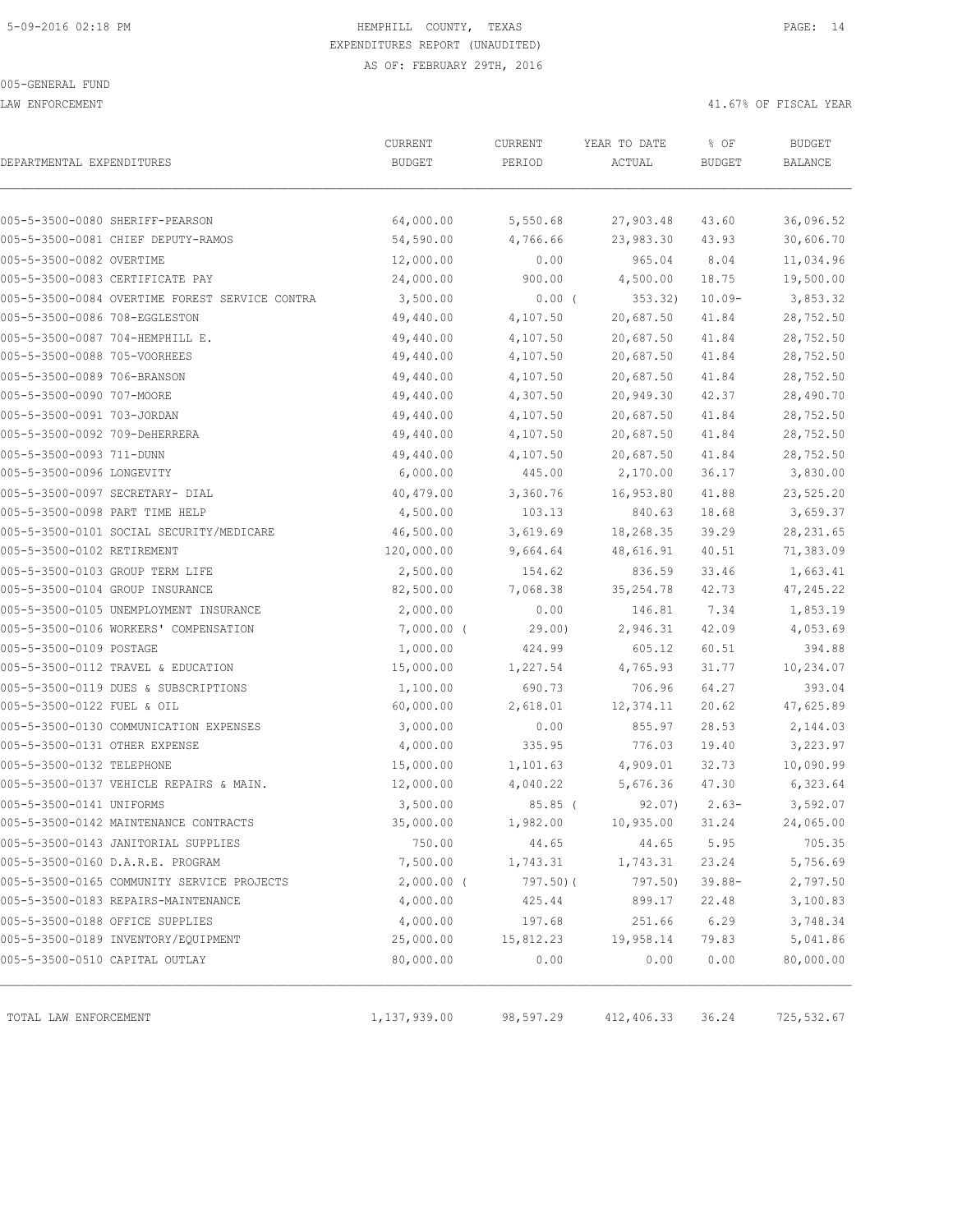LAW/JAIL OPERATIONS 41.67% OF FISCAL YEAR

| DEPARTMENTAL EXPENDITURES                | CURRENT<br><b>BUDGET</b> | CURRENT<br>PERIOD | YEAR TO DATE<br>ACTUAL | % OF<br><b>BUDGET</b> | <b>BUDGET</b><br><b>BALANCE</b> |
|------------------------------------------|--------------------------|-------------------|------------------------|-----------------------|---------------------------------|
| 005-5-3600-0082 OVERTIME PAY             | 3,000.00                 | 0.00              | 43.75                  | 1.46                  | 2,956.25                        |
| 005-5-3600-0083 CERTIFICATE PAY          | 6,000.00                 | 400.00            | 2,000.00               | 33.33                 | 4,000.00                        |
| 005-5-3600-0090 DISPATCHER-JONES         | 40,685.00                | 3,377.92          | 17,039.60              | 41.88                 | 23,645.40                       |
| 005-5-3600-0091 CHIEF DISPATCH-SWOPES    | 44,290.00                | 3,678.34          | 18,541.70              | 41.86                 | 25,748.30                       |
| 005-5-3600-0092 JAIL ADMIN-BOYDSTON      | 44,290.00                | 3,878.34          | 19,541.70              | 44.12                 | 24,748.30                       |
| 005-5-3600-0093 DISPATCHER-BRITTAIN      | 40,685.00                | 3,377.92          | 17,039.60              | 41.88                 | 23,645.40                       |
| 005-5-3600-0094 DISPATCHER-FRALEY        | 40,685.00                | 3,377.92          | 17,039.60              | 41.88                 | 23,645.40                       |
| 005-5-3600-0095 DISPATCHER-KELLS         | 40,685.00                | 3,377.92          | 17,039.60              | 41.88                 | 23,645.40                       |
| 005-5-3600-0096 LONGEVITY                | 6,000.00                 | 490.00            | 2,370.00               | 39.50                 | 3,630.00                        |
| 005-5-3600-0097 DISPATCHER-CARTER        | 40,685.00                | 3,377.92          | 17,039.60              | 41.88                 | 23,645.40                       |
| 005-5-3600-0101 SOCIAL SECURITY/MEDICARE | 23,400.00                | 1,840.90          | 9,281.11               | 39.66                 | 14,118.89                       |
| 005-5-3600-0102 RETIREMENT               | 62,000.00                | 5,067.22          | 25,530.10              | 41.18                 | 36,469.90                       |
| 005-5-3600-0103 GROUP TERM LIFE          | 1,100.00                 | 81.06             | 439.27                 | 39.93                 | 660.73                          |
| 005-5-3600-0104 GROUP INSURANCE          | 52,500.00                | 4,498.06          | 22,434.86              | 42.73                 | 30,065.14                       |
| 005-5-3600-0105 UNEMPLOYMENT INSURANCE   | 2,000.00                 | 0.00              | 76.98                  | 3.85                  | 1,923.02                        |
| 005-5-3600-0106 WORKERS' COMPENSATION    | 4,000.00                 | 2.10              | 1,052.10               | 26.30                 | 2,947.90                        |
| 005-5-3600-0112 TRAVEL & EDUCATION       | 6,000.00                 | 0.00              | 2,209.46               | 36.82                 | 3,790.54                        |
| 005-5-3600-0131 OTHER EXPENSE            | 3,500.00                 | 0.00              | 0.00                   | 0.00                  | 3,500.00                        |
| 005-5-3600-0141 UNIFORMS                 | 2,000.00                 | 0.00              | 373.18                 | 18.66                 | 1,626.82                        |
| 005-5-3600-0143 PRISONER EXPENSES        | 10,000.00                | 9,170.96          | 5, 141.64              | 51.42                 | 4,858.36                        |
| 005-5-3600-0145 PRISONER MEALS           | 40,000.00                | 0.00              | 12,254.65              | 30.64                 | 27,745.35                       |
| 005-5-3600-0183 REPAIRS                  | 15,000.00                | 556.28            | 4,609.74               | 30.73                 | 10,390.26                       |
| 005-5-3600-0188 OFFICE SUPPLIES          | 2,000.00                 | 115.60            | 1,729.09               | 86.45                 | 270.91                          |
| 005-5-3600-0189 INVENTORY/EQUIPMENT      | 10,000.00                | 49.99             | 575.72                 | 5.76                  | 9,424.28                        |
| 005-5-3600-0510 CAPITAL OUTLAY           | 10,000.00                | 0.00              | 0.00                   | 0.00                  | 10,000.00                       |
| TOTAL LAW/JAIL OPERATIONS                | 550,505.00               | 46,718.45         | 213,403.05             | 38.76                 | 337,101.95                      |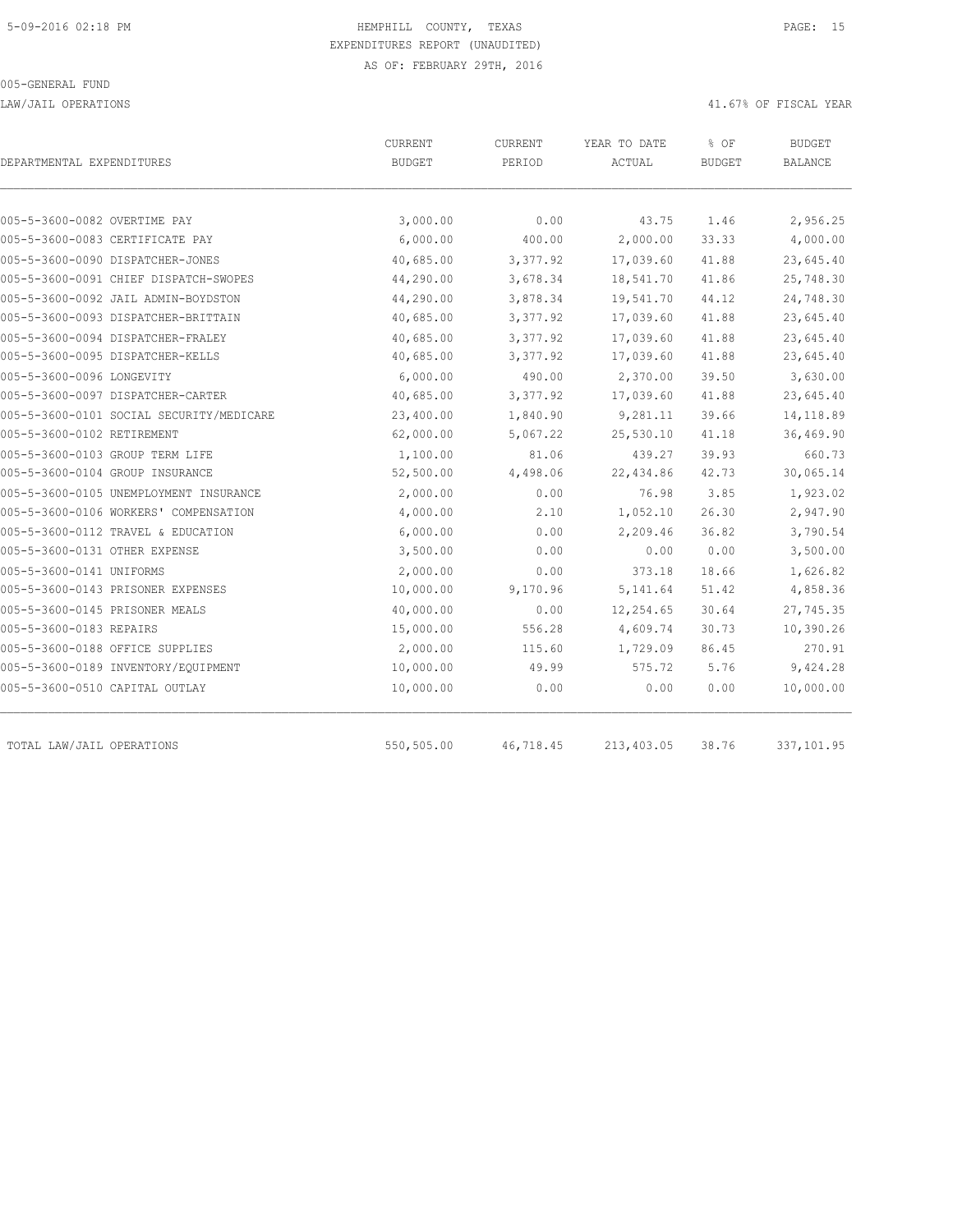| 5-09-2016 02:18 PM |  |  |
|--------------------|--|--|

## HEMPHILL COUNTY, TEXAS **Example 2016** PAGE: 16 EXPENDITURES REPORT (UNAUDITED) AS OF: FEBRUARY 29TH, 2016

SOLID WASTE DISPOSAL 41.67% OF FISCAL YEAR

| DEPARTMENTAL EXPENDITURES      | CURRENT<br><b>BUDGET</b> | CURRENT<br>PERIOD | YEAR TO DATE<br>ACTUAL | % OF<br>BUDGET | <b>BUDGET</b><br>BALANCE |
|--------------------------------|--------------------------|-------------------|------------------------|----------------|--------------------------|
| 005-5-6025-0122 FUEL & OIL     | 33,000.00                | 583.70            | 4,027.78               | 12.21          | 28,972.22                |
| 005-5-6025-0127 TIPPING FEES   | 200,000.00               | 28,167.75         | 58,319.04              | 29.16          | 141,680.96               |
| 005-5-6025-0510 CAPITAL OUTLAY | 0.00                     | 0.00              | 0.00                   | 0.00           | 0.00                     |
| TOTAL SOLID WASTE DISPOSAL     | 233,000.00               | 28,751.45         | 62,346.82              | 26.76          | 170,653.18               |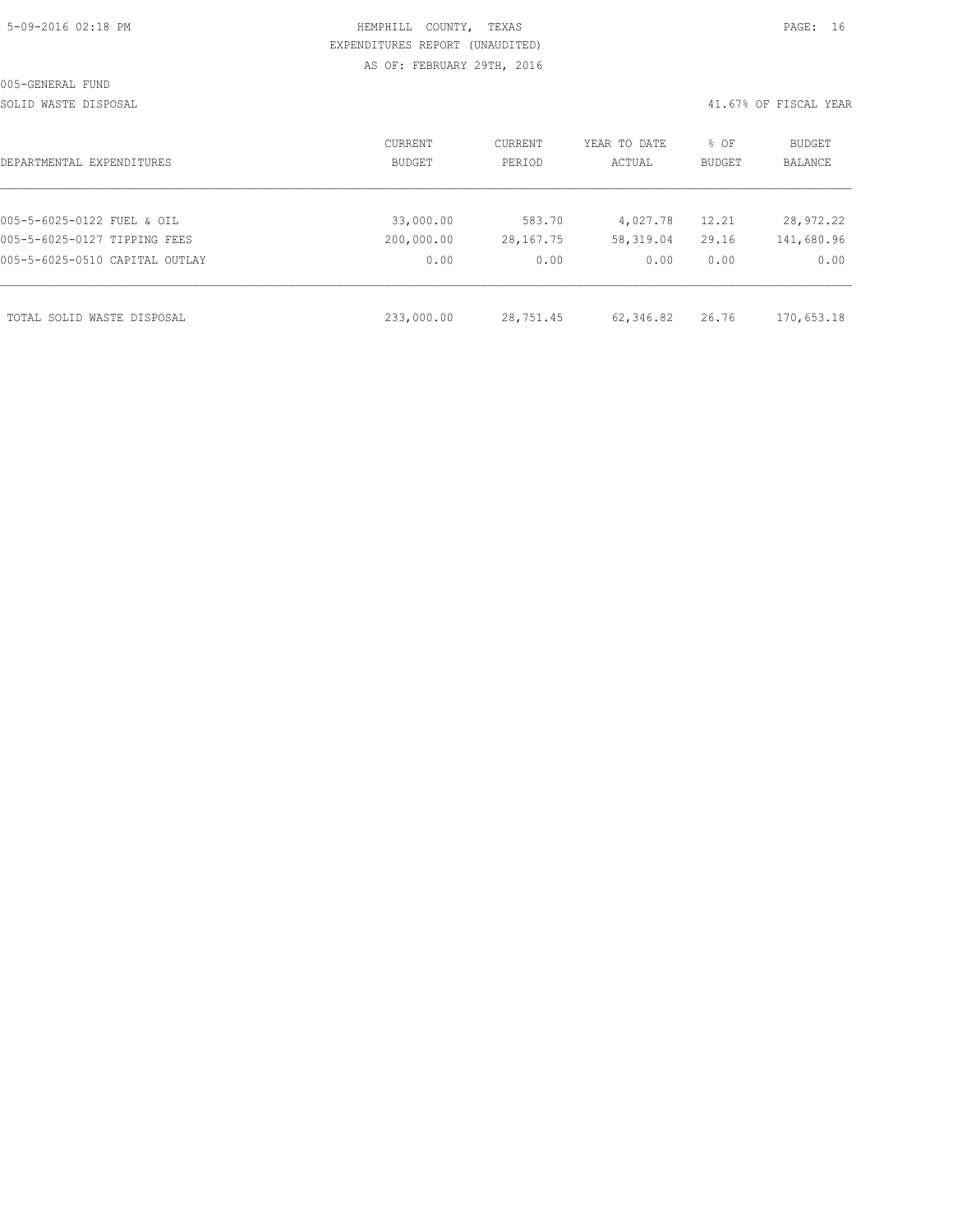PUBLIC FACILITIES 41.67% OF FISCAL YEAR

| DEPARTMENTAL EXPENDITURES               | CURRENT<br><b>BUDGET</b> | CURRENT<br>PERIOD | YEAR TO DATE<br>ACTUAL | % OF<br><b>BUDGET</b> | <b>BUDGET</b><br><b>BALANCE</b> |
|-----------------------------------------|--------------------------|-------------------|------------------------|-----------------------|---------------------------------|
|                                         |                          |                   |                        |                       |                                 |
| 005-5-7001-0124 TECH SUPPORT CONTRACT   | 12,000.00                | 0.00              | 0.00                   | 0.00                  | 12,000.00                       |
| 005-5-7001-0126 ROAD REPAIR             | 400,000.00               | 80, 331.17        | 155,995.70             | 39.00                 | 244,004.30                      |
| 005-5-7001-0128 SUPPLIES                | 17,000.00                | 1,073.45          | 5,050.17               | 29.71                 | 11,949.83                       |
| 005-5-7001-0129 COKES & COFFEE          | 4,500.00                 | 562.55            | 2,085.17               | 46.34                 | 2,414.83                        |
| 005-5-7001-0133 UTILITIES/GENERAL       | 120,000.00               | 10,469.69         | 36,719.95              | 30.60                 | 83,280.05                       |
| 005-5-7001-0183 PUBLIC FACILITIES R&M   | 30,000.00                | 3,786.36          | 12,861.09              | 42.87                 | 17,138.91                       |
| 005-5-7001-0185 COURTHOUSE R&M          | 15,000.00                | 6,003.19          | 6,706.39               | 44.71                 | 8,293.61                        |
| 005-5-7001-0186 BRIDGE/DAM-REPAIR/SPRAY | 60,000.00                | 0.00              | 0.00                   | 0.00                  | 60,000.00                       |
| 005-5-7001-0189 INVENTORY/EQUIPMENT     | 10,000.00                | 0.00              | 0.00                   | 0.00                  | 10,000.00                       |
| 005-5-7001-0217 TRANSFER OUT            | 0.00                     | 0.00              | 0.00                   | 0.00                  | 0.00                            |
| 005-5-7001-0510 CAPITAL OUTLAY          | 3,744,408.00             | 53,904.75         | 421,338.98             | 11.25                 | 3,323,069.02                    |
| TOTAL PUBLIC FACILITIES                 | 4,412,908.00             | 156, 131. 16      | 640,757.45             | 14.52                 | 3,772,150.55                    |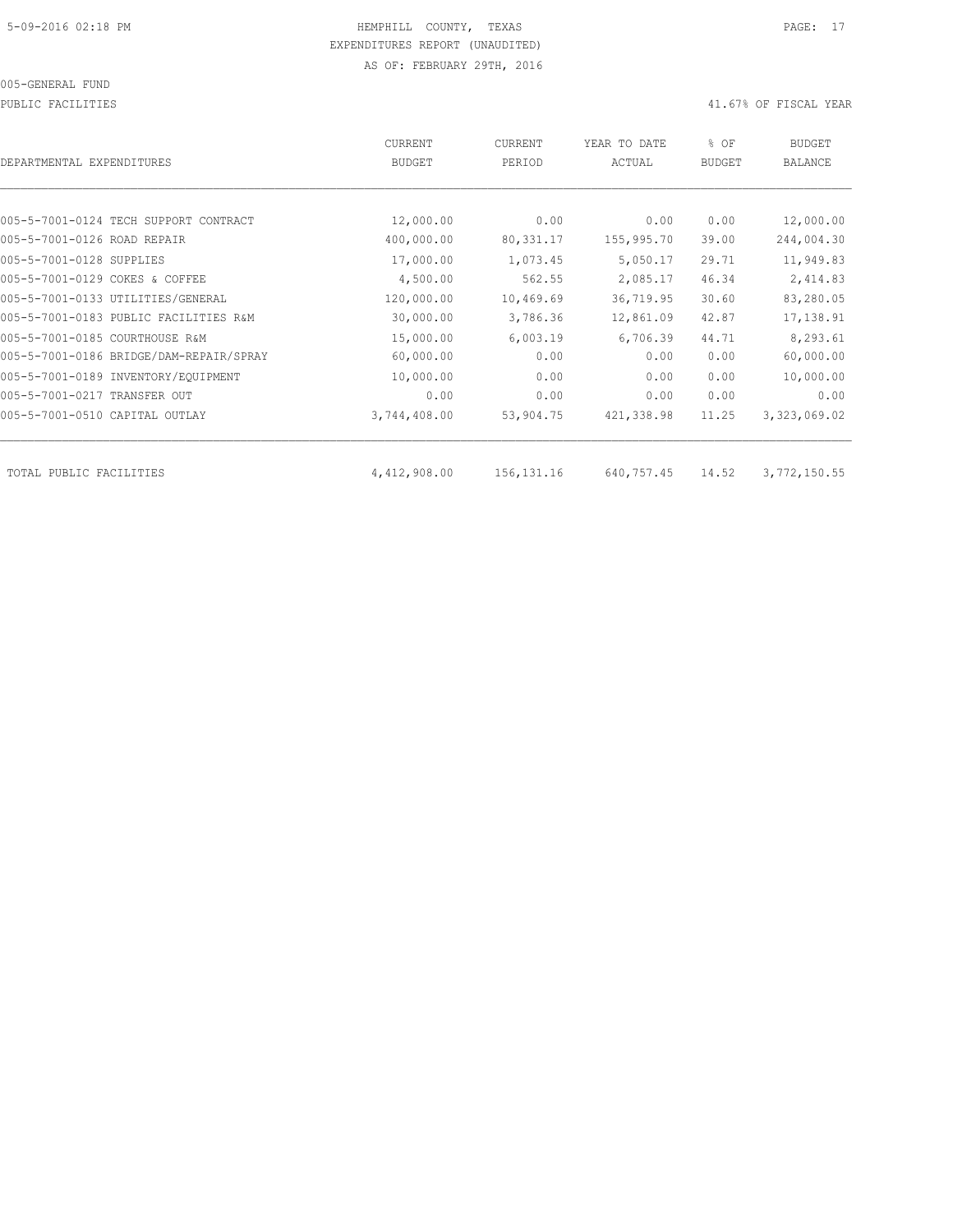CEMETERY 41.67% OF FISCAL YEAR

| CURRENT<br><b>BUDGET</b> | CURRENT<br>PERIOD | YEAR TO DATE<br>ACTUAL | % OF<br><b>BUDGET</b> | <b>BUDGET</b><br>BALANCE |
|--------------------------|-------------------|------------------------|-----------------------|--------------------------|
|                          |                   |                        |                       |                          |
| 7,500.00                 | 0.00              | 2,000.00               | 26.67                 | 5,500.00                 |
| 600.00                   | 0.00              | 153.00                 | 25.50                 | 447.00                   |
| 100.00                   | 0.00              | 2.00                   | 2.00                  | 98.00                    |
| 1,000.00                 | 0.00              | 0.00                   | 0.00                  | 1,000.00                 |
| 5,000.00                 | 7,250.00          | 7,250.00               | 145.00 (              | 2,250.00                 |
| 1,500.00                 | 20.09             | 217.29                 | 14.49                 | 1,282.71                 |
| 2,000.00                 | 360.00            | 360.00                 | 18.00                 | 1,640.00                 |
| 300.00                   | 12.67             | 52.75                  | 17.58                 | 247.25                   |
| 4,000.00                 | 0.00              | 0.00                   | 0.00                  | 4,000.00                 |
| 35,000.00                | 0.00              | 11,512.50              | 32.89                 | 23,487.50                |
| 7,000.00                 | 0.00              | 0.00                   | 0.00                  | 7,000.00                 |
|                          |                   |                        |                       | 42,452.46                |
|                          | 64,000.00         |                        | 7,642.76<br>21,547.54 | 33.67                    |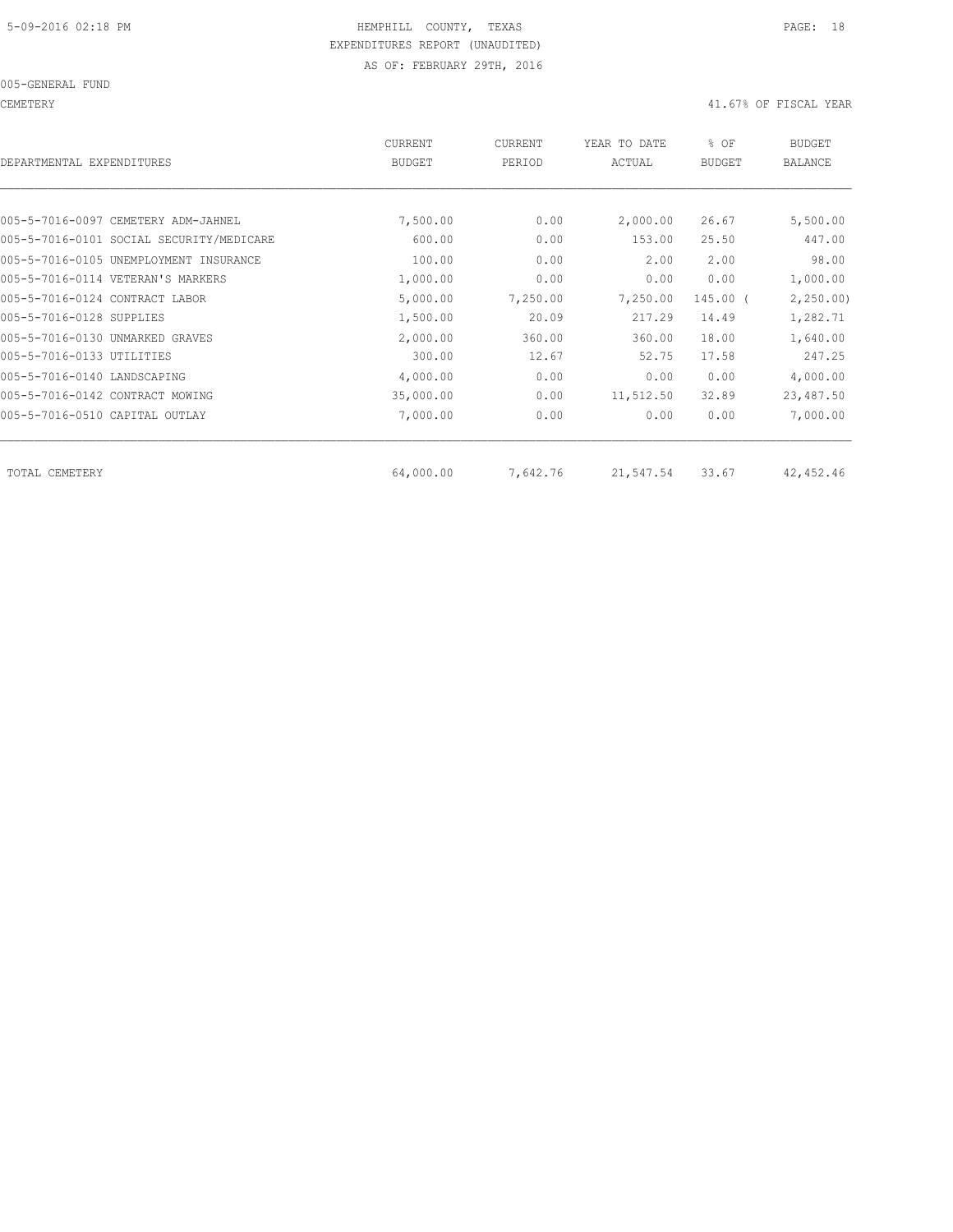OTHER COMPLEXES 41.67% OF FISCAL YEAR

|                                          | <b>CURRENT</b> | CURRENT   | YEAR TO DATE | % OF          | <b>BUDGET</b>  |
|------------------------------------------|----------------|-----------|--------------|---------------|----------------|
| DEPARTMENTAL EXPENDITURES                | <b>BUDGET</b>  | PERIOD    | ACTUAL       | <b>BUDGET</b> | <b>BALANCE</b> |
|                                          |                |           |              |               |                |
| 005-5-7018-0082 OVERTIME                 | 4,000.00       | 0.00      | 0.00         | 0.00          | 4,000.00       |
| 005-5-7018-0091 COMPLEX SUPERVISOR-LYNCH | 52,530.00      | 4,395.00  | 22,125.00    | 42.12         | 30,405.00      |
| 005-5-7018-0092 COMPLEX ROADHAND-YARNOLD | 47,380.00      | 3,935.84  | 19,829.20    | 41.85         | 27,550.80      |
| 005-5-7018-0096 LONGEVITY                | 3,800.00       | 310.00    | 1,520.00     | 40.00         | 2,280.00       |
| 005-5-7018-0098 PART-TIME HELP           | 12,000.00      | 0.00      | 0.00         | 0.00          | 12,000.00      |
| 005-5-7018-0101 SOCIAL SECURITY/MEDICARE | 9,000.00       | 658.76    | 3,319.06     | 36.88         | 5,680.94       |
| 005-5-7018-0102 RETIREMENT               | 23,700.00      | 1,728.16  | 8,694.80     | 36.69         | 15,005.20      |
| 005-5-7018-0103 GROUP TERM LIFE          | 400.00         | 27.66     | 149.64       | 37.41         | 250.36         |
| 005-5-7018-0104 GROUP INSURANCE          | 15,000.00      | 1,285.16  | 6,409.96     | 42.73         | 8,590.04       |
| 005-5-7018-0105 UNEMPLOYMENT INSURANCE   | 500.00         | 0.00      | 26.19        | 5.24          | 473.81         |
| 005-5-7018-0106 WORKERS' COMPENSATION    | 1,400.00       | 212.64    | 692.02       | 49.43         | 707.98         |
| 005-5-7018-0122 FUEL & OIL               | 15,000.00      | 1,144.81  | 2,865.05     | 19.10         | 12, 134.95     |
| 005-5-7018-0124 MACHINE HIRE/CONT LABOR  | 3,000.00       | 73.20     | 911.33       | 30.38         | 2,088.67       |
| 005-5-7018-0125 TIRES & TUBES            | 1,500.00       | 0.00      | 20.00        | 1.33          | 1,480.00       |
| 005-5-7018-0128 MATERIAL & SUPPLIES      | 12,000.00      | 568.88    | 3,856.17     | 32.13         | 8,143.83       |
| 005-5-7018-0132 TELEPHONE                | 700.00         | 0.00      | 0.00         | 0.00          | 700.00         |
| 005-5-7018-0183 REPAIRS & MAINTENANCE    | 18,000.00      | 38.95     | 592.01       | 3.29          | 17,407.99      |
| 005-5-7018-0185 TREES                    | 2,000.00       | 0.00      | 0.00         | 0.00          | 2,000.00       |
| 005-5-7018-0189 INVENTORY                | 15,000.00      | 3,525.00  | 3,525.00     | 23.50         | 11,475.00      |
| 005-5-7018-0206 CHEMICALS                | 3,000.00       | 1,749.40  | 1,749.40     | 58.31         | 1,250.60       |
| 005-5-7018-0510 CAPITAL OUTLAY           | 45,000.00      | 0.00      | 0.00         | 0.00          | 45,000.00      |
| TOTAL OTHER COMPLEXES                    | 284,910.00     | 19,653.46 | 76,284.83    | 26.78         | 208,625.17     |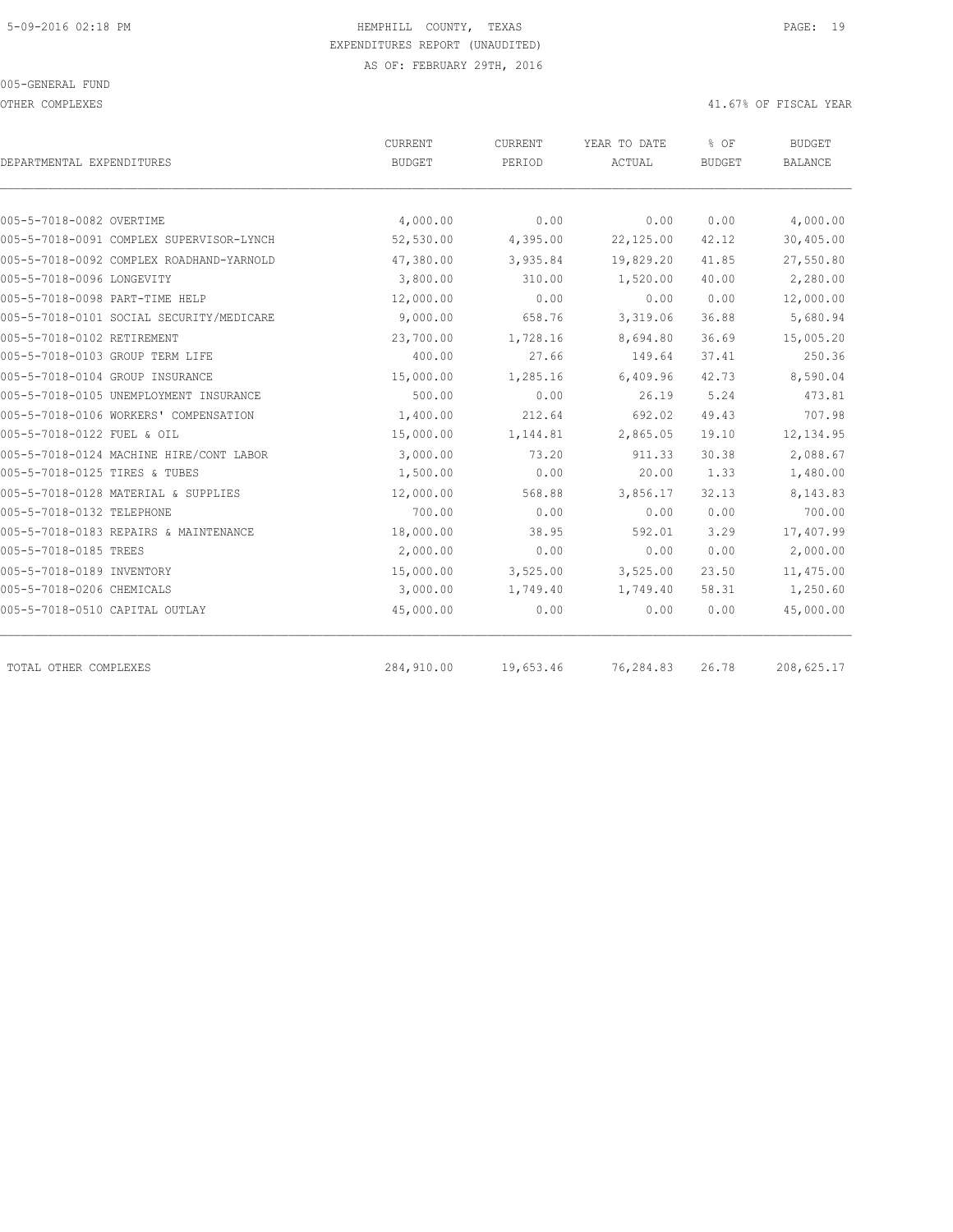LIBRARY 41.67% OF FISCAL YEAR

| DEPARTMENTAL EXPENDITURES                 | <b>CURRENT</b><br><b>BUDGET</b> | <b>CURRENT</b><br>PERIOD | YEAR TO DATE<br>ACTUAL | % OF<br><b>BUDGET</b> | <b>BUDGET</b><br><b>BALANCE</b> |
|-------------------------------------------|---------------------------------|--------------------------|------------------------|-----------------------|---------------------------------|
| 005-5-7041-0090 LIBRARIAN-DILLON          | 52,530.00                       | 4,365.00                 | 21,975.00              | 41.83                 | 30,555.00                       |
| 005-5-7041-0094 PART-TIME JANITOR         | 2,000.00                        | 0.00                     | 0.00                   | 0.00                  | 2,000.00                        |
| 005-5-7041-0095 CLERK-GARCIA              | 33,000.00                       | 2,737.50                 | 13,837.50              | 41.93                 | 19,162.50                       |
| 005-5-7041-0096 LONGEVITY                 | 3,100.00                        | 240.00                   | 1,170.00               | 37.74                 | 1,930.00                        |
| 005-5-7041-0097 CLERK/PT-LIBRARY CLERK    | 35,500.00                       | 2,797.70                 | 12,514.92              | 35.25                 | 22,985.08                       |
| 005-5-7041-0098 CLERK-POWELL              | 31,518.00                       | 2,614.00                 | 13,220.00              | 41.94                 | 18,298.00                       |
| 005-5-7041-0101 SOCIAL SECURITY/MEDICARE  | 12,000.00                       | 930.82                   | 4,605.77               | 38.38                 | 7,394.23                        |
| 005-5-7041-0102 RETIREMENT                | 31,550.00                       | 2,550.85                 | 12,543.52              | 39.76                 | 19,006.48                       |
| 005-5-7041-0103 GROUP TERM LIFE           | 600.00                          | 40.81                    | 215.98                 | 36.00                 | 384.02                          |
| 005-5-7041-0104 GROUP INSURANCE           | 22,500.00                       | 1,337.53                 | 7,254.10               | 32.24                 | 15,245.90                       |
| 005-5-7041-0105 UNEMPLOYMENT INSURANCE    | 1,000.00                        | 0.00                     | 38.24                  | 3.82                  | 961.76                          |
| 005-5-7041-0106 WORKERS' COMPENSATION     | $2,500.00$ (                    | 13.00)                   | 737.00                 | 29.48                 | 1,763.00                        |
| 005-5-7041-0112 TRAVEL                    | 6,000.00                        | 974.04                   | 1,225.18               | 20.42                 | 4,774.82                        |
| 005-5-7041-0119 DUES                      | 2,100.00                        | 729.00                   | 1,396.25               | 66.49                 | 703.75                          |
| 005-5-7041-0128 SUPPLIES                  | 10,000.00                       | 790.86                   | 4,264.08               | 42.64                 | 5,735.92                        |
| 005-5-7041-0132 TELEPHONE                 | 7,000.00                        | 577.85                   | 2,294.95               | 32.79                 | 4,705.05                        |
| 005-5-7041-0142 HARRINGTON L. CONSORTIUM  | 10,200.00                       | 0.00                     | 10, 350.07             | $101.47$ (            | 150.07)                         |
| 005-5-7041-0168 BOOKS                     | 33,000.00                       | 4,247.65                 | 14,988.55              | 45.42                 | 18,011.45                       |
| 005-5-7041-0169 BOOKS MEMORIALS/DONATIONS | 5,000.00                        | 0.00                     | 2,872.20               | 57.44                 | 2,127.80                        |
| 005-5-7041-0181 TECH SUPPORT              | 9,000.00                        | 575.00                   | 3,836.34               | 42.63                 | 5,163.66                        |
| 005-5-7041-0189 INVENTORY                 | 7,000.00                        | 343.28                   | 2,766.18               | 39.52                 | 4,233.82                        |
| TOTAL LIBRARY                             | 317,098.00                      | 25,838.89                | 132,105.83             | 41.66                 | 184,992.17                      |
| TOTAL EXPENDITURES                        | 10,721,163.00                   | 671,496.86               | 2,731,574.87 25.48     |                       | 7,989,588.13                    |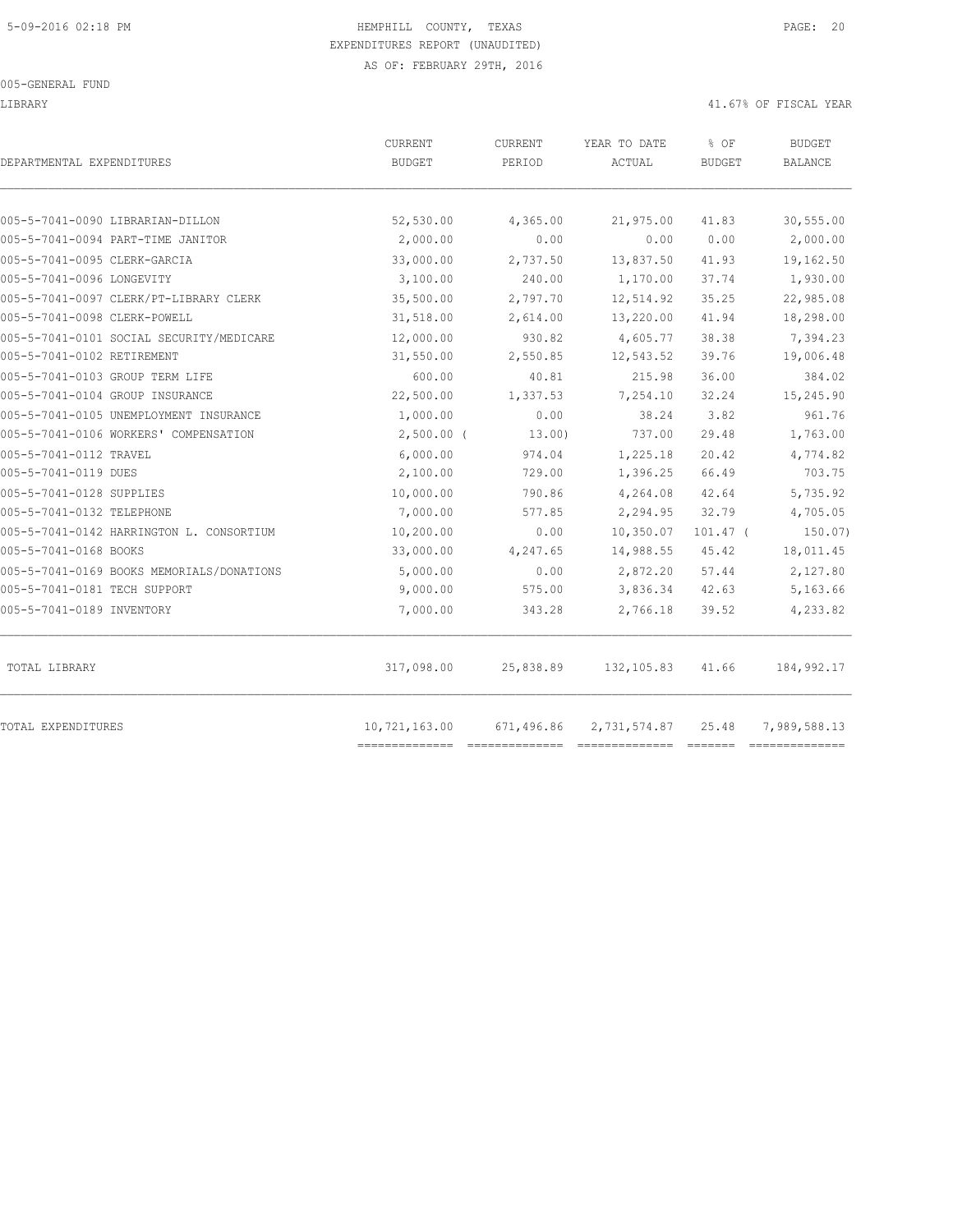### LAW LIBRARY 41.67% OF FISCAL YEAR

| DEPARTMENTAL EXPENDITURES            | CURRENT<br><b>BUDGET</b> | CURRENT<br>PERIOD | YEAR TO DATE<br>ACTUAL | % OF<br>BUDGET | BUDGET<br><b>BALANCE</b> |
|--------------------------------------|--------------------------|-------------------|------------------------|----------------|--------------------------|
| 008-5-2008-0114 LAW LIBRARY EXPENSES | 2,400.00                 | 0.00              | 0.00                   | 0.00           | 2,400.00                 |
| TOTAL LAW LIBRARY                    | 2,400.00                 | 0.00              | 0.00                   | 0.00           | 2,400.00                 |
| TOTAL EXPENDITURES                   | 2,400.00<br>____________ | 0.00              | 0.00                   | 0.00           | 2,400.00<br>__________   |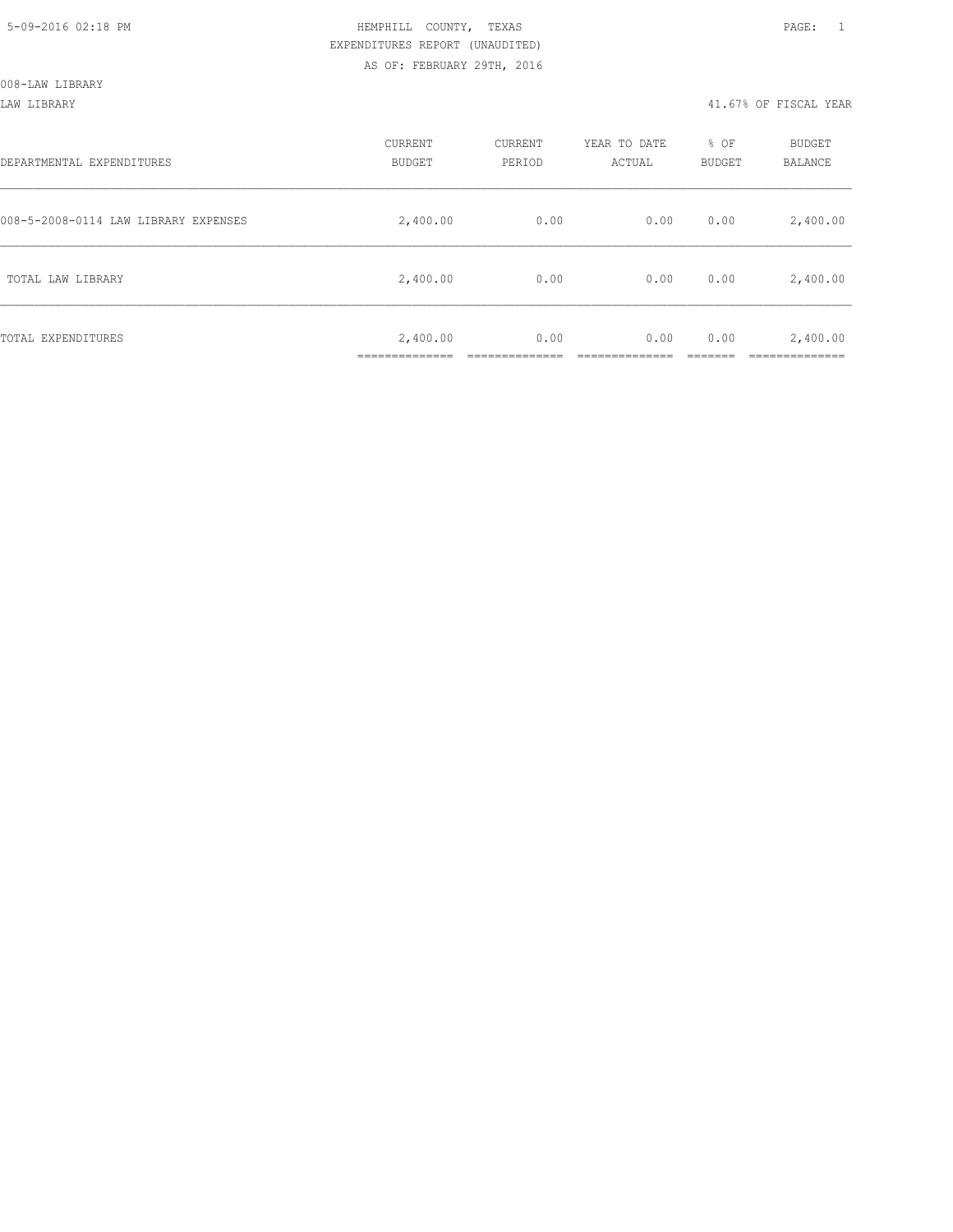CO COURTHOUSE SECURITY 41.67% OF FISCAL YEAR

| DEPARTMENTAL EXPENDITURES          | CURRENT<br><b>BUDGET</b> | CURRENT<br>PERIOD | YEAR TO DATE<br>ACTUAL | % OF<br><b>BUDGET</b> | <b>BUDGET</b><br>BALANCE |
|------------------------------------|--------------------------|-------------------|------------------------|-----------------------|--------------------------|
| 009-5-3009-0114 CRTHS SECURITY EXP | 58,000.00                | 6, 200.00         | 6,459.95               | 11.14                 | 51,540.05                |
| TOTAL CO COURTHOUSE SECURITY       | 58,000.00                | 6, 200.00         | 6,459.95               | 11.14                 | 51,540.05                |
| TOTAL EXPENDITURES                 | 58,000.00                | 6, 200.00         | 6,459.95               | 11.14                 | 51,540.05                |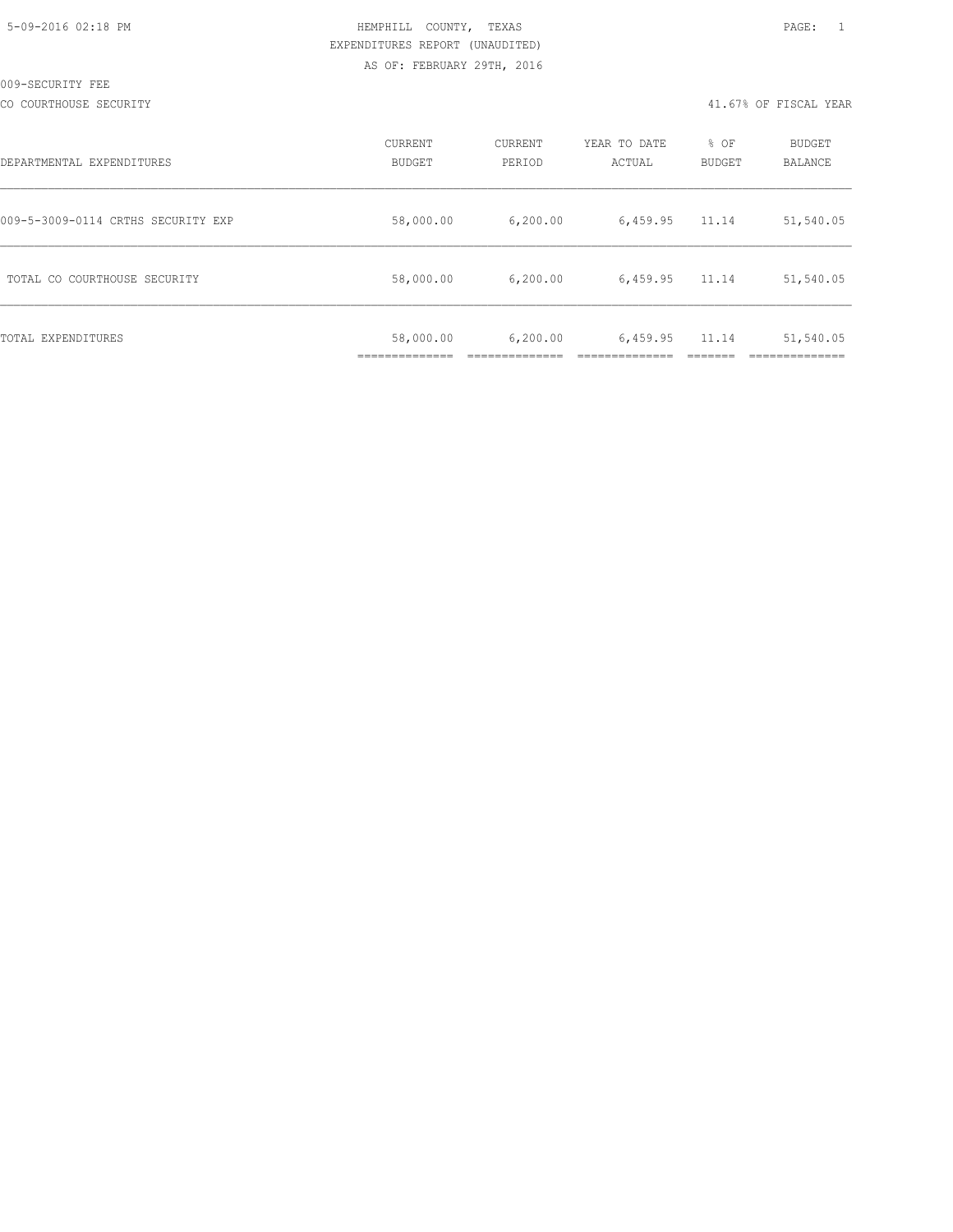AIRPORT 41.67% OF FISCAL YEAR

| DEPARTMENTAL EXPENDITURES                     | CURRENT<br><b>BUDGET</b>     | CURRENT<br>PERIOD | YEAR TO DATE<br>ACTUAL | % OF<br>BUDGET | <b>BUDGET</b><br><b>BALANCE</b> |
|-----------------------------------------------|------------------------------|-------------------|------------------------|----------------|---------------------------------|
| 010-5-7010-0109 POSTAGE                       | 200.00                       | 0.00              | 144.00                 | 72.00          | 56.00                           |
| 010-5-7010-0112 TRAVEL/DUES/PUBLICATIONS      | 1,000.00                     | 393.37            | 393.37                 | 39.34          | 606.63                          |
| 010-5-7010-0122 FUEL & OIL                    | 140,000.00                   | 7,531.87          | 28, 138.81             | 20.10          | 111,861.19                      |
| 010-5-7010-0124 AIRPORT MGR CONTRACT          | 54,000.00                    | 4,352.00          | 23, 471.21             | 43.47          | 30,528.79                       |
| 010-5-7010-0127 FUEL SYSTEM MAINTENANCE       | 5,000.00                     | 0.00              | 124.84                 | 2.50           | 4,875.16                        |
| 010-5-7010-0131 OTHER EXPENSE                 | 2,000.00                     | 199.61            | 635.20                 | 31.76          | 1,364.80                        |
| 010-5-7010-0132 AWOS SATELLITE LINK/TELEPHONE | 2,400.00                     | 208.41            | 6,589.26               | $274.55$ (     | 4, 189.26                       |
| 010-5-7010-0133 UTILITIES                     | 7,000.00                     | 851.28            | 2,970.18               | 42.43          | 4,029.82                        |
| 010-5-7010-0134 BONDS & INSURANCE             | 3,000.00                     | 0.00              | 0.00                   | 0.00           | 3,000.00                        |
| 010-5-7010-0140 SATELLITE TELEVISION          | 1,100.00                     | 0.00              | 1,025.14               | 93.19          | 74.86                           |
| 010-5-7010-0168 MOWING EOUIP./MAINT.          | 4,000.00                     | 154.23            | 154.23                 | 3.86           | 3,845.77                        |
| 010-5-7010-0173 NAVIGATION EQUIP/MAINT        | 3,000.00                     | 482.62            | 691.88                 | 23.06          | 2,308.12                        |
| 010-5-7010-0183 HANGAR-LOUNGE R&M             | 6,000.00                     | 1,102.69          | 2,458.21               | 40.97          | 3,541.79                        |
| 010-5-7010-0185 WSI WEATHER                   | 1,800.00                     | 657.00            | 1,314.00               | 73.00          | 486.00                          |
| 010-5-7010-0189 INVENTORY                     | 4,000.00                     | 94.99             | 1,736.83               | 43.42          | 2,263.17                        |
| 010-5-7010-0510 CAPITAL OUTLAY                | 100,000.00                   | 0.00              | 0.00                   | 0.00           | 100,000.00                      |
| TOTAL AIRPORT                                 | 334,500.00                   | 16,028.07         | 69,847.16              | 20.88          | 264,652.84                      |
| TOTAL EXPENDITURES                            | 334,500.00<br>============== | 16,028.07         | 69,847.16              | 20.88          | 264,652.84                      |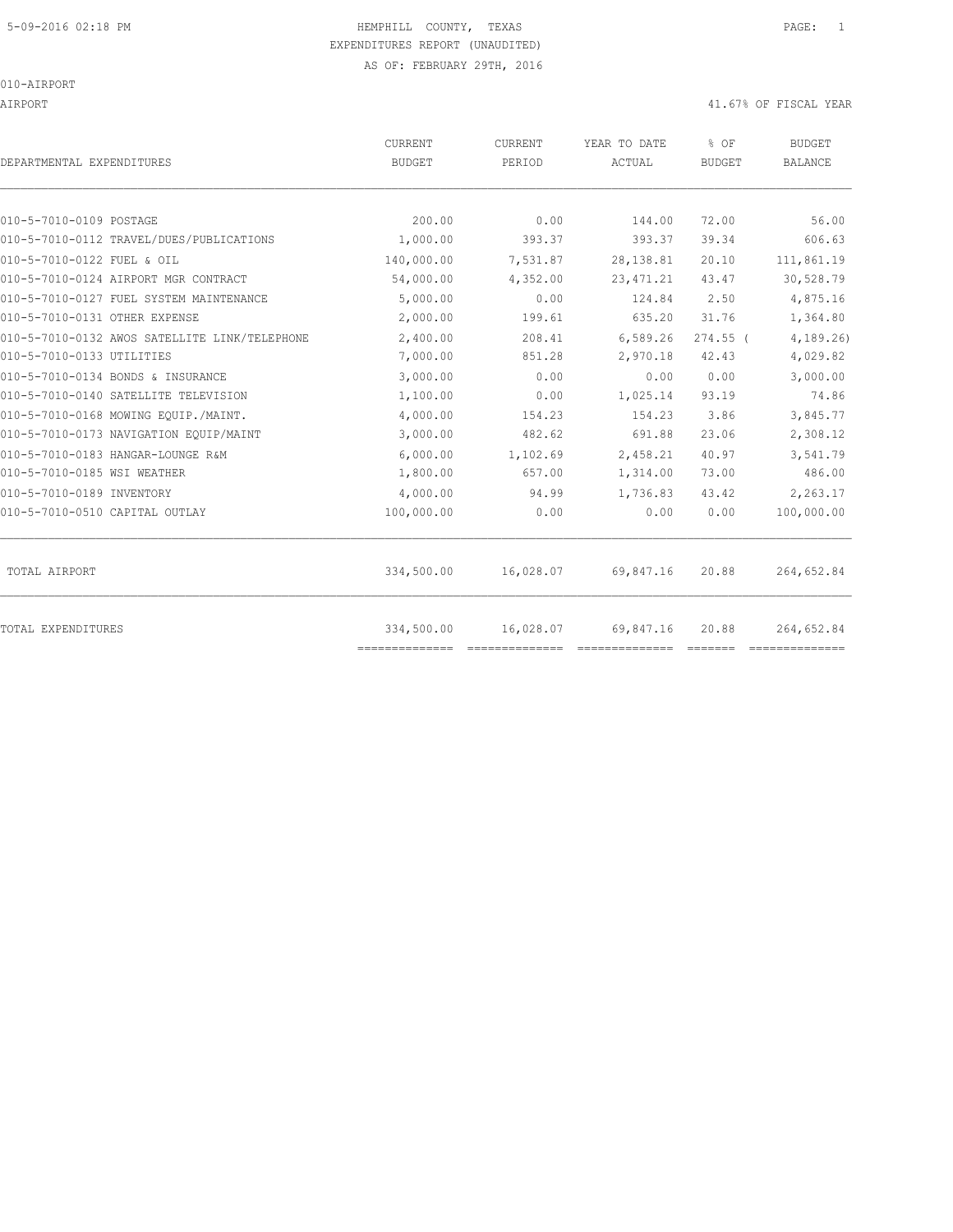ROAD & BRIDGE 1 41.67% OF FISCAL YEAR (1999) AND HERE IS A 41.67% OF FISCAL YEAR (1999) AND HERE IS A 41.67% OF FISCAL YEAR

| DEPARTMENTAL EXPENDITURES                                                                | CURRENT<br><b>BUDGET</b>  | CURRENT<br>PERIOD    | YEAR TO DATE<br>ACTUAL | % OF<br><b>BUDGET</b> | <b>BUDGET</b><br><b>BALANCE</b> |
|------------------------------------------------------------------------------------------|---------------------------|----------------------|------------------------|-----------------------|---------------------------------|
|                                                                                          |                           |                      |                        |                       |                                 |
| 011-5-4011-0082 OVERTIME                                                                 | 5,000.00                  | 0.00                 | 2,916.40               | 58.33                 | 2,083.60                        |
| 011-5-4011-0090 COMMISSIONER-BARTLETT                                                    | 37,595.00                 | 3,120.42             | 15,752.10              | 41.90                 | 21,842.90                       |
| 011-5-4011-0092 SR MAINTENANCE TECH-CERVANTES<br>011-5-4011-0095 MAINTENANCE TECH-MACIAS | 52,530.00<br>47,380.00    | 4,365.00<br>3,935.84 | 21,975.00<br>19,829.20 | 41.83<br>41.85        | 30,555.00<br>27,550.80          |
|                                                                                          |                           |                      |                        |                       |                                 |
| 011-5-4011-0096 LONGEVITY<br>011-5-4011-0101 SOCIAL SECURITY/MEDICARE                    | 3,200.00<br>11,000.00     | 250.00<br>861.50     | 1,250.00<br>4,563.05   | 39.06<br>41.48        | 1,950.00<br>6,436.95            |
|                                                                                          |                           |                      |                        |                       |                                 |
| 011-5-4011-0102 RETIREMENT<br>011-5-4011-0103 GROUP TERM LIFE                            | 28,500.00                 | 2,358.24<br>37.72    | 12,455.48<br>214.75    | 43.70<br>42.95        | 16,044.52<br>285.25             |
|                                                                                          | 500.00                    |                      |                        |                       |                                 |
| 011-5-4011-0104 GROUP INSURANCE<br>011-5-4011-0105 UNEMPLOYMENT INSURANCE                | 15,000.00<br>400.00       | 1,285.16<br>0.00     | 6,409.96<br>29.18      | 42.73<br>7.30         | 8,590.04<br>370.82              |
|                                                                                          |                           |                      |                        |                       |                                 |
| 011-5-4011-0106 WORKERS' COMPENSATION<br>011-5-4011-0110 FREIGHT                         | 1,800.00<br>200.00        | 319.26<br>0.00       | 1,038.33               | 57.69<br>0.00         | 761.67<br>200.00                |
|                                                                                          |                           |                      | 0.00                   |                       |                                 |
| 011-5-4011-0112 TRAVEL<br>011-5-4011-0114 SHARED EXPENSES                                | 2,500.00<br>2,000.00      | 0.00<br>0.00         | 0.00<br>0.00           | 0.00<br>0.00          | 2,500.00<br>2,000.00            |
|                                                                                          |                           |                      |                        | 9.63                  | 36,148.80                       |
| 011-5-4011-0122 FUEL & OIL<br>011-5-4011-0124 MACHINE HIRE/CONT LABOR LABOR              | 40,000.00<br>25,000.00    | 1,512.23<br>0.00     | 3,851.20<br>420.00     | 1.68                  | 24,580.00                       |
|                                                                                          |                           |                      |                        |                       |                                 |
| 011-5-4011-0125 TIRES & TUBES<br>011-5-4011-0126 CALICHE & GRAVEL                        | 10,000.00<br>25,000.00    | 124.95<br>10,134.64  | 915.58<br>10,134.64    | 9.16<br>40.54         | 9,084.42<br>14,865.36           |
|                                                                                          |                           |                      |                        |                       |                                 |
| 011-5-4011-0128 MATERIAL & SUPPLIES<br>011-5-4011-0130 COMMUNICATION REPAIRS             | 10,000.00<br>1,000.00     | 842.76<br>0.00       | 2,595.98<br>0.00       | 25.96<br>0.00         | 7,404.02<br>1,000.00            |
| 011-5-4011-0131 OTHER EXPENSE                                                            |                           |                      |                        |                       |                                 |
| 011-5-4011-0132 TELEPHONE                                                                | 1,000.00                  | 0.00<br>274.42       | 0.00<br>638.48         | 0.00<br>39.91         | 1,000.00<br>961.52              |
| 011-5-4011-0133 UTILITIES/PCT 1                                                          | 1,600.00<br>3,500.00      |                      | 1,039.42               | 29.70                 |                                 |
| 011-5-4011-0137 VEHICLE R&M                                                              | 8,000.00                  | 299.12<br>427.11     | 1,014.23               | 12.68                 | 2,460.58                        |
|                                                                                          |                           |                      |                        |                       | 6,985.77                        |
| 011-5-4011-0144 TIN HORNS/CATTLE GUARDS/CHEM                                             | 7,000.00                  | 2,400.00             | 2,400.00               | 34.29                 | 4,600.00                        |
| 011-5-4011-0173 HEAVY EQUIP - R&M                                                        | 20,000.00                 | 187.65               | 2,526.26               | 12.63                 | 17, 473.74                      |
| 011-5-4011-0189 INVENTORY<br>011-5-4011-0190 ROAD GRANT PROJECTS                         | 4,000.00<br>0.00          | 0.00<br>0.00         | 0.00<br>0.00           | 0.00<br>0.00          | 4,000.00<br>0.00                |
|                                                                                          |                           |                      |                        |                       |                                 |
| 011-5-4011-0510 CAPITAL OUTLAY                                                           | 261, 271.00               | 0.00                 | 0.00                   | 0.00                  | 261,271.00                      |
| TOTAL ROAD & BRIDGE 1                                                                    | 624,976.00                | 32,736.02            | 111,969.24             | 17.92                 | 513,006.76                      |
| TOTAL EXPENDITURES                                                                       | 624,976.00<br>----------- | 32,736.02            | 111,969.24             | 17.92                 | 513,006.76<br>$= 22222222222$   |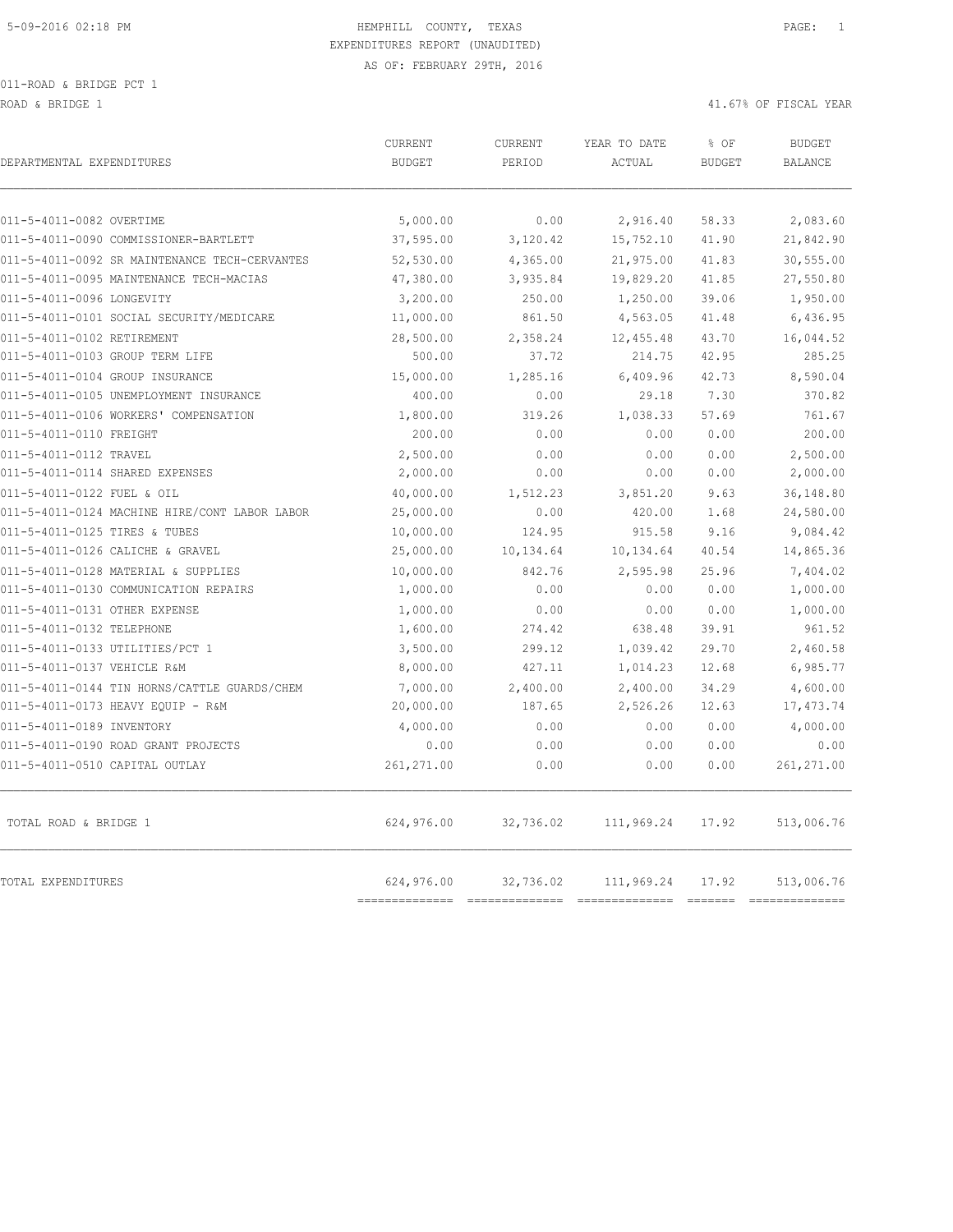| DEPARTMENTAL EXPENDITURES                      | <b>CURRENT</b><br><b>BUDGET</b> | <b>CURRENT</b><br>PERIOD | YEAR TO DATE<br>ACTUAL | % OF<br><b>BUDGET</b> | <b>BUDGET</b><br><b>BALANCE</b> |
|------------------------------------------------|---------------------------------|--------------------------|------------------------|-----------------------|---------------------------------|
|                                                |                                 |                          |                        |                       |                                 |
| 012-5-4012-0090 COMMISSIONER-ALEXANDER         | 37,595.00                       | 3,120.42                 | 15,752.10              | 41.90                 | 21,842.90                       |
| 012-5-4012-0092 SR MAINTENANCE TECH-WALSER     | 52,530.00                       | 4,395.00                 | 22,020.00              | 41.92                 | 30,510.00                       |
| 012-5-4012-0095 MAINTENANCE TECH-SCHAFER       | 47,380.00                       | 3,935.84                 | 19,829.20              | 41.85                 | 27,550.80                       |
| 012-5-4012-0096 LONGEVITY                      | 1,400.00                        | 100.00                   | 500.00                 | 35.71                 | 900.00                          |
| 012-5-4012-0097 MAINTENANCE TECH-PT/OT         | 20,000.00                       | 644.00                   | 2,130.86               | 10.65                 | 17,869.14                       |
| 012-5-4012-0101 SOCIAL SECURITY/MEDICARE       | 12,500.00                       | 927.40                   | 4,584.51               | 36.68                 | 7,915.49                        |
| 012-5-4012-0102 RETIREMENT                     | 32,000.00                       | 2,448.64                 | 12,081.78              | 37.76                 | 19,918.22                       |
| 012-5-4012-0103 GROUP TERM LIFE                | 600.00                          | 39.18                    | 207.94                 | 34.66                 | 392.06                          |
| 012-5-4012-0104 GROUP INSURANCE                | 22,500.00                       | 1,337.53                 | 6,552.70               | 29.12                 | 15,947.30                       |
| 012-5-4012-0105 UNEMPLOYMENT INSURANCE         | 400.00                          | 0.00                     | 27.08                  | 6.77                  | 372.92                          |
| 012-5-4012-0106 WORKERS' COMPENSATION          | 1,800.00                        | 319.26                   | 1,038.33               | 57.69                 | 761.67                          |
| 012-5-4012-0110 FREIGHT                        | 100.00                          | 0.00                     | 0.00                   | 0.00                  | 100.00                          |
| 012-5-4012-0112 TRAVEL                         | 3,000.00                        | 0.00                     | 0.00                   | 0.00                  | 3,000.00                        |
| 012-5-4012-0114 SHARED EQUIPMENT EXPENSE W/PCT | 4,000.00                        | 0.00                     | 0.00                   | 0.00                  | 4,000.00                        |
| 012-5-4012-0122 FUEL & OIL                     | 45,000.00                       | 2,518.50                 | 8,109.45               | 18.02                 | 36,890.55                       |
| 012-5-4012-0124 MACHINE HIRE/CONT LABOR        | 2,000.00                        | 0.00                     | 735.78                 | 36.79                 | 1,264.22                        |
| 012-5-4012-0125 TIRES & TUBES                  | 10,000.00                       | 667.90                   | 667.90                 | 6.68                  | 9,332.10                        |
| 012-5-4012-0126 CALICHE & GRAVEL               | 10,000.00                       | 1,830.00                 | 1,830.00               | 18.30                 | 8,170.00                        |
| 012-5-4012-0128 MATERIAL & SUPPLIES            | 7,500.00                        | 1,745.81                 | 2,987.78               | 39.84                 | 4,512.22                        |
| 012-5-4012-0130 COMMUNICATIONS EXPENSE         | 1,000.00                        | 0.00                     | 0.00                   | 0.00                  | 1,000.00                        |
| 012-5-4012-0132 TELEPHONE                      | 1,000.00                        | 78.76                    | 419.62                 | 41.96                 | 580.38                          |
| 012-5-4012-0133 UTILITIES/PCT 2                | 2,100.00                        | 285.73                   | 727.19                 | 34.63                 | 1,372.81                        |
| 012-5-4012-0137 VEHICLE R&M                    | 3,000.00                        | 735.31                   | 892.98                 | 29.77                 | 2,107.02                        |
| 012-5-4012-0144 TIN HORN/CATTLE GUARD/CHEM     | 10,000.00                       | 700.00                   | 700.00                 | 7.00                  | 9,300.00                        |
| 012-5-4012-0173 HEAVY EQUIP - R&M              | 15,000.00                       | 939.92                   | 8,593.96               | 57.29                 | 6,406.04                        |
| 012-5-4012-0189 INVENTORY                      | 1,500.00                        | 0.00                     | 541.00                 | 36.07                 | 959.00                          |
| 012-5-4012-0510 CAPITAL OUTLAY                 | 604,805.00                      | 0.00                     | 42,016.00              | 6.95                  | 562,789.00                      |
| TOTAL ROAD & BRIDGE 2                          | 948,710.00                      | 26,769.20                | 152,946.16             | 16.12                 | 795,763.84                      |
| TOTAL EXPENDITURES                             | 948,710.00<br>===========       | 26,769.20                | 152,946.16             | 16.12                 | 795,763.84<br>-----------       |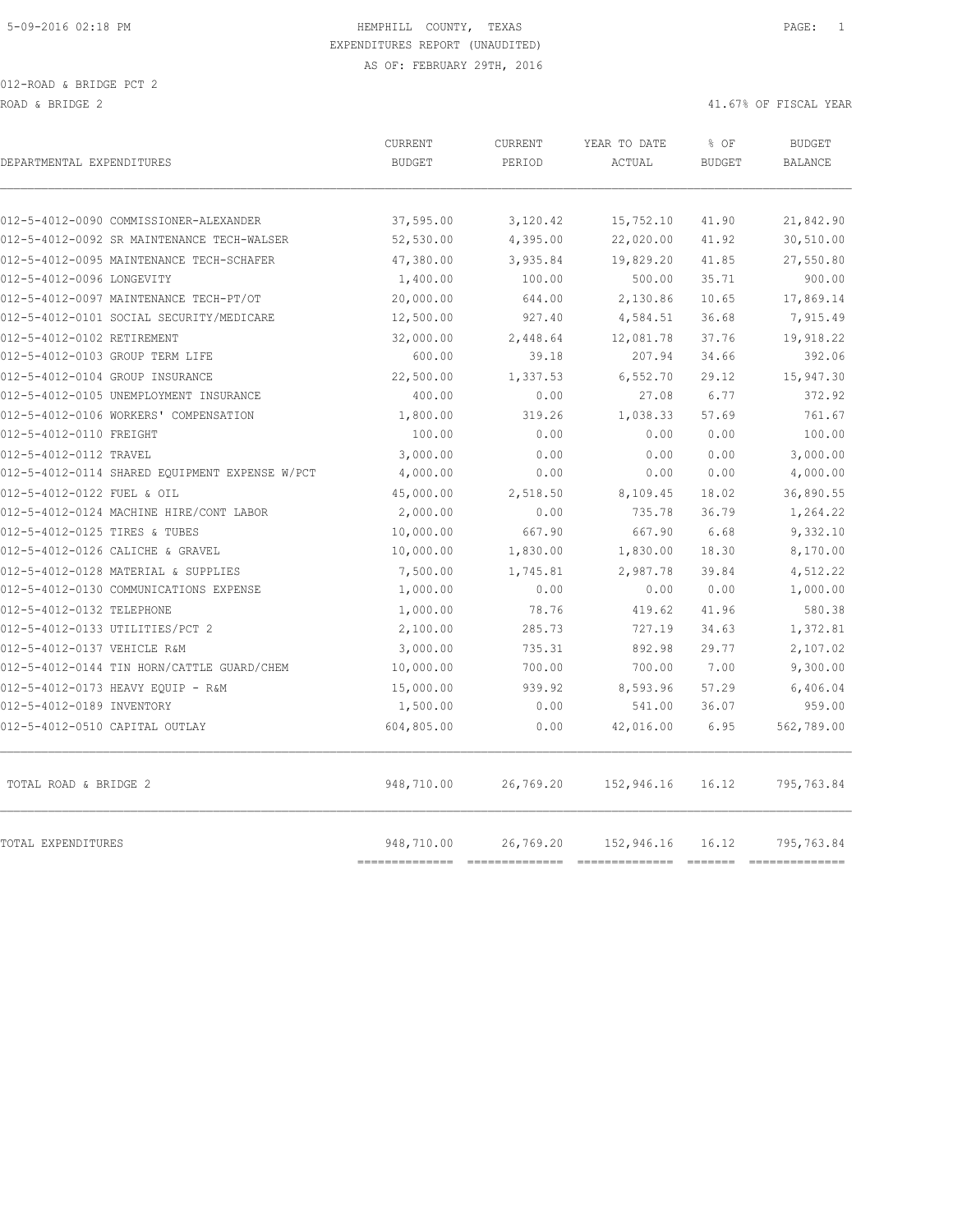| DEPARTMENTAL EXPENDITURES                  | CURRENT<br><b>BUDGET</b> | CURRENT<br>PERIOD | YEAR TO DATE<br>ACTUAL | % OF<br><b>BUDGET</b> | <b>BUDGET</b><br><b>BALANCE</b> |
|--------------------------------------------|--------------------------|-------------------|------------------------|-----------------------|---------------------------------|
| 013-5-4013-0082 OVERTIME                   | 13,000.00                | 0.00              | 0.00                   | 0.00                  | 13,000.00                       |
| 013-5-4013-0090 COMMISSIONER-MEEK          | 37,595.00                | 3,120.42          | 15,752.10              | 41.90                 | 21,842.90                       |
| 013-5-4013-0092 SR MAINTENANCE TECH-CLARK  | 52,530.00                | 4,365.00          | 21,975.00              | 41.83                 | 30,555.00                       |
| 013-5-4013-0094 MAINTENANCE TECH-ARCHER    | 47,380.00                | 3,935.84          | 19,829.20              | 41.85                 | 27,550.80                       |
| 013-5-4013-0095 MAINTENANCE TECH-G.SCOTT   | 47,380.00                | 3,935.84          | 19,829.20              | 41.85                 | 27,550.80                       |
| 013-5-4013-0096 LONGEVITY                  | 1,200.00                 | 90.00             | 400.00                 | 33.33                 | 800.00                          |
| 013-5-4013-0097 MAINTENANCE TECH-FARRAR    | 47,380.00                | 3,935.84          | 19,829.20              | 41.85                 | 27,550.80                       |
| 013-5-4013-0098 MAINTENANCE TECH-PARSLEY   | 47,380.00                | 3,935.84          | 19,829.20              | 41.85                 | 27,550.80                       |
| 013-5-4013-0101 SOCIAL SECURITY/MEDICARE   | 22,500.00                | 1,680.92          | 8,596.62               | 38.21                 | 13,903.38                       |
| 013-5-4013-0102 RETIREMENT                 | 59,000.00                | 4,718.32          | 23,750.80              | 40.26                 | 35,249.20                       |
| 013-5-4013-0103 GROUP TERM LIFE            | 1,000.00                 | 75.49             | 408.68                 | 40.87                 | 591.32                          |
| 013-5-4013-0104 GROUP INSURANCE            | 45,000.00                | 3,855.48          | 19,229.88              | 42.73                 | 25,770.12                       |
| 013-5-4013-0105 UNEMPLOYMENT INSURANCE     | 1,000.00                 | 0.00              | 62.09                  | 6.21                  | 937.91                          |
| 013-5-4013-0106 WORKERS' COMPENSATION      | 4,000.00                 | 639.23            | 2,077.37               | 51.93                 | 1,922.63                        |
| 013-5-4013-0110 FREIGHT                    | 100.00                   | 0.00              | 0.00                   | 0.00                  | 100.00                          |
| 013-5-4013-0112 TRAVEL                     | 3,000.00                 | 0.00              | 748.89                 | 24.96                 | 2,251.11                        |
| 013-5-4013-0122 FUEL & OIL                 | 100,000.00               | 1,689.23          | 5,294.95               | 5.29                  | 94,705.05                       |
| 013-5-4013-0124 MACHINE HIRE/CONT LABOR    | 25,000.00                | 8,004.16          | 13,751.46              | 55.01                 | 11,248.54                       |
| 013-5-4013-0125 TIRES & TUBES              | 13,000.00                | 0.00              | 2,188.67               | 16.84                 | 10,811.33                       |
| 013-5-4013-0126 CALICHE & GRAVEL           | 30,000.00                | 0.00              | 960.00                 | 3.20                  | 29,040.00                       |
| 013-5-4013-0128 MATERIAL & SUPPLIES        | 25,000.00                | 720.17            | 1,598.69               | 6.39                  | 23, 401.31                      |
| 013-5-4013-0130 COMMUNICATIONS EXPENSES    | 1,000.00                 | 0.00              | 0.00                   | 0.00                  | 1,000.00                        |
| 013-5-4013-0131 OTHER EXPENSE              | 1,000.00                 | 0.00              | 0.00                   | 0.00                  | 1,000.00                        |
| 013-5-4013-0132 TELEPHONE                  | 2,000.00                 | 30.00             | 150.00                 | 7.50                  | 1,850.00                        |
| 013-5-4013-0133 UTILITIES/PCT 3            | 3,000.00                 | 436.98            | 1,326.95               | 44.23                 | 1,673.05                        |
| 013-5-4013-0137 VEHICLE R&M                | 20,000.00                | 492.03            | 949.41                 | 4.75                  | 19,050.59                       |
| 013-5-4013-0144 TIN HORN/CATTLE GUARD/CHEM | 10,000.00                | 0.00              | 0.00                   | 0.00                  | 10,000.00                       |
| 013-5-4013-0173 HEAVY EQUIP - R&M          | 50,000.00                | 4,626.14          | 11,900.67              | 23.80                 | 38,099.33                       |
| 013-5-4013-0189 INVENTORY                  | 18,000.00                | 1,861.26          | 1,861.26               | 10.34                 | 16,138.74                       |
| 013-5-4013-0190 ROAD GRANT PROJECTS        | 850,000.00               | 296,622.91        | 407,188.15             | 47.90                 | 442,811.85                      |
| 013-5-4013-0510 CAPITAL OUTLAY             | 490,975.00               | 0.00              | 0.00                   | 0.00                  | 490,975.00                      |
| TOTAL ROAD & BRIDGE 3                      | 2,068,420.00             | 348,771.10        | 619,488.44             | 29.95                 | 1,448,931.56                    |
| TOTAL EXPENDITURES                         | 2,068,420.00             |                   | 348,771.10 619,488.44  |                       | 29.95 1,448,931.56              |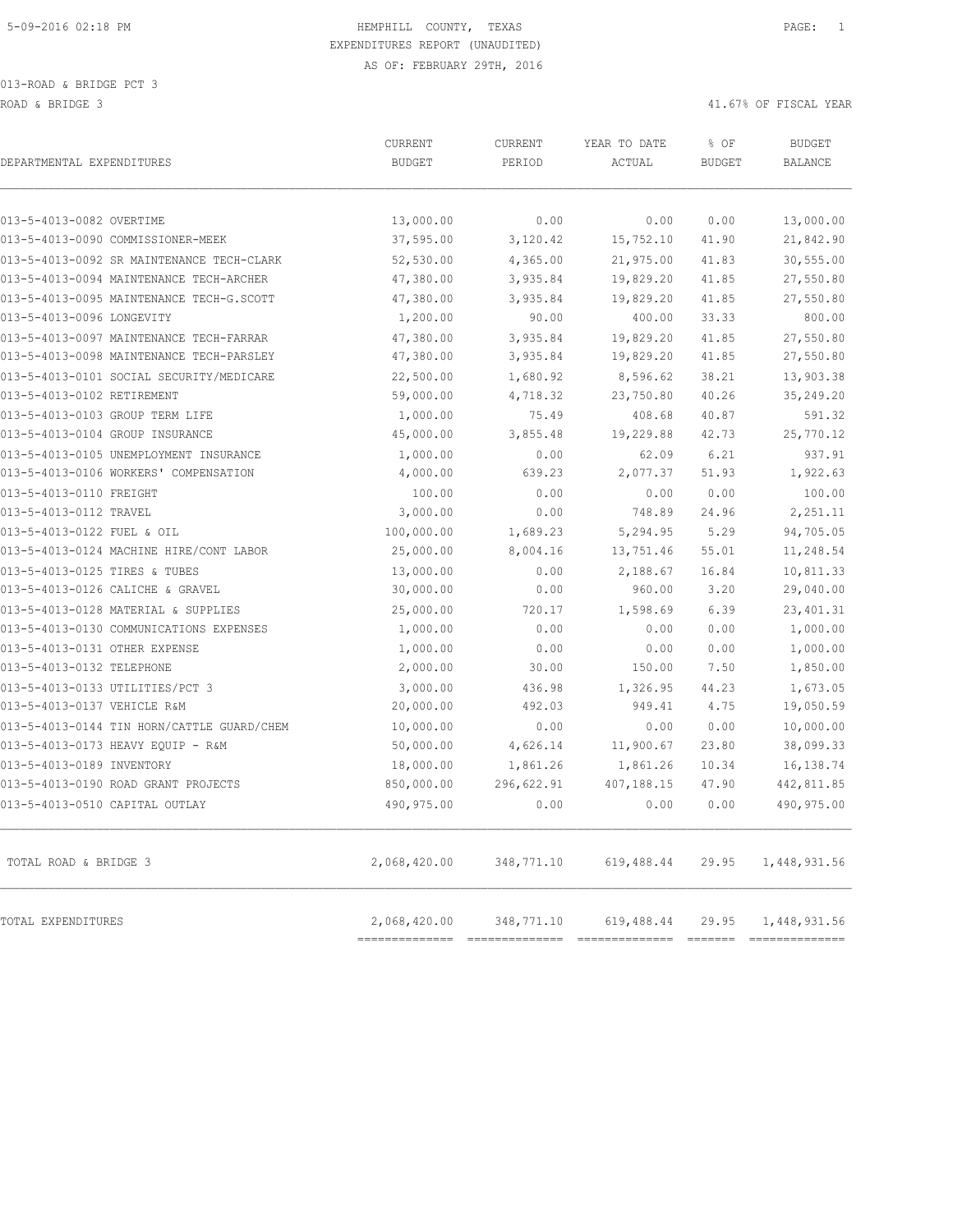ROAD & BRIDGE 4 41.67% OF FISCAL YEAR (1999) AND ROAD & ALL ASSESSED AND RESPOND TO A 41.67% OF FISCAL YEAR

| DEPARTMENTAL EXPENDITURES                      | <b>CURRENT</b><br><b>BUDGET</b> | <b>CURRENT</b><br>PERIOD    | YEAR TO DATE<br>ACTUAL        | % OF<br><b>BUDGET</b> | <b>BUDGET</b><br><b>BALANCE</b> |
|------------------------------------------------|---------------------------------|-----------------------------|-------------------------------|-----------------------|---------------------------------|
| 014-5-4014-0082 PART-TIME/OVERTIME             | 13,000.00                       | 0.00                        | 1,030.40                      | 7.93                  | 11,969.60                       |
| 014-5-4014-0090 COMMISSIONER-THOMAS            | 37,595.00                       | 3,120.42                    | 15,752.10                     | 41.90                 | 21,842.90                       |
| 014-5-4014-0092 SR MAINTENANCE TECH-CROSGROVE  | 52,530.00                       | 4,395.00                    | 22,020.00                     | 41.92                 | 30,510.00                       |
| 014-5-4014-0094 MAINTENANCE TECH-SCOTT         | 47,380.00                       | 3,935.84                    | 19,829.20                     | 41.85                 | 27,550.80                       |
| 014-5-4014-0095 MAINTENANCE TECH-WRIGHT        | 47,380.00                       | 3,935.84                    | 19,829.20                     | 41.85                 | 27,550.80                       |
| 014-5-4014-0096 LONGEVITY                      | 2,000.00                        | 170.00                      | 785.00                        | 39.25                 | 1,215.00                        |
| 014-5-4014-0097 MAINTENANCE TECH-HARRISON      | 47,380.00                       | 3,935.84                    | 19,829.20                     | 41.85                 | 27,550.80                       |
| 014-5-4014-0101 SOCIAL SECURITY/MEDICARE       | 19,000.00                       | 1,485.31                    | 7,564.09                      | 39.81                 | 11,435.91                       |
| 014-5-4014-0102 RETIREMENT                     | 50,000.00                       | 3,934.56                    | 20,025.48                     | 40.05                 | 29,974.52                       |
| 014-5-4014-0103 GROUP TERM LIFE                | 1,000.00                        | 62.96                       | 344.75                        | 34.48                 | 655.25                          |
| 014-5-4014-0104 GROUP INSURANCE                | 37,500.00                       | 2,622.69                    | 13,073.85                     | 34.86                 | 24,426.15                       |
| 014-5-4014-0105 UNEMPLOYMENT INSURANCE         | 1,500.00                        | 0.00                        | 51.27                         | 3.42                  | 1,448.73                        |
| 014-5-4014-0106 WORKERS' COMPENSATION          | 3,500.00                        | 532.91                      | 1,731.36                      | 49.47                 | 1,768.64                        |
| 014-5-4014-0110 FREIGHT                        | 500.00                          | 0.00                        | 0.00                          | 0.00                  | 500.00                          |
| 014-5-4014-0112 TRAVEL                         | 3,000.00                        | 115.84                      | 115.84                        | 3.86                  | 2,884.16                        |
| 014-5-4014-0122 FUEL & OIL                     | 80,000.00                       | 1,907.23                    | 6, 272.27                     | 7.84                  | 73,727.73                       |
| 014-5-4014-0124 MACHINE HIRE/CONT LABOR        | 3,000.00                        | 132.10                      | 639.50                        | 21.32                 | 2,360.50                        |
| 014-5-4014-0125 TIRES & TUBES                  | 10,000.00                       | 0.00                        | 841.37                        | 8.41                  | 9,158.63                        |
| 014-5-4014-0126 CALICHE & GRAVEL               | 50,000.00                       | 2,769.08                    | 11,918.09                     | 23.84                 | 38,081.91                       |
| 014-5-4014-0128 MATERIAL & SUPPLIES            | 10,000.00                       | 618.75                      | 4,201.85                      | 42.02                 | 5,798.15                        |
| 014-5-4014-0130 COMMUNICATIONS EXPENSES        | 1,500.00                        | 0.00                        | 0.00                          | 0.00                  | 1,500.00                        |
| 014-5-4014-0131 OTHER EXPENSE                  | 5,000.00                        | 0.00                        | 0.00                          | 0.00                  | 5,000.00                        |
| 014-5-4014-0132 TELEPHONE                      | 2,000.00                        | 123.73                      | 599.24                        | 29.96                 | 1,400.76                        |
| 014-5-4014-0133 UTILITIES/PCT 4                | 8,000.00                        | 449.75                      | 1,367.25                      | 17.09                 | 6,632.75                        |
| 014-5-4014-0137 VEHICLE R&M                    | 5,000.00                        | 40.42                       | 986.72                        | 19.73                 | 4,013.28                        |
| 014-5-4014-0144 TIN HORNS, CATTLE GUARDS, CHEM | 5,000.00                        | 0.00                        | 0.00                          | 0.00                  | 5,000.00                        |
| 014-5-4014-0173 HEAVY EQUIP - R&M              | 20,000.00                       | 4,952.39                    | 10, 111.89                    | 50.56                 | 9,888.11                        |
| 014-5-4014-0189 INVENTORY                      | 10,000.00                       | 0.00                        | 0.00                          | 0.00                  | 10,000.00                       |
| 014-5-4014-0190 ROAD GRANT PROJECTS            | 445,000.00                      | 0.00                        | 156,395.62                    | 35.15                 | 288,604.38                      |
| 014-5-4014-0225 RENT                           | 4,500.00                        | 1,500.00                    | 4,500.00                      | 100.00                | 0.00                            |
| 014-5-4014-0510 CAPITAL OUTLAY                 | 726,321.00                      | 92.29                       | 12,542.29                     | 1.73                  | 713,778.71                      |
| TOTAL ROAD & BRIDGE 4                          | 1,748,586.00                    | 40,832.95                   | 352, 357.83                   | 20.15                 | 1,396,228.17                    |
| TOTAL EXPENDITURES                             | 1,748,586.00<br>--------------- | 40,832.95<br>============== | 352, 357.83<br>============== | 20.15                 | 1,396,228.17<br>--------------- |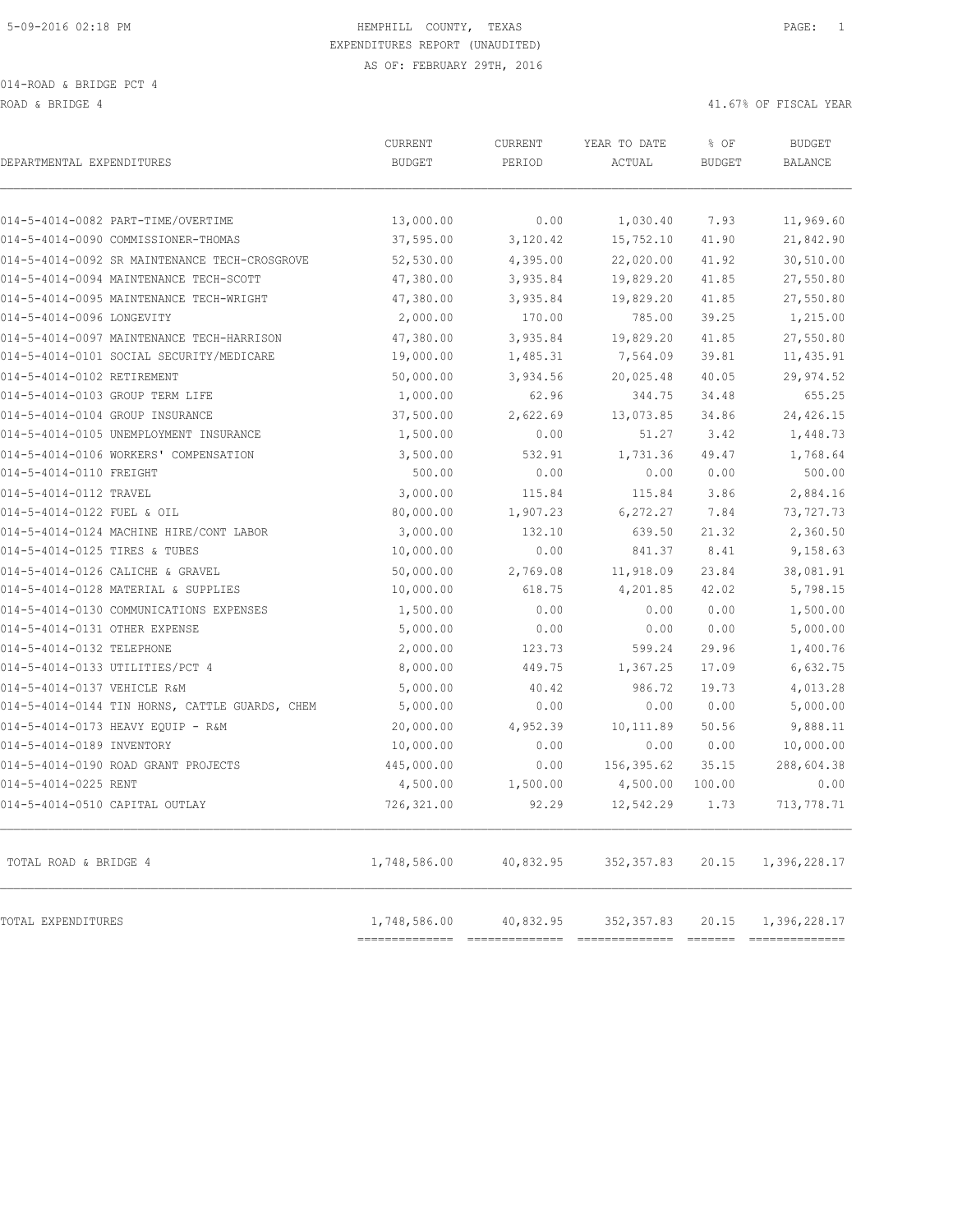## 022-CO RECORDS PRESERVATION

CO RECORDS PRESERVATION 41.67% OF FISCAL YEAR

| DEPARTMENTAL EXPENDITURES             | CURRENT                   | CURRENT | YEAR TO DATE | % OF          | <b>BUDGET</b>          |
|---------------------------------------|---------------------------|---------|--------------|---------------|------------------------|
|                                       | <b>BUDGET</b>             | PERIOD  | ACTUAL       | <b>BUDGET</b> | <b>BALANCE</b>         |
| 022-5-1022-0114 COUNTY RPF-EXPENSE    | 42,000.00                 | 0.00    | 0.00         | 0.00          | 42,000.00              |
| 022-5-1022-0115 CO RECORDS MANAGEMENT | 50,000.00                 | 0.00    | 0.00         | 0.00          | 50,000.00              |
| TOTAL CO RECORDS PRESERVATION         | 92,000.00                 | 0.00    | 0.00         | 0.00          | 92,000.00              |
| TOTAL EXPENDITURES                    | 92,000.00<br>____________ | 0.00    | 0.00         | 0.00          | 92,000.00<br>_________ |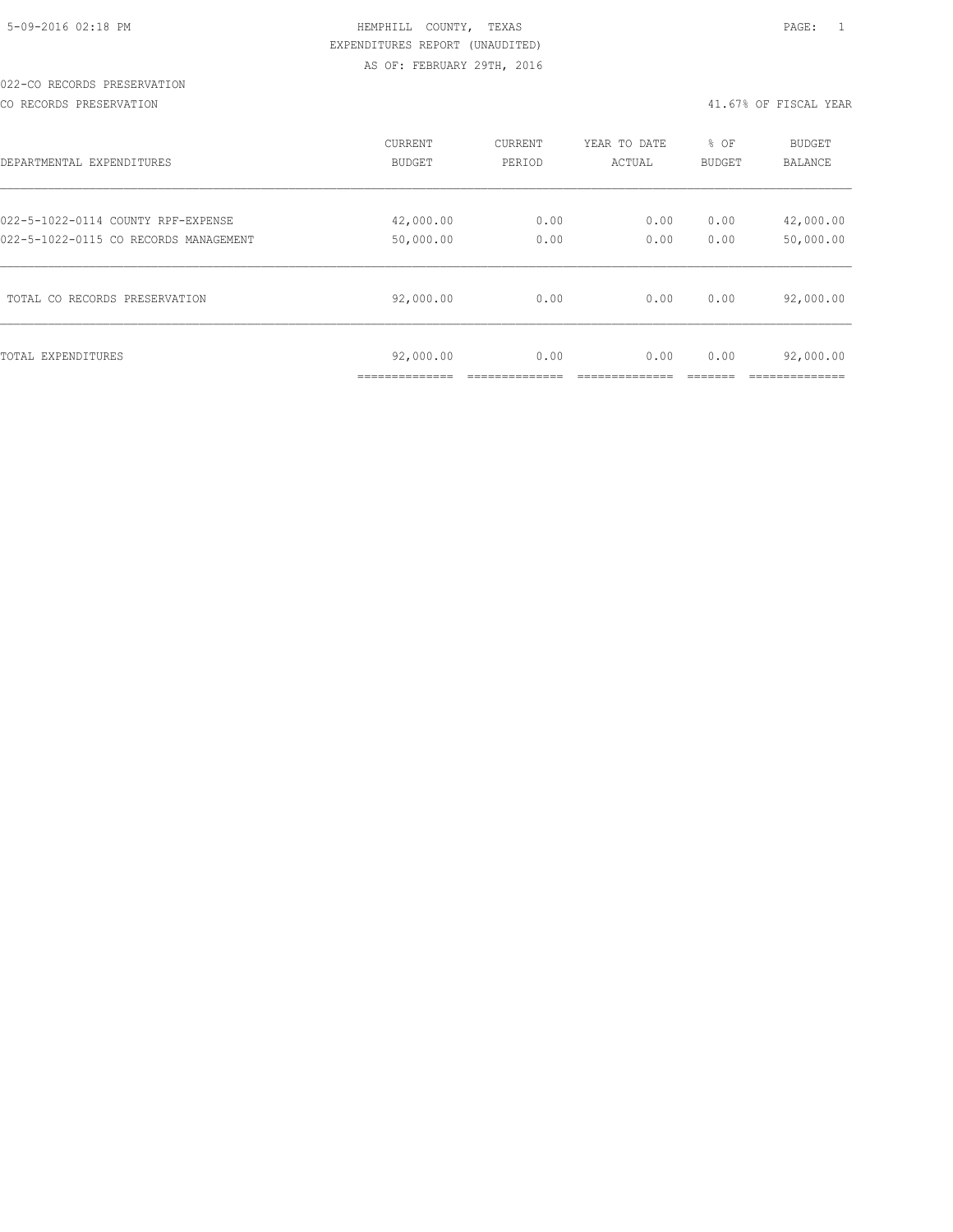|  | 5-09-2016 02:18 PM |  |
|--|--------------------|--|

## 023-CLK'S RECORDS PRESERVE

### CLERK REC PRESERVATION 41.67% OF FISCAL YEAR

| DEPARTMENTAL EXPENDITURES                     | <b>CURRENT</b>                             | CURRENT               | YEAR TO DATE         | % OF          | <b>BUDGET</b>                            |
|-----------------------------------------------|--------------------------------------------|-----------------------|----------------------|---------------|------------------------------------------|
|                                               | <b>BUDGET</b>                              | PERIOD                | ACTUAL               | <b>BUDGET</b> | <b>BALANCE</b>                           |
| 023-5-1023-0114 CLK'S RECORD PRESERVATION EXP | 800.00                                     | 0.00                  | 0.00                 | 0.00          | 800.00                                   |
| 023-5-1023-0510 RPF-CAPITAL OUTLAY            | 0.00                                       | 0.00                  | 0.00                 | 0.00          | 0.00                                     |
| TOTAL CLERK                                   | 800.00                                     | 0.00                  | 0.00                 | 0.00          | 800.00                                   |
| TOTAL EXPENDITURES                            | 800.00<br>______________<br>______________ | 0.00<br>------------- | 0.00<br>____________ | 0.00          | 800.00<br>____________<br>______________ |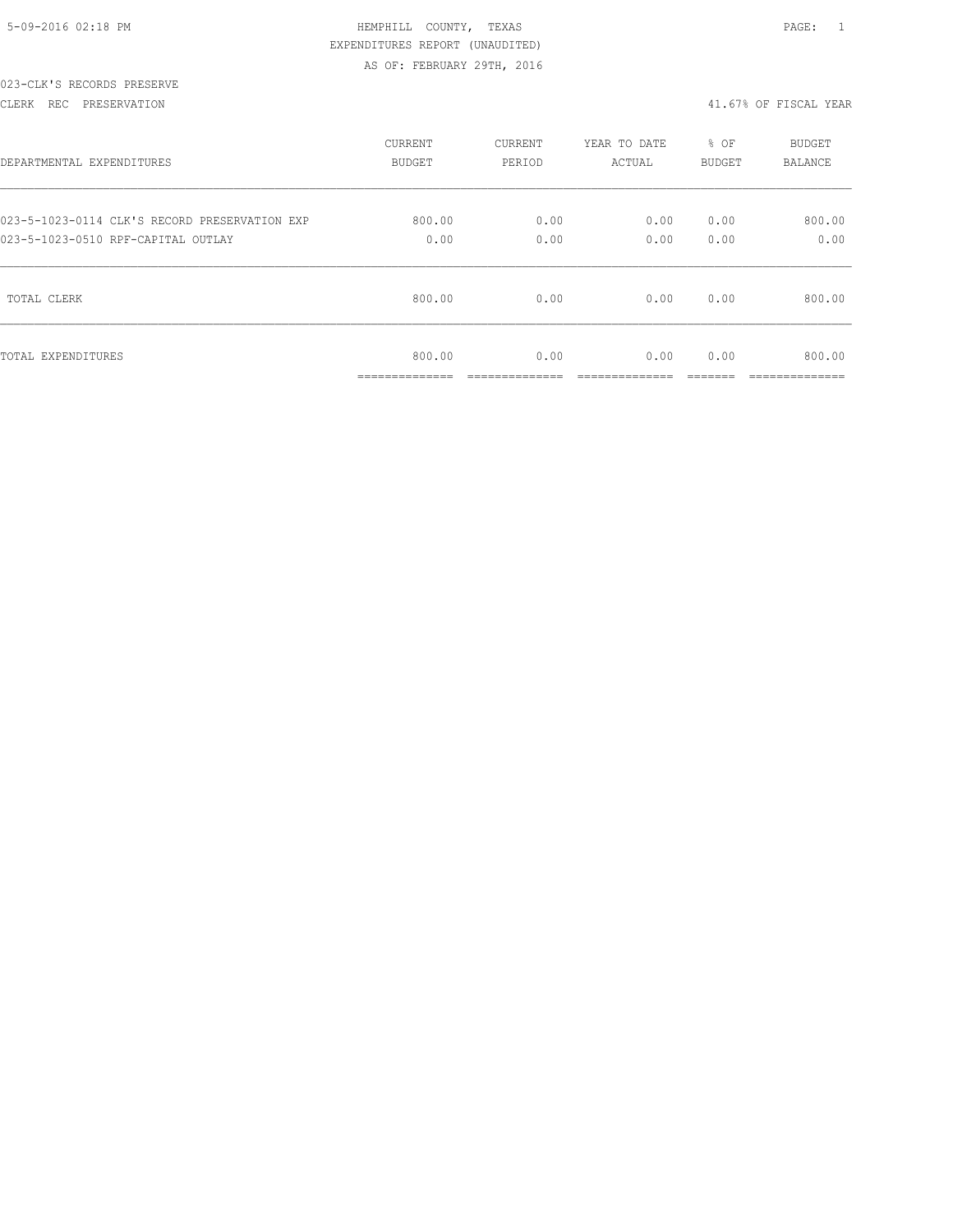| DEPARTMENTAL EXPENDITURES     | CURRENT<br><b>BUDGET</b>                       | CURRENT<br>PERIOD | YEAR TO DATE<br>ACTUAL | % OF<br><b>BUDGET</b> | <b>BUDGET</b><br><b>BALANCE</b> |
|-------------------------------|------------------------------------------------|-------------------|------------------------|-----------------------|---------------------------------|
| 024-5-2024-0114 TECH EXPENSES | 13,000.00                                      | 0.00              | 112.66                 | 0.87                  | 12,887.34                       |
| TOTAL JUSTICE COURT TECH      | 13,000.00                                      | 0.00              | 112.66                 | 0.87                  | 12,887.34                       |
| TOTAL EXPENDITURES            | 13,000.00<br>---------------<br>______________ | 0.00              | 112.66                 | 0.87                  | 12,887.34<br>__________         |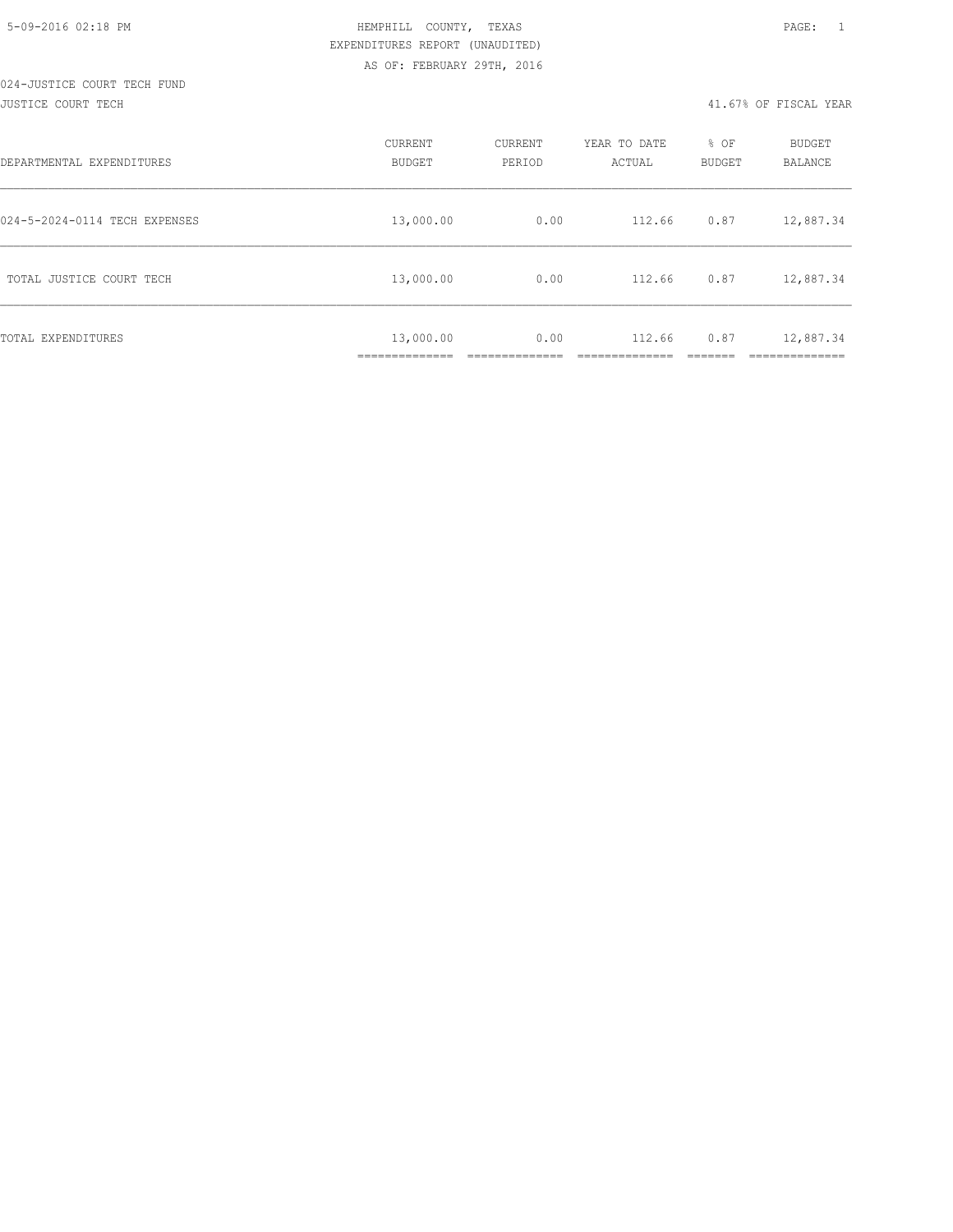# 032-CHK COLLECTION/CO ATTY

#### CHECK COLLECTION 41.67% OF FISCAL YEAR

|                                    | <b>CURRENT</b>              | <b>CURRENT</b> | YEAR TO DATE | % OF          | <b>BUDGET</b> |
|------------------------------------|-----------------------------|----------------|--------------|---------------|---------------|
| DEPARTMENTAL EXPENDITURES          | BUDGET                      | PERIOD         | ACTUAL       | <b>BUDGET</b> | BALANCE       |
|                                    |                             |                |              |               |               |
| 032-5-2032-0109 OTHER MISC. EXP    | 5,500.00                    | 0.00           | 0.00         | 0.00          | 5,500.00      |
| 032-5-2032-0128 SUPPLIES           | 0.00                        | 0.00           | 0.00         | 0.00          | 0.00          |
| 032-5-2032-0168 LAW LIBRARY- BOOKS | 0.00                        | 0.00           | 0.00         | 0.00          | 0.00          |
| 032-5-2032-0510 CAPITAL OUTLAY     | 12,000.00                   | 0.00           | 0.00         | 0.00          | 12,000.00     |
| TOTAL CHECK COLLECTION             | 17,500.00                   | 0.00           | 0.00         | 0.00          | 17,500.00     |
| TOTAL EXPENDITURES                 | 17,500.00<br>============== | 0.00           | 0.00         | 0.00          | 17,500.00     |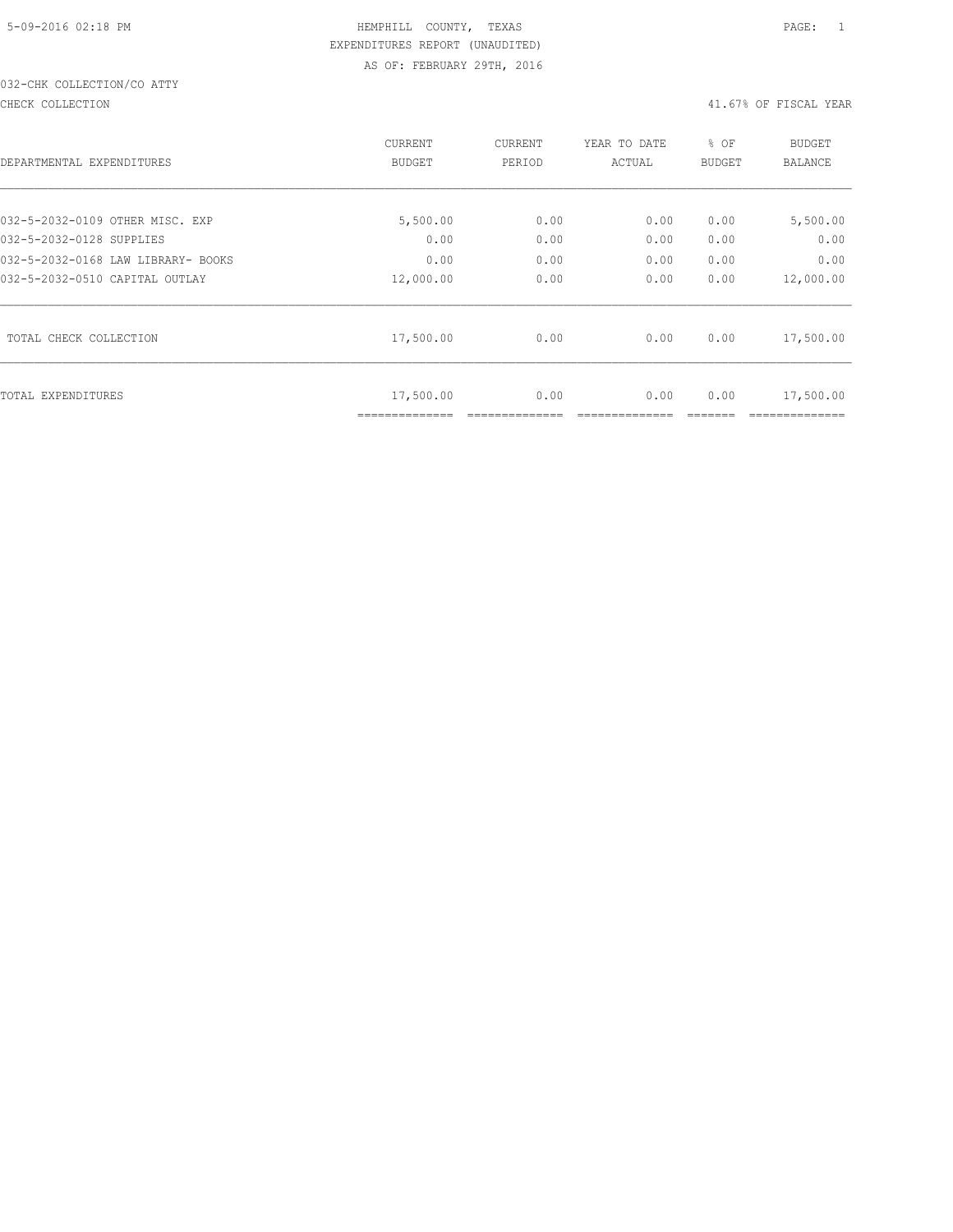### ANNUAL LEOSE/LAW 41.67% OF FISCAL YEAR

| DEPARTMENTAL EXPENDITURES            | CURRENT<br><b>BUDGET</b> | CURRENT<br>PERIOD | YEAR TO DATE<br>ACTUAL | % OF<br>BUDGET | BUDGET<br>BALANCE      |
|--------------------------------------|--------------------------|-------------------|------------------------|----------------|------------------------|
| 036-5-3036-0112 CONTINUING EDUCATION | 8,000.00                 | 0.00              | 679.83                 | 8.50           | 7,320.17               |
| TOTAL ANNUAL LEOSE/LAW               | 8,000.00                 | 0.00              | 679.83                 | 8.50           | 7,320.17               |
| TOTAL EXPENDITURES                   | 8,000.00<br>____________ | 0.00              | 679.83                 | 8.50           | 7,320.17<br>__________ |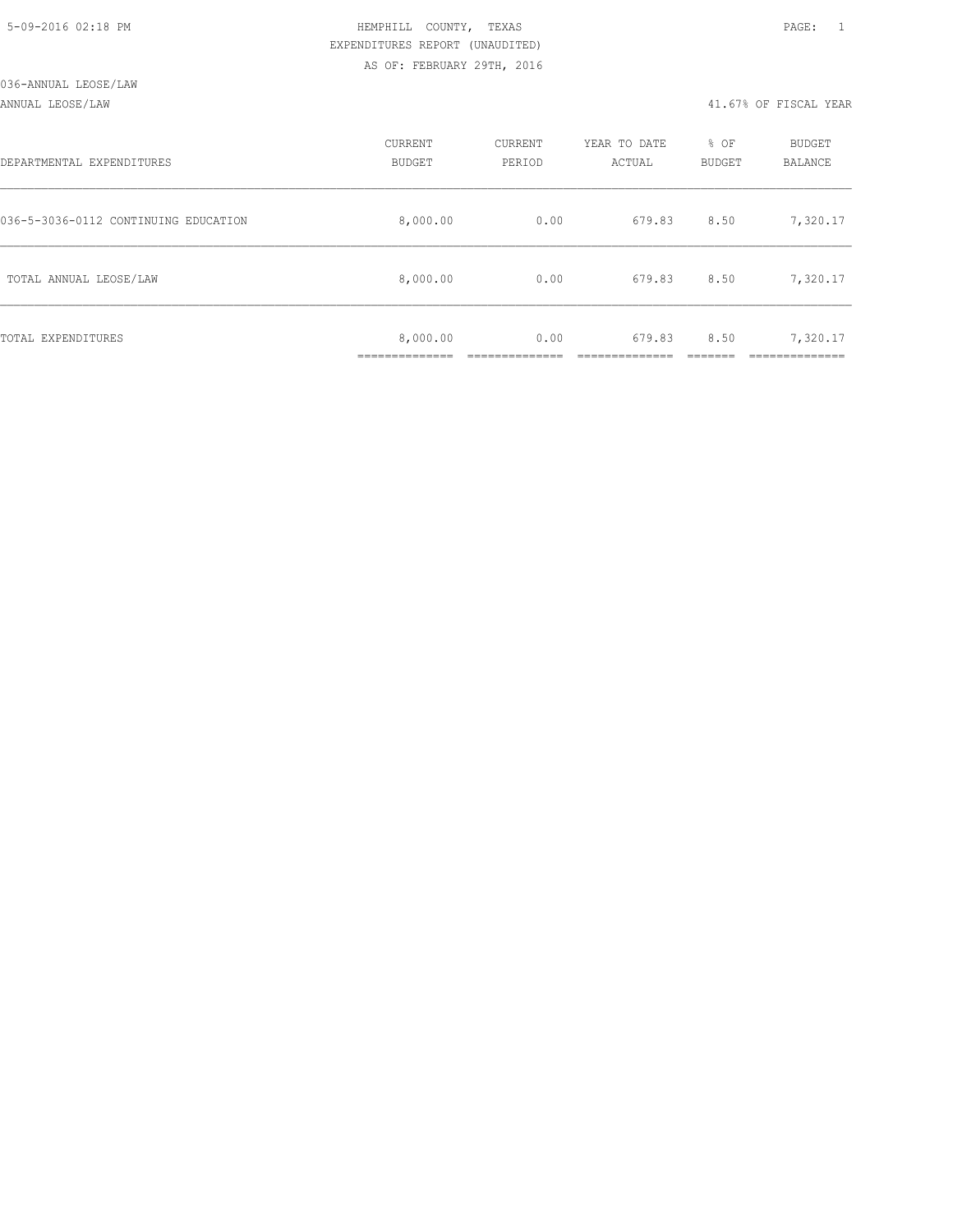046-SCAAP

SCAAP 41.67% OF FISCAL YEAR

| DEPARTMENTAL EXPENDITURES              | <b>CURRENT</b><br>BUDGET | CURRENT<br>PERIOD | YEAR TO DATE<br>ACTUAL | % OF<br>BUDGET | <b>BUDGET</b><br>BALANCE |
|----------------------------------------|--------------------------|-------------------|------------------------|----------------|--------------------------|
| 046-5-3046-0124 CONTRACT LABOR/JBI     | 2,000.00                 | 0.00              | 710.38                 | 35.52          | 1,289.62                 |
| 046-5-3046-0183 REPAIRS & IMPROVEMENTS | 35,000.00                | 0.00              | 0.00                   | 0.00           | 35,000.00                |
| 046-5-3046-0185 OTHER APPROVED EXP     | 20,000.00                | 0.00              | 0.00                   | 0.00           | 20,000.00                |
| TOTAL SCAAP                            | 57,000.00                | 0.00              | 710.38                 | 1.25           | 56,289.62                |
| TOTAL EXPENDITURES                     | 57,000.00                | 0.00              | 710.38                 | 1.25           | 56,289.62                |